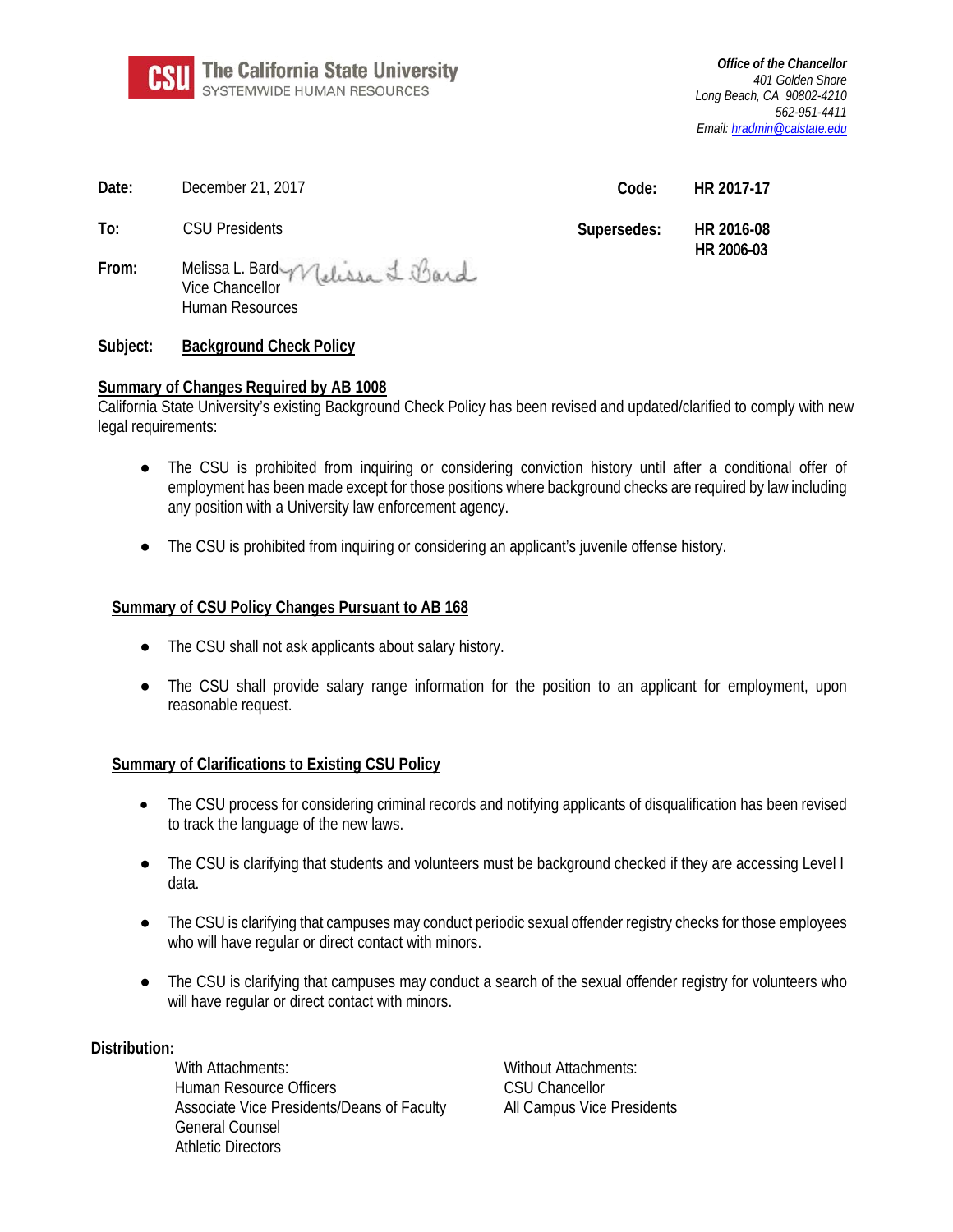● California Government Code §12952 (FEHA) was added as an additional reference.

#### **Implementation**

The responsibility for implementing background checks is delegated to the Presidents. This HR Letter should be read in its entirety by individuals responsible for administering campus background check programs and procedures. Campuses must review their existing policies to ensure that they are in compliance with updated requirements and should work with their respective labor managers to address any potential meet and confer issues.

#### **Affected Employee Group(s)/Units**

- All new hires.
- Current employees in positions for which background checks are required by law.
- Current employees under voluntary consideration for sensitive positions for which background checks are required.
- Student workers and volunteers in positions that require background checks by law and/or where they access Level 1 data.
- Consultants and employees of auxiliaries, outside entities, and independent contractors in positions that require background checks.

#### **Policy Statement**

The California State University (CSU) is committed to protecting the health, well-being, and safety of its employees (including student workers), students, volunteers, and guests. Protection of the campus community and its assets can be best achieved when risk and issues of compliance are well managed. To accomplish these goals, the Background Check Policy was created to provide policy directives and guidance in the administration of background check programs. This policy requires background checks to be conducted on all final candidates for hire once CSU makes a conditional offer of employment. For the purposes of this policy, current CSU employees are required to undergo background checks if under voluntary consideration for a position in which a background check is required by law or for a sensitive position (with limited exceptions). Sensitive positions are those designated by the CSU as requiring heightened scrutiny of individuals based on the potential for harm, concerns for safety and security, or risk of financial loss to the CSU community. Student workers and volunteers are required to have background checks if they perform duties that would require a background check by law or if they access Level 1 data. Independent contractors, consultants, and auxiliaries that operate under the CSU name or on CSU property are responsible for ensuring that their employees have had background checks if they perform duties that the CSU considers to be sensitive or that would require a background check by law.

The CSU recognizes the need to balance its responsibility for conducting background checks with the need to protect individual privacy. Federal law, state law, and University policy recognize the individual's right to privacy and restrict the use of information obtained through background checks. The campuses are responsible for maintaining the confidentiality of the background check results and for ensuring they are properly retained and destroyed as appropriate. Background check information cannot be used to discriminate against any individual on the basis of race, religion, ancestry, color, sex, sexual orientation, gender identity, age, physical disability, mental disability, veteran status, marital status, pregnancy, medical condition, genetic information, and/or national origin.

Questions regarding this policy should be directed to Systemwide Human Resources at [CSUBackgroundCheck@calstate.edu](mailto:CSUBackgroundCheck@calstate.edu) or your campus counsel. This document is available on the Human Resources Management's Website at: [https://csyou.calstate.edu/Policies/HRPolicies/Forms/Default.aspx.](https://csyou.calstate.edu/Policies/HRPolicies/Forms/Default.aspx) 

MB/sw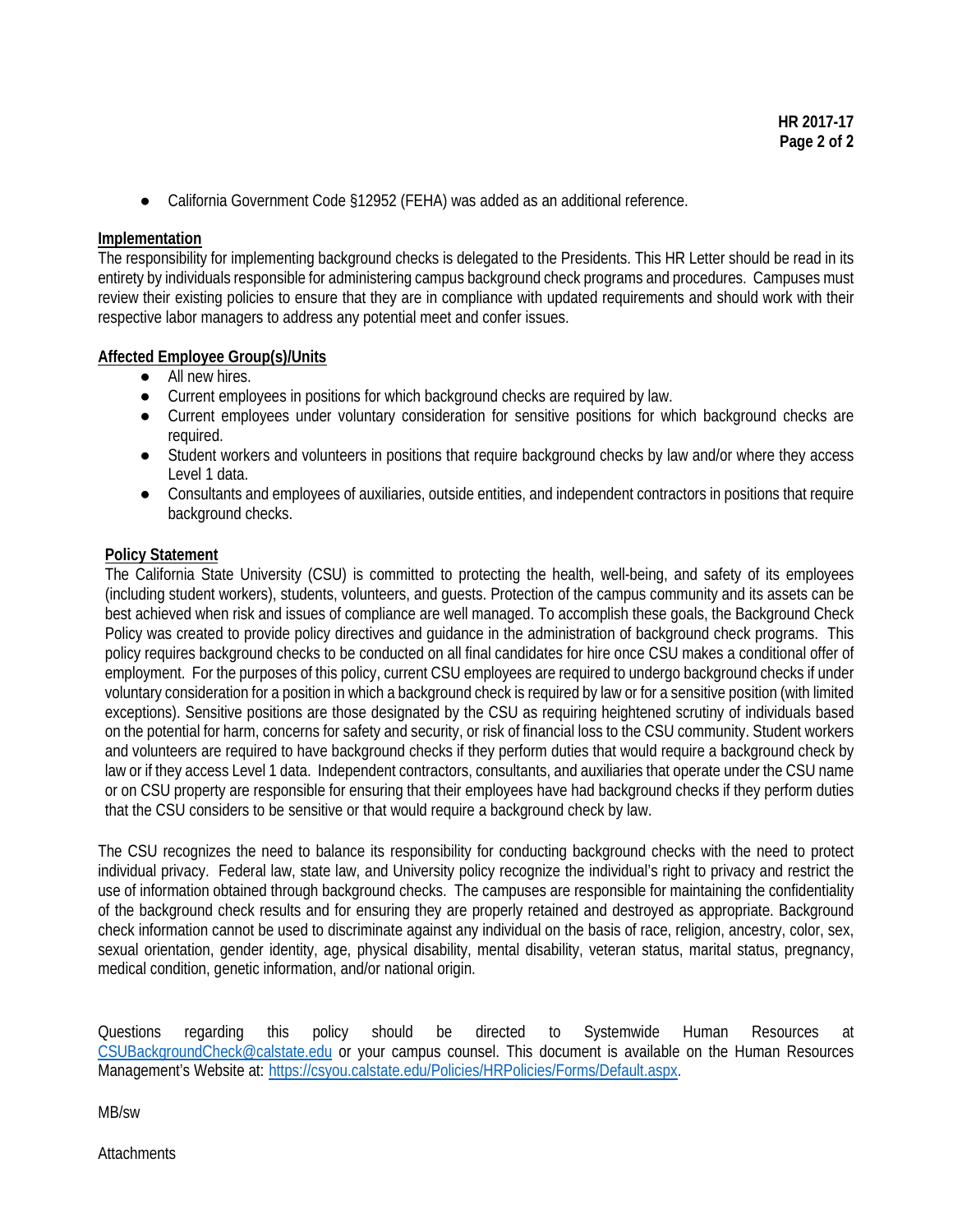## **HR 2017-17 Attachment A**

## **Background Check Policy Requirements And Checking Practices**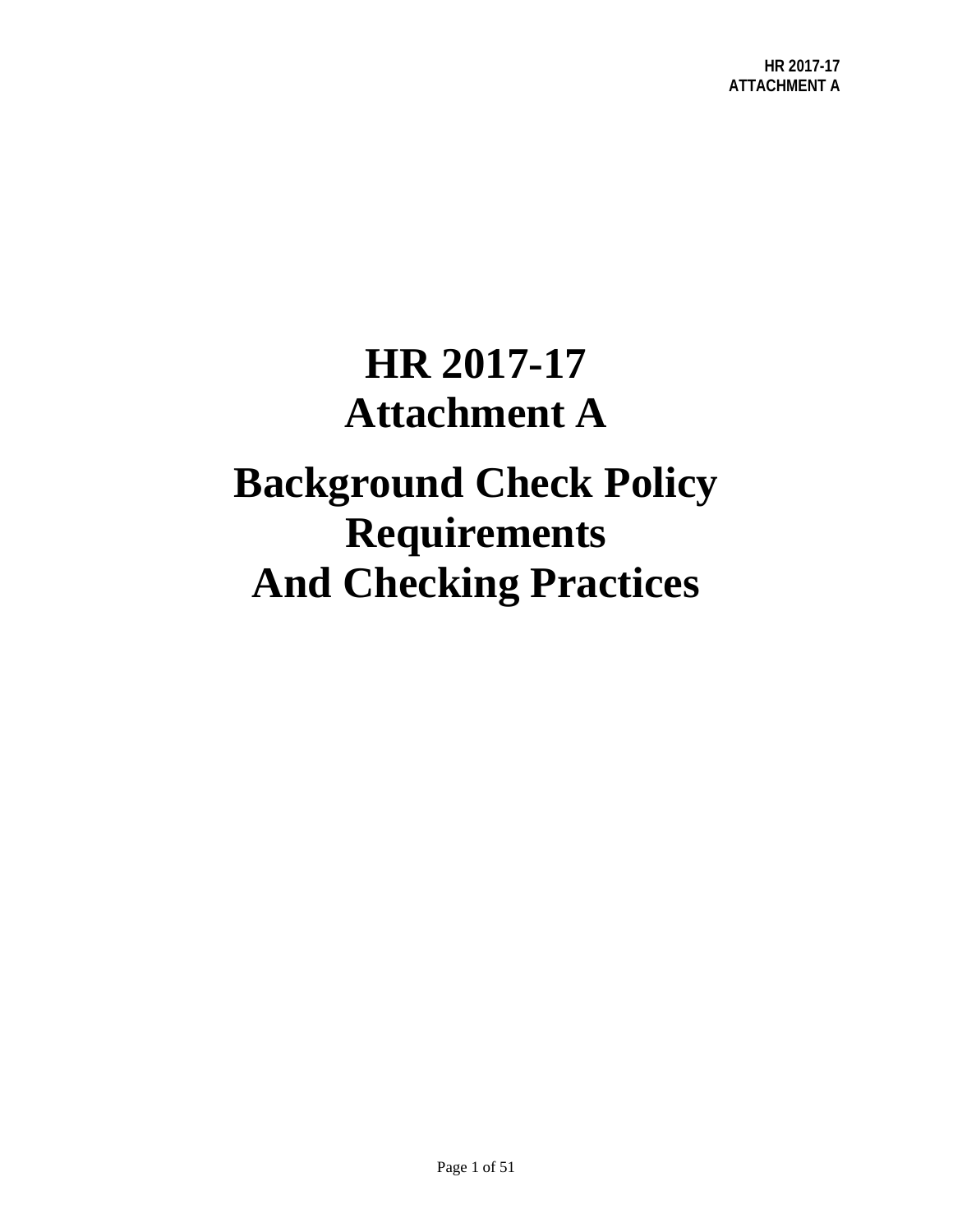#### **BACKGROUND CHECK POLICY REQUIREMENTS AND CHECKING PRACTICES**

**HR 2017-17** updates and clarifies CSU's Background Check Policy. The information presented in Attachment A is organized as follows:

- I. Overview
- II. Types of Background Checks
	- A. Required Background Checks
	- B. Checks That May Be Done If Job-Related
- III. Persons Subject to Background Check Requirements
	- A. New Hires
	- B. Rehires
	- C. Current Employees Who Must Undergo Background Checks
	- D. Student Workers Who Must Undergo Background Checks
	- E. Employees, Volunteers, and Consultants Who Work at CSU-Hosted Recreational Camps and Clinics On or Off Campus
	- F. Employees of Auxiliaries and Outside Entities
	- G. Employees of Independent Contractors
	- H. Police Personnel
	- I. Refusal to Undergo a Required Background Check
- IV. Persons Exempt from Background Check Requirements
	- A. Current Employees
	- B. Student Workers
	- C. Student Activities
	- D. Faculty Participants in Faculty Early Retirement Program (FERP)
	- E. Employees Re-appointed to the Same Class & Campus Within Twelve (12) Months
	- F. Volunteers
- V. Sensitive Positions
- VI. Administration of Background Checks
	- A. Certification of Information on CSU Application
	- B. Pre-Appointment Completion of Background Checks
	- C. Pre-Appointment Completion of Criminal Records Check
	- D. Communication
	- E. Limited Exception to Completion of Background Checks Prior to Beginning Work
	- F. Notice and Information Pursuant to Information Practices Act (IPA)
	- G. Notice and Information Pursuant to Fair Credit Reporting Act (FCRA) and Investigative Consumer Reporting Agencies Act (ICRA)
- VII. Guidelines for Conducting Criminal Records Checks
	- A. Conducting Criminal Records Checks
	- B. Criminal Records That May Be Considered
	- C. Criminal Records That May Not Be Considered
	- D. Options for Conducting Criminal Records Checks
	- E. Authorization and Disclosure Requirements for Criminal Records Checks
	- F. Required Procedures
	- G. Confidentiality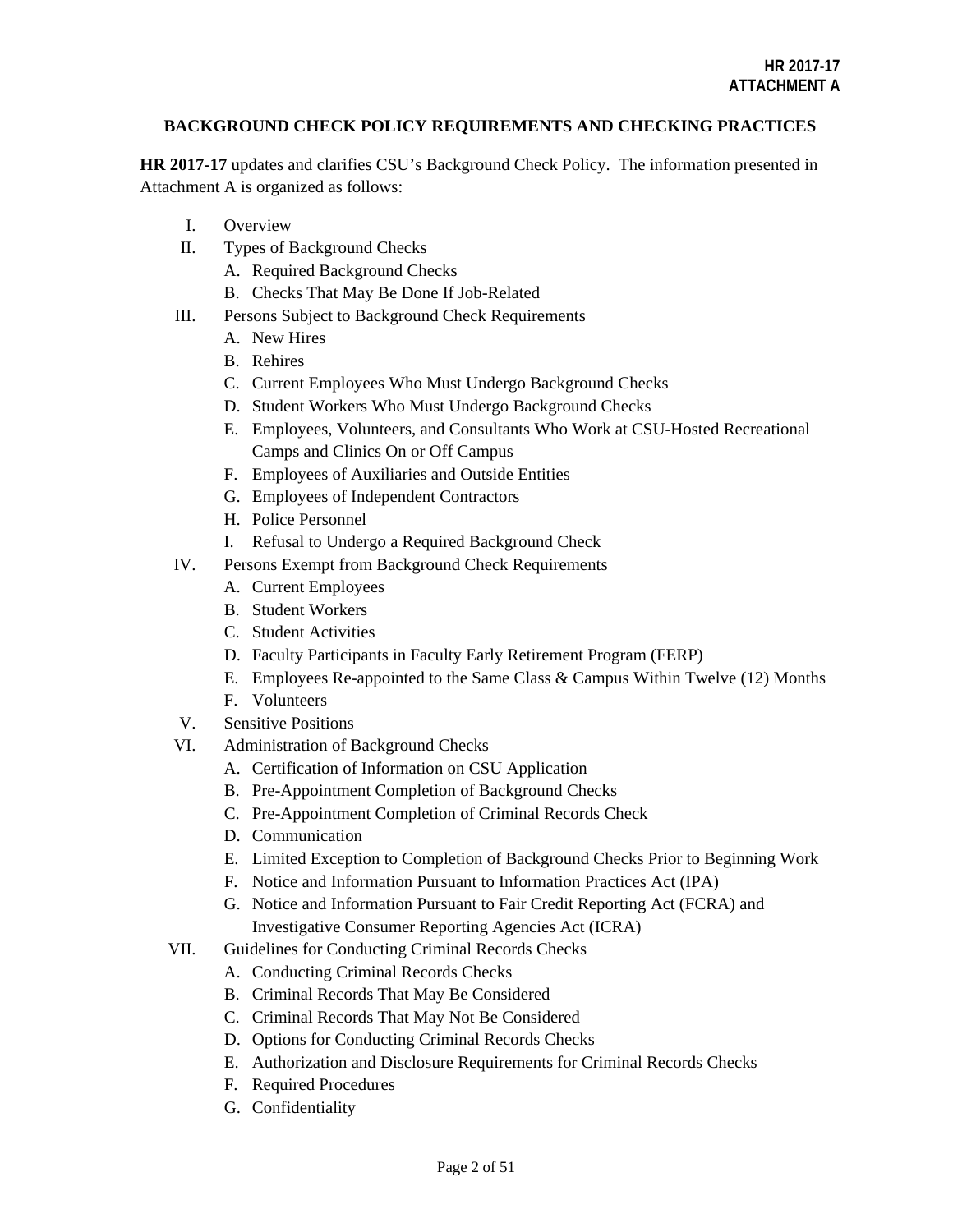- H. Notice and Information Regarding the Criminal Offender Record Information (CORI)
- VIII. Guidelines for Considering Adverse Criminal Records Check Results
	- A. If the Criminal Records Check Reveals a Conviction
	- B. Notice and Right to Appeal Adverse Results
	- C. Effect of Conviction on Current Employee's Continued Employment
	- D. Represented Employees
- IX. Guidelines for Conducting Credit Checks
	- A. Persons Subject to Credit Check Requirements
	- B. Authorization and Disclosure Requirements for Credit Checks
	- C. Notice and Right to Appeal Adverse Results
	- D. Confidentiality
- X. Records Retention

#### **I. OVERVIEW**

Background checks are required for all final candidate(s) considered for hire once CSU makes a conditional offer of employment. Individuals who are currently employed in positions in which a background check is required by law are required to undergo background checks. Current employees are also subject to background checks if they are voluntarily under consideration for new positions that the CSU has designated as sensitive. This includes all temporary, probationary, intermittent, and at-will employees. Background checks are not required for involuntary reassignments or reclassifications or other employment changes that do not result in the employee moving into a different position. Sensitive positions are those designated by the CSU as requiring heightened scrutiny of individuals holding the position based on potential for harm to children, concerns for the safety and security of people, animals, or property, or heightened risk of financial loss to the CSU or individuals in the university community.

Student workers and volunteers must be background checked if they are performing work in which a background check is required by law or accessing Level I data, per the CSU Information Security policy (i.e. ICSUAM 8030). Consultants, independent contractors, and employees of auxiliaries or outside entities must undergo background checks if required by law or if the work they will be performing meets the CSU definition of "sensitive". In addition to the above requirements, background checks are required for all individuals (new hires, current employees, volunteers, consultants, and the employees of auxiliaries, outside entities, and independent contractors) who perform work involving regular or direct contact with minor children, including at CSU-hosted recreational camps.

Campuses shall ensure that all background checks are conducted in compliance with applicable federal and state statutes, and that the confidentiality of all background check information is maintained to the extent permitted by law. The types of background checks to be conducted are set forth in this policy and are based on the nature of the position. Unless otherwise specified, background checks required for all positions include employment verification, education verification, reference checks, and criminal records checks. If job related, additional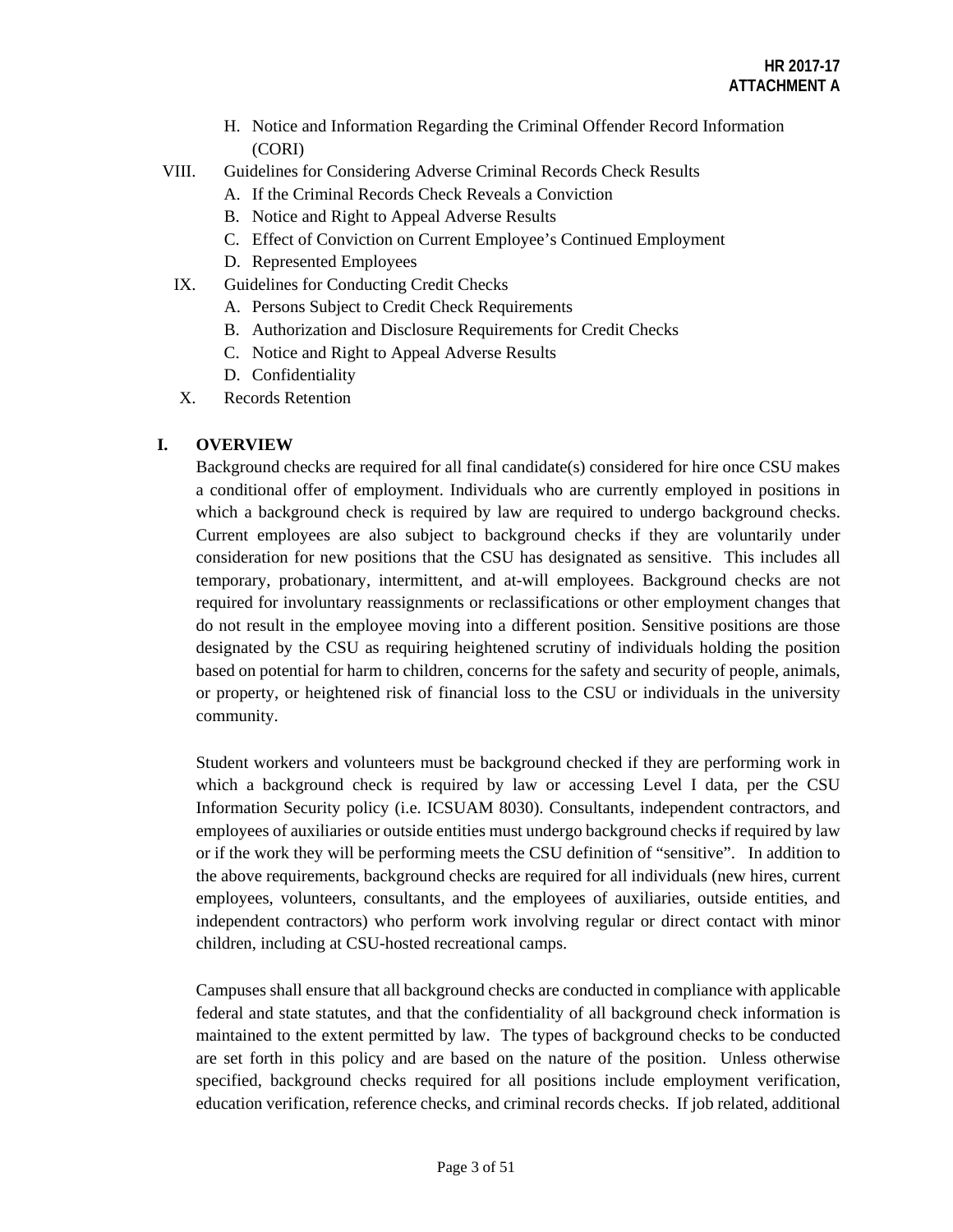checks, including credit report history checks, motor vehicle records/licensing checks, sex offender registry checks, and/or professional licensing/credential verification, may also be initiated as a part of the selection process. Job postings for positions that require background checks shall specifically state the requirement.

The campus President determines the appropriate entity to conduct background checks. If a campus conducts its own background checks, it must comply with the California Information Practices Act (IPA), Civil Code § 1798, *et seq*. If a campus uses a third party agency to conduct background checks, it must comply with the Federal Fair Credit Reporting Act (FCRA) 15 USC § 1681 *et seq*. and the California Investigative Consumer Reporting Agencies Act (ICRA) Civil Code § 1785 *et seq*. See Section VI (Administration of Background Checks) for more details. Third party agencies have been retained on a systemwide basis in efforts to afford systemwide economies and ease of administration; this service is optional to the campuses.

#### **II. TYPES OF BACKGROUND CHECKS**

Depending on the status of the applicant (new hire or rehire) and the nature of the position, one or more of the following background checks will be conducted:

#### **A. Required Background Checks**

#### **1. Employment Verification**

Employment relevant to the position will be verified for the previous five (5) years. Campuses may elect to verify employment beyond five years at their discretion. Campuses shall not include any questions or requests for an applicant's salary history.

#### **2. Education Verification**

The campus will verify all educational requirements as appropriate to the position, which may include the high school diploma or General Education Development (GED) certificate, and all post-secondary degrees. Official transcripts may be required.

#### **3. Reference Checks**

The campus will contact current and former employers with a standardized inquiry to verify the applicant's work history and skills. The campus may send an inquiry to the applicant's current employer if the applicant specifically consents or if an offer is made on such condition.

#### **4. Criminal Records Checks**

The campus will perform a criminal records check or will have a third party agency conduct this check only after a conditional offer has been made. The CSU shall not subscribe to subsequent criminal records updates on applicants or employees, except as required by law.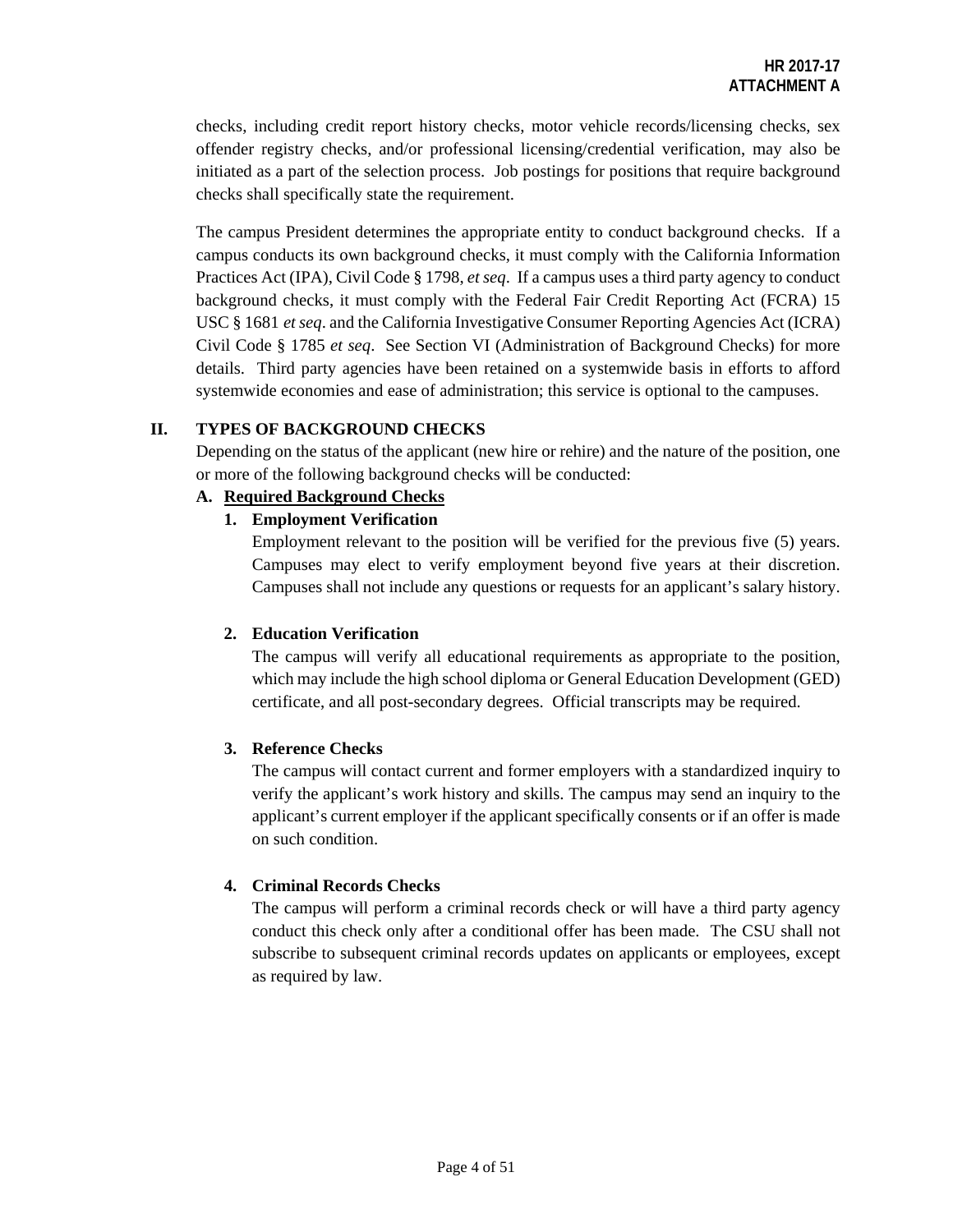#### **5. Fingerprints**

Fingerprinting is required for all employees and volunteers who have direct contact with minor children in a recreational program or camp operated by the CSU or on CSU property.

#### **B. Checks That May Be Done if Job-Related**

#### **1. Credit Report History Check**

Credit checks are not required for any candidate unless CA Labor Code § 1024.5 authorizes a credit check for the position and the campus determines it to be job-related, the campus may obtain and review the candidate's credit report. The campus' review will comply with the requirements of the Consumer Credit Reporting Agencies Act (CCRAA) (Refer to Attachment D1 for more details).

#### **2. Motor Vehicle Records/Licensing Check**

The campus will verify that applicants have a valid California or other State driver's license for employees who drive as a part of their university duties. The license must be appropriate to the vehicle operated (automobile, commercial vehicle, machinery, or equipment). For positions that require employees to routinely transport students, faculty and/or staff, the campus may require the applicants to authorize the Department of Motor Vehicles to provide a copy of their past driving record. The CSU may require that employees authorize the campus to obtain periodic updates of their driving records.

#### **3. State/National Sexual Offender Registry Check**

For all employment positions with regular or direct contact with minors, the campus will verify if applicants have been included in any state or federal sexual offender registry upon making a conditional offer of employment. Campuses may access records from the Megan's Law website [\(http://www.meganslaw.ca.gov/\)](http://www.meganslaw.ca.gov/) to conduct a California state sexual offender registry check. For a national sexual offender registry search, campuses may access the U.S. Department of Justice's website [\(www.nsopr.gov\)](http://www.nsopr.gov/) and/or the Federal Bureau of Investigation's website [\(www.fbi.gov/scams-safety/registry\)](http://www.fbi.gov/scams-safety/registry). CSU may conduct periodic sexual offender registry checks for those employees with regular or direct contact with minors.

#### **4. Professional Licensing, Certification, and/or Credential Verification**

The campus will verify the applicant's professional licenses, certifications, and/or credentials to ensure that they are current and valid for practice. The campus will also assess if any disciplinary action(s) have been taken against the applicant through the licensing board or other appropriate source.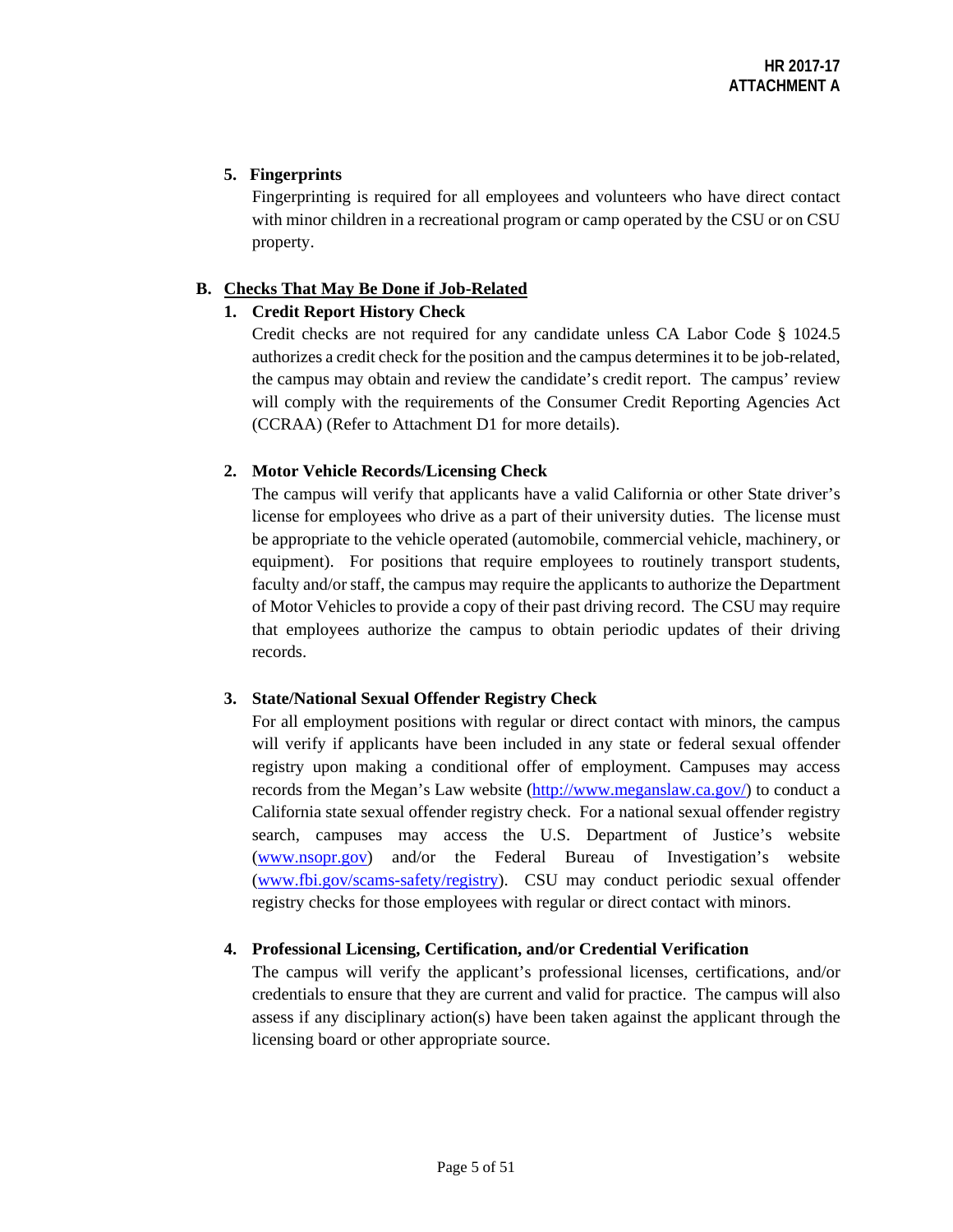#### **III. PERSONS SUBJECT TO BACKGROUND CHECK REQUIREMENTS**

#### **A. New Hires**

Effective with this policy, the CSU will conduct thorough background checks for all newly hired employees upon making a conditional offer of employment. This includes all temporary, probationary, intermittent, and at-will employees. Any current CSU employee who transfers from one campus to another will be considered a new hire. Background checks for all final candidate(s) considered for new hire and who receive a conditional offer of employment will include employment verification, education verification, reference checks, and a criminal records check.

#### **B. Rehires**

Any former employee (including a rehired annuitant and temporary faculty member) who is re-appointed to a CSU position after a break in service of twelve (12) months or more and who has not had a CSU background check within the past 12 months on the same campus will be subject to background check requirements appropriate to the new position.

#### **C. Current Employees Who Must Undergo Background Checks**

Individuals who are under voluntary consideration for positions in which a background check is required by law or who are under voluntary consideration for positions that the CSU has designated as sensitive are required to undergo background checks. This provision applies to current employees unless they have successfully completed a CSU background check within the past 12 months on the same campus. For those positions where a background check is required by law, any current employee who is a final candidate will be required to submit to a background check. On the other hand, current employees seeking positions that are designated as sensitive but where a background check is not required by law will only be subject to a background check once CSU makes a conditional offer of employment.

Positions in which background checks are currently required by law include, but are not limited to the following:

- Sworn CSU Police Personnel (California Government Code §1029 and 1031)
- Police Officer Cadets (California Government Code §1029 and 1031)
- Police Dispatchers (Commission Regulation 1959)
- Positions with direct contact with minor children at a camp operated by the CSU (Education Code §10911.5)
- Positions with access to stored criminal offender record information (11 CCR §703) and 11 CCR § 707)
- Positions with access to patients, drugs or medication (California Labor Code § 432.7)

The background check requirement will also apply to current CSU employees in positions for which new laws require such background checks.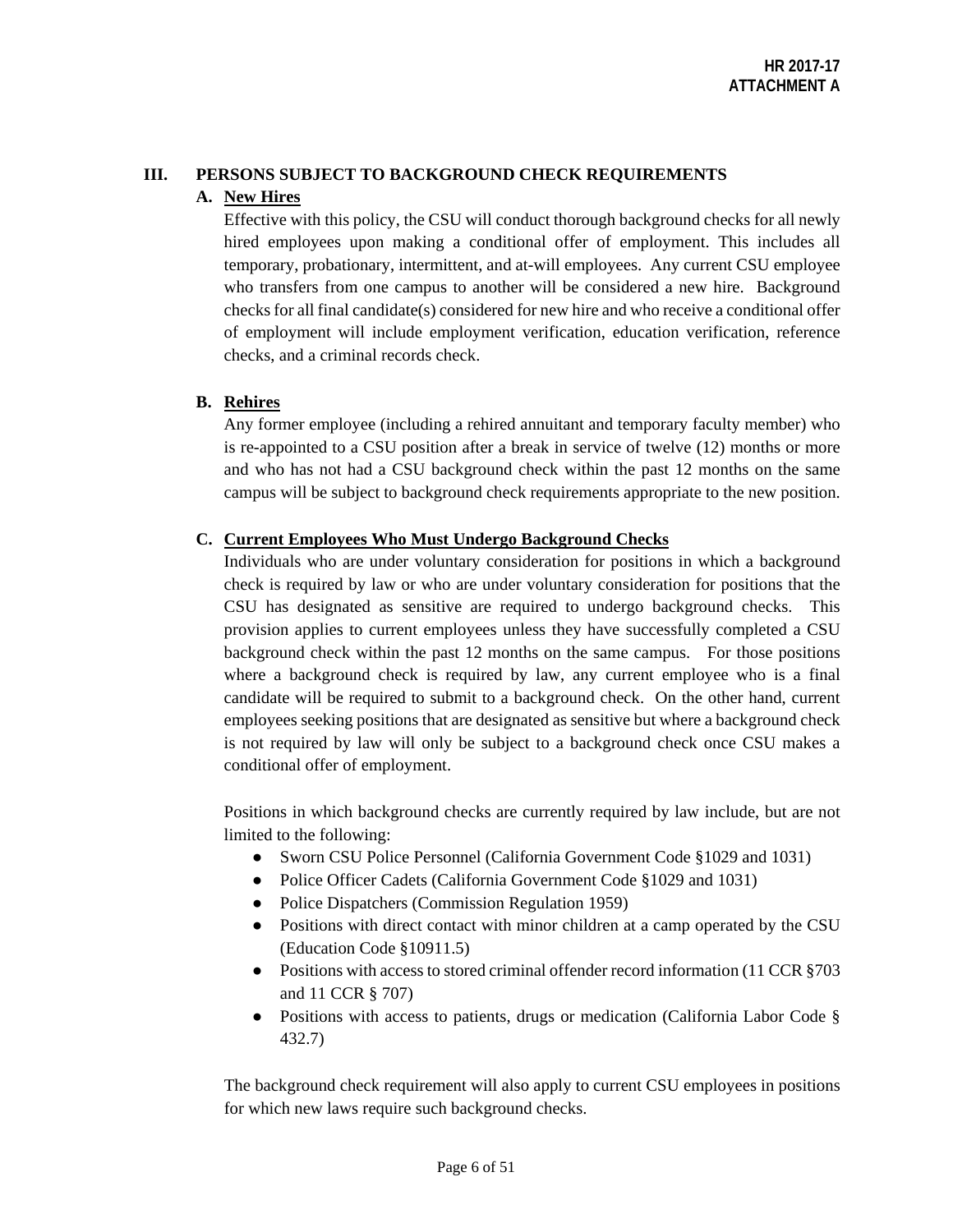A guide to what is considered a sensitive position can be found in Section V of this document. Sensitive positions include employees, student workers and volunteers who have access to Level 1 information assets (Level 1 data). For more information, visit the Integrated CSU Administrative Manual's Information Security Policy at <http://www.calstate.edu/icsuam/sections/8000/8030.0.shtml> and/or Information Security Management's Information Security Data Classification Policy at [https://csyou.calstate.edu/Policies/icsuam/Documents/8000/8065\\_FINAL\\_DRAFT\\_Data](https://csyou.calstate.edu/Policies/icsuam/Documents/8000/8065_FINAL_DRAFT_Data_Classification_CW_V4.pdf)

[\\_Classification\\_CW\\_V4.pdf](https://csyou.calstate.edu/Policies/icsuam/Documents/8000/8065_FINAL_DRAFT_Data_Classification_CW_V4.pdf)

#### **D. Student Workers Who Must Undergo Background Checks**

Student workers are CSU students appointed in CSU non-represented and/or represented student classifications. Their educational relationship with the university is predominant. The CSU is required to conduct a background check on student workers if they are being considered for a position in which a background check is required by law or accessing Level I data, per the CSU Information Security policy (i.e. ICSUAM 8030) These student workers will be required to have background checks if they have not had checks within the past 12 months on the same campus.

#### **E. Employees, Volunteers, and Consultants Who Work at CSU-Hosted Recreational Camps and Clinics On or Off Campus**

In an effort to provide the safest possible environment for minor children, the CSU will conduct a background check, including a criminal records check and sexual offender registry check, for all CSU employees, volunteers, and consultants who perform work involving direct contact with minor children at CSU-hosted recreational camps that are operated by the CSU or on CSU property, a CSU auxiliary, or by an outside entity. The term "recreational" includes, but is not limited to, sports, dance, academic, and other recreational camps or clinics for minor children hosted by the CSU. As part of the agreement to operate on CSU property or under the CSU name, outside entities are responsible for ensuring that the appropriate background checks are completed for its volunteers and employees. The CSU may provide background check services for a fee; otherwise, these volunteers and consultants must provide confirmation of completed and cleared background checks.

The Education Code § 10911.5 requires an employer to fingerprint any employee who will have direct contact with minor children in a recreational program and to submit the fingerprints to the Department of Justice. CSU Policy requires fingerprinting for any employee or volunteer who will have direct contact with minor children in a recreational program or camp operated by the CSU or on CSU property.

Bargaining unit employees who have worked in the past or who are currently working with camps and/or clinics on the campus (e.g., youth activities) are subject to this requirement unless they have successfully completed a criminal records check and sexual offender registry check within the past 12 months on the same campus.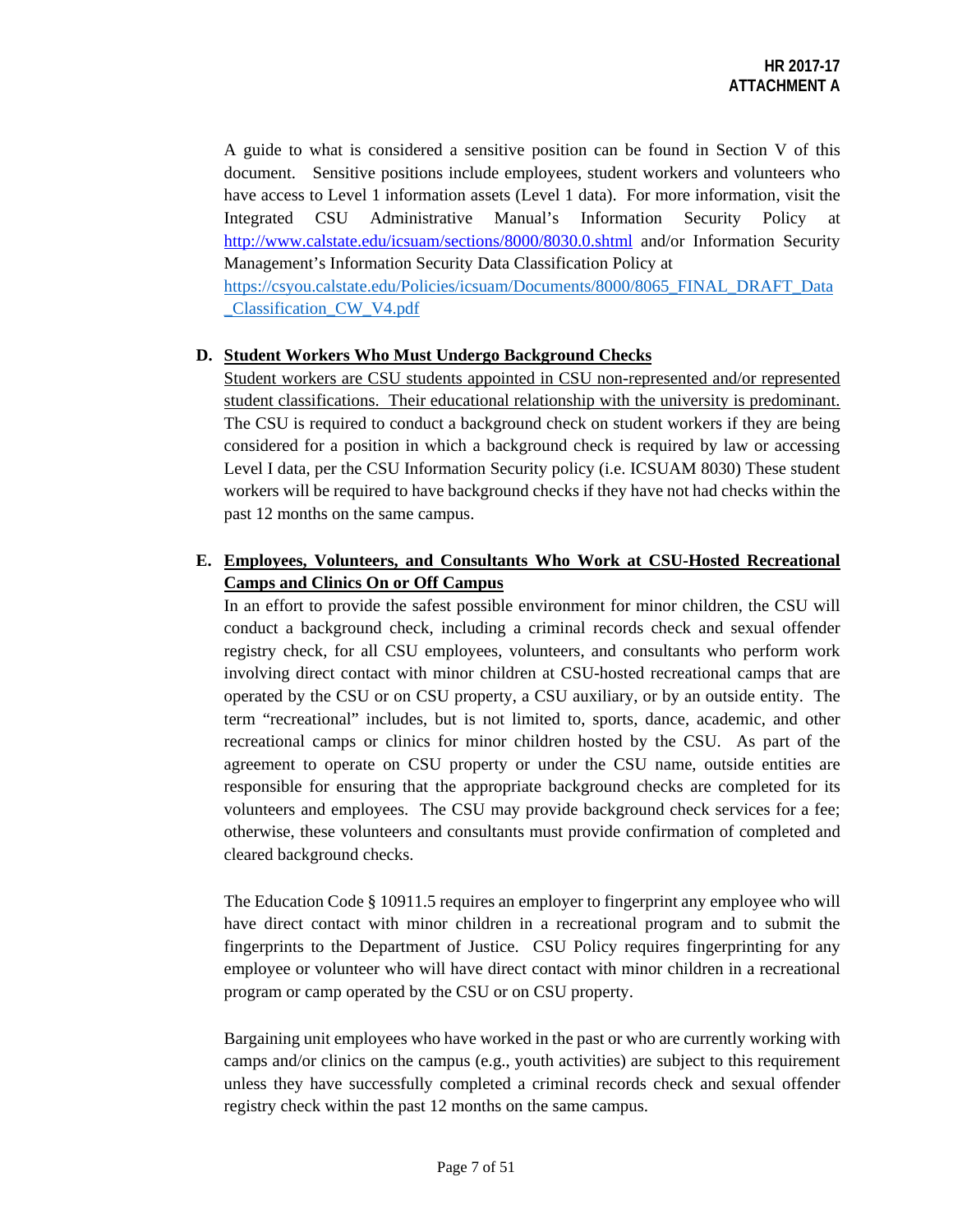#### **F. Employees of Auxiliaries and Outside Entities**

It is the campus' responsibility to ensure that the HR policy requirement to conduct background checks is enforced for individuals employed by auxiliaries and other entities that operate programs on CSU premises. The CSU requires auxiliaries and outside entities that employ individuals in positions who are subject to legal background check requirements and those in positions defined as sensitive by CSU policy to certify that such individuals have completed appropriate background checks. In addition, as described in Section III. E., auxiliaries and outside entities that operate recreational camps or clinics on CSU property or under the CSU name must ensure that all individuals who perform work in such camps undergo appropriate background checks. The CSU may provide background check services for a fee; otherwise, these auxiliaries and outside entities must provide confirmation of completed and cleared background checks. Auxiliaries must also abide by their respective city ordinances as they pertain to background checks.

#### **G. Employees of Independent Contractors**

Employees of independent contractors are subject to CSU background check requirements if they are in sensitive positions or perform duties where a background check is required by law. As part of the agreement to operate under the CSU name or on CSU property, independent contractors are responsible for attesting that the appropriate background checks have been completed. The CSU may provide background check services for a fee; otherwise, these outside entities must provide confirmation of completed and cleared background checks.

For administration and/or guidelines pertaining to background check requirements for independent contractors, please refer to the Integrated CSU Administrative Manual (ICSUAM) at [http://www.calstate.edu/icsuam,](http://www.calstate.edu/icsuam) and contact your respective contracts and procurement department.

#### **H. Police Personnel**

State University Police Association (SUPA) employees are governed by this section only. Selection of CSU police personnel, including sworn police personnel and police officer cadets, as well as background check requirements are addressed in CSU's Selection of CSU Police Personnel and Police Officer Testing Policy located under Public Safety policies at https://csyou.calstate.edu/Policies/HRPolicies/Forms/Default.aspx. The California Commission on Peace Officer Standards and Training (P.O.S.T.) sets background check requirements for Police Dispatchers. For more information, visit [http://www.post.ca.gov/overview-selection-standards.aspx.](http://www.post.ca.gov/overview-selection-standards.aspx)

#### **I. Refusal to Undergo a Required Background Check**

If a new hire or current employee who is required to undergo a background check refuses to do so, management reserves the right to disqualify the person from consideration. In the case of a current employee, a refusal to undergo a background check as required by this policy may result in disciplinary action up to and including dismissal.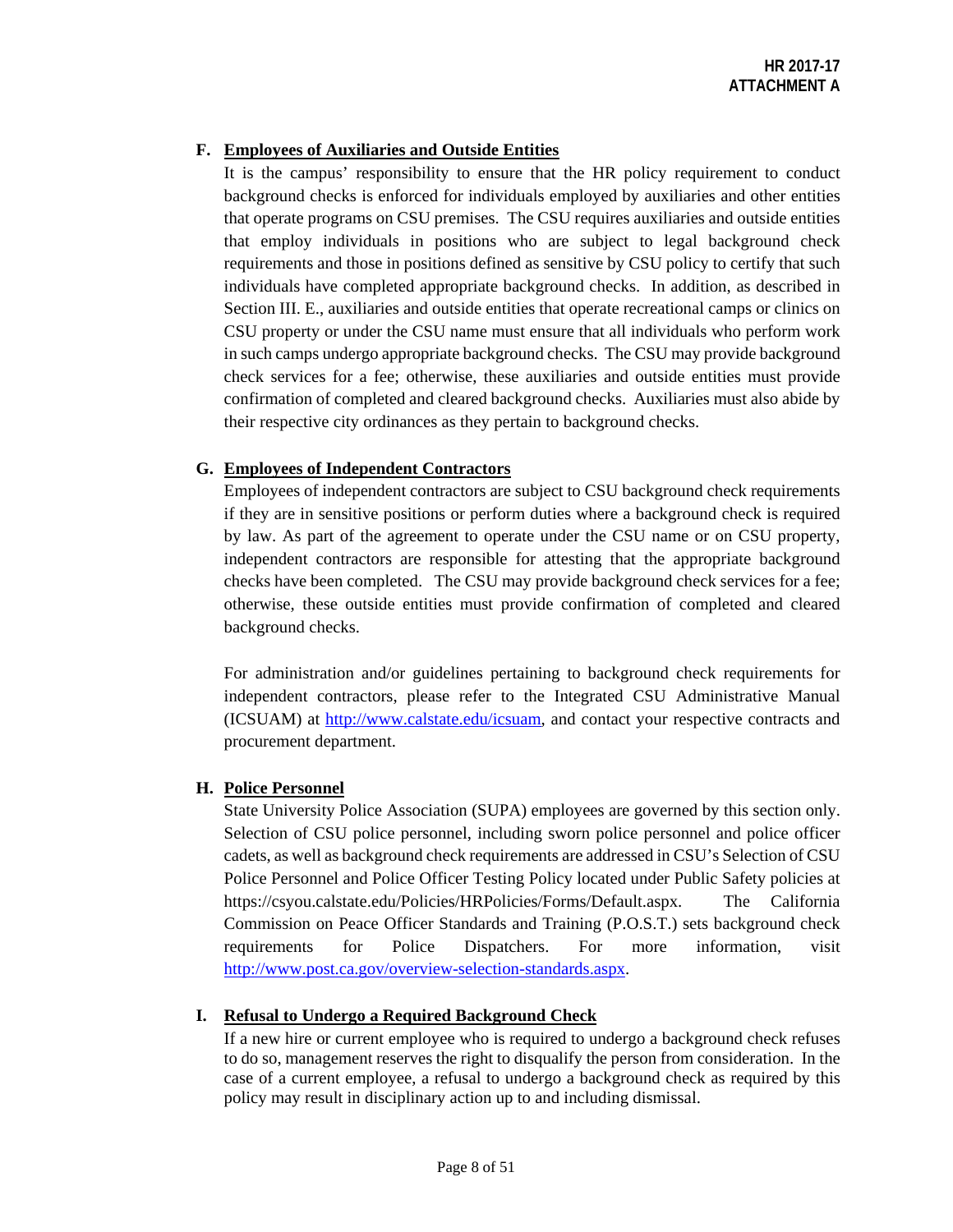#### **IV. PERSONS EXEMPT FROM BACKGROUND CHECK REQUIREMENTS**

#### **A. Current Employees**

Current employees of the CSU are exempt from the requirement for background checks, unless under voluntary consideration for a position in which a background check is required by law or for a position that has been designated as sensitive. Employees who are given the opportunity to be appointed to a sensitive position that requires a background check may decline the opportunity.

#### **B. Student Workers**

A student worker is exempt from the requirement for a background check, unless being considered for a position in which a background check is required by law or accessing Level I data, per the CSU Information Security policy (i.e., ICSUAM 8030). If that is the case, only the specific checks required by law must be performed.

#### **C. Student Activities**

Students participating in activities associated with service learning, community engagement, student clubs, student government, internships, field trips, and other similar curricular or co-curricular activities are subject to separate regulations and policies and are not included under this policy.

#### **D. Faculty Participants in Faculty Early Retirement Program (FERP)**

Participants who enter the Faculty Early Retirement Program are not subject to background check requirements for the duration of the FERP appointment, unless they are moved into a sensitive position that would otherwise require a background check.

#### **E. Employees Re-appointed to the Same Class & Campus Within Twelve (12) Months**

Former employees who are re-appointed to the same CSU position at the same campus within twelve (12) months after the end of the previous appointment shall not be treated as a rehire as defined under Section III. B. ("Rehires") and therefore will not be required to undergo a background check.

#### **F. Volunteers**

CSU volunteers are exempt from background checks unless performing duties for which a background check is required by law, or accessing Level I data, per the CSU Information Security policy (i.e., ICSUAM 8030) or as described in Section III. E. above. If that is the case, only the specific checks required by law must be performed. CSU Policy requires campuses to conduct a search of the California sexual offender registry (Megan's law) for all volunteers who will have regular or direct contact with minors. CSU policy requires fingerprints for all volunteers who will have regular or direct contact with minors in a recreational program or camp operated by the CSU or on CSU property.

#### **V. SENSITIVE POSITIONS**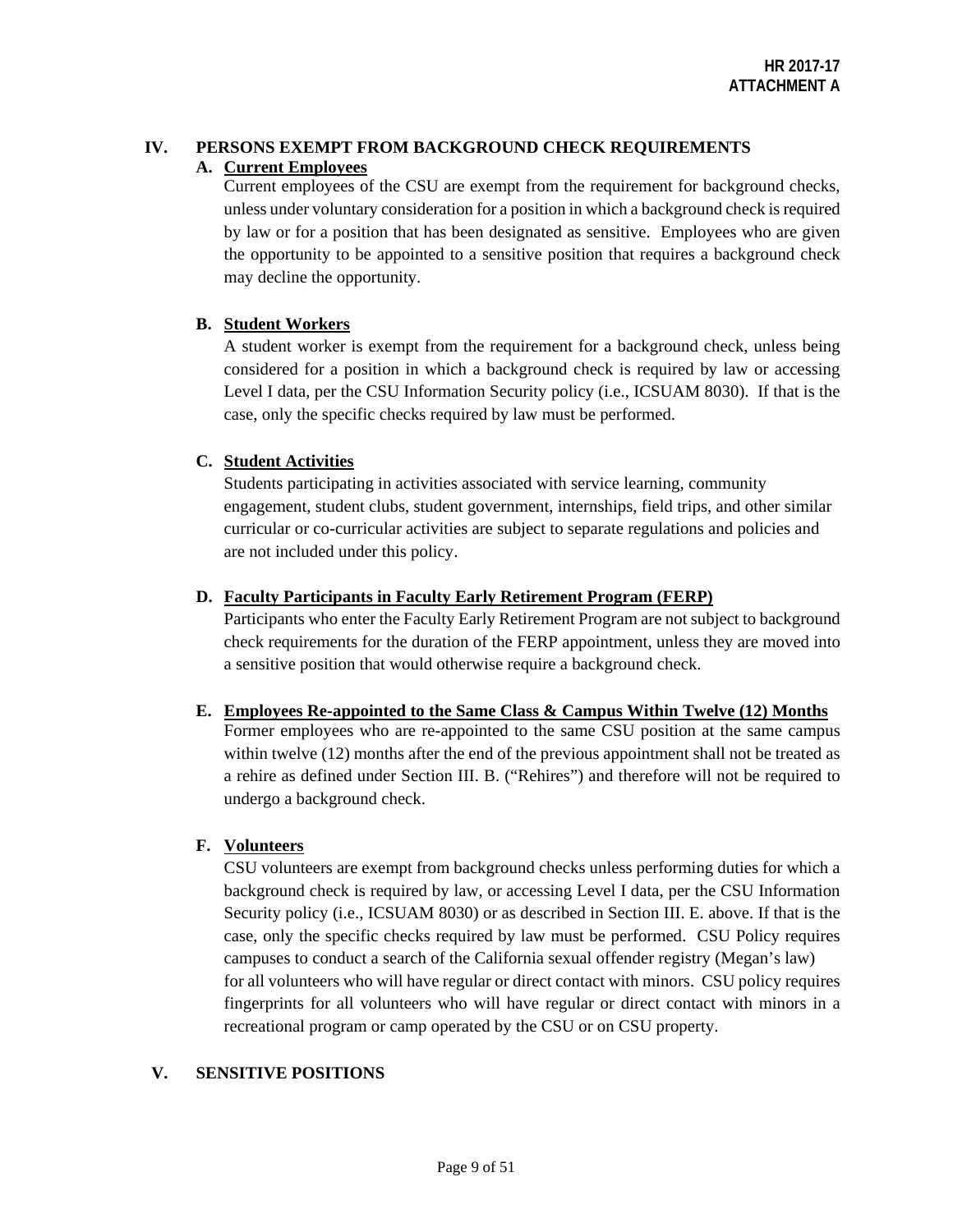Sensitive positions are designated by the CSU as requiring heightened scrutiny of individuals holding the position based on potential for harm to children, concerns for the safety and security of the people, animals, or property, or heightened risk of financial loss to the CSU or individuals in the university community. Whether a CSU position should be considered sensitive is determined by the duties and responsibilities of the position and not the job title or classification. The campus President is responsible for determining which specific positions at the campus fall into these categories and, if so, what the minimum background check requirements shall be.

The posted position description shall state that the position has been designated to be a sensitive position. In addition to identifying any specific background checks all posted position descriptions for sensitive positions should include an identifier (e.g., checkbox) indicating whether or not the position will have access to Level 1data.

The table below provides information regarding key duties and responsibilities associated with sensitive positions. In some cases, candidates for those positions must undergo additional types of job-related background checks beyond those required of all new employees. **The list of positions and tasks is illustrative and is not exhaustive.**

| <b>Key Duties and</b>           | <b>Examples of Occupation/Position</b>      | <b>Examples of major position functions</b>   |
|---------------------------------|---------------------------------------------|-----------------------------------------------|
| <b>Responsibilities</b>         |                                             | or tasks                                      |
| Responsibility for the care,    | • Childcare services personnel <sup>1</sup> | • Provides services for and/or directly works |
| safety, and security of people  | $\cdot$ Coaches <sup>1</sup>                | with children and minors                      |
| (including children and         | • Camp and Clinic Staff <sup>1</sup>        | · Provides student and employee               |
| minors), animals                | • Counseling services                       | psychological counseling services             |
|                                 | • Health Care services                      | · Provides health care and related services   |
|                                 | • Public Safety services                    | • Provides services for and/or work with      |
|                                 | - Recreation related services               | animals                                       |
|                                 | • Healthcare professionals                  |                                               |
| Authority to commit financial   | • Contracts and Procurement Managers        | • Approves contracts                          |
| resources of the university     | and Staff                                   | • Approves bids and RFP's                     |
| through contracts greater than  | • Buyers                                    | <b>Approves vendors or products</b>           |
| \$10,000                        | • Controllers                               | • Approves payments                           |
|                                 | • Financial Managers                        | • Ability to commit funds and services for    |
|                                 | • Administrative Managers                   | programs and projects                         |
| Access to, or control on a      | • Business and Accounting Managers          | • Transfers, withdraws, and/or deposits       |
| regular basis of amounts        | and staff                                   | money                                         |
| greater than \$10,000 in cash,  | • Procurement                               | • Uses a company-issued credit card to        |
| checks, credit cards, and/or    | • Collections                               | purchase items                                |
| credit card account information | $\blacksquare$ Cashiers                     | • Handling/receipt of funds                   |

 $\overline{\phantom{a}}$ 

<span id="page-11-0"></span><sup>&</sup>lt;sup>1</sup>Fingerprinting is required for those employees who perform work involving regular or direct contact with minor children in a recreational program or camp operated by the CSU or on CSU property. Sexual offender registry check is required by CSU policy for those who perform work involving regular or direct contract with minor children.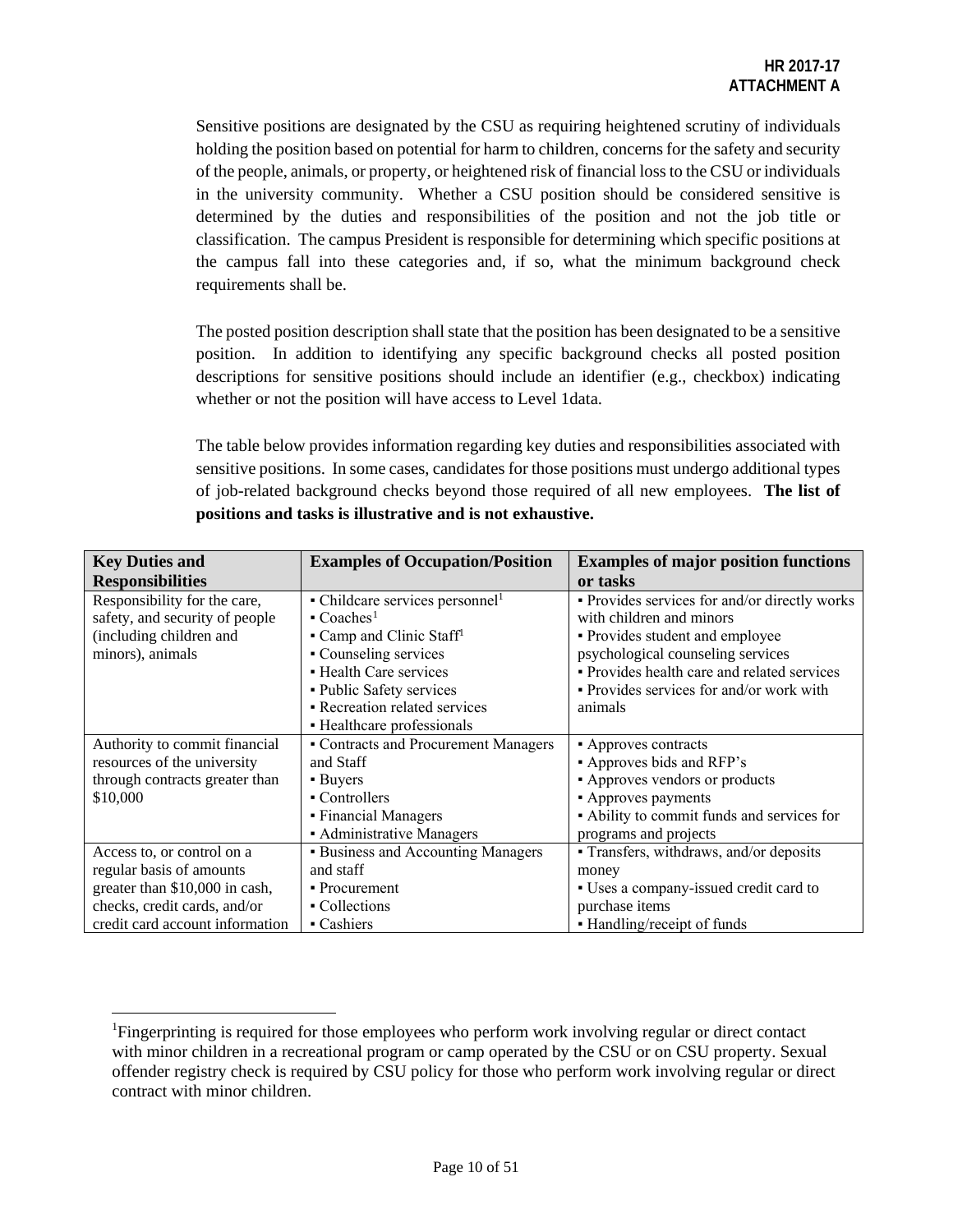| Possession of building master                           | <b>Building Engineers</b>                     | · Enters workspaces for maintenance or                                |
|---------------------------------------------------------|-----------------------------------------------|-----------------------------------------------------------------------|
| or sub-master keys for building                         | · Facilities personnel                        |                                                                       |
|                                                         | - Custodians                                  | repair of equipment<br>· Works in residences and other facilities for |
| access, or unsupervised access                          |                                               |                                                                       |
| to CSU property                                         | • Locksmiths                                  | ongoing maintenance                                                   |
|                                                         | · Maintenance personnel                       | · Maintains building security                                         |
|                                                         | • Other employees who have access to          | · Enters facilities for installation and/or                           |
|                                                         | master or sub-master keys for building        | cleaning                                                              |
|                                                         | access                                        |                                                                       |
| Access to controlled or                                 | · Pharmaceutical personnel                    | · Dispenses prescription medication                                   |
| hazardous substances                                    | • Healthcare professionals                    | · Maintains drug formulary                                            |
|                                                         | • Custodians                                  | · Duties requiring access to controlled                               |
|                                                         | · Employees with access to hazardous          | substances                                                            |
|                                                         | chemicals or controlled substances            | · Uses hazardous chemicals                                            |
| Access to and responsibility for                        | • Auditors                                    | . Works with Level 1 data as defined under                            |
| detailed personally identifiable                        | • HR and Payroll Managers and staff           | CSU Information Security Standards <sup>2</sup>                       |
| information about students,                             | • Information Technology (IT) personnel       | • Work requiring access to patient files in a                         |
| faculty, staff, or alumni as                            | · Information Systems personnel               | healthcare facility                                                   |
| defined in CSU Information                              | • Programmers                                 | · Systems maintenance                                                 |
| <b>Security Standards</b>                               | • Healthcare staff                            |                                                                       |
|                                                         | - Registrars                                  |                                                                       |
|                                                         | · Employees, Student Workers,                 |                                                                       |
|                                                         | Volunteers with access to Level 1 data        |                                                                       |
|                                                         | through campus data centers/systems           |                                                                       |
| Control over campus business                            | • IT management                               | • Control over/ability to modify employee,                            |
| processes, either through                               | • HR management                               | student, financial databases                                          |
| functional roles or system                              | • Information Officers                        |                                                                       |
| security access                                         | · Information Security                        |                                                                       |
|                                                         | <b>• Business and Finance management</b>      |                                                                       |
| Responsibilities that require the                       | <b>Athletic Trainers</b>                      | • Counsels employees or students                                      |
| employee to possess a license,                          | • Attorneys                                   | · Designs or build facilities and offices                             |
| degree, credential or other                             | • Counselors                                  | · Provides legal advice                                               |
| certification in order to meet                          | · Diving/Water Safety Professionals           | · Renders medical services                                            |
| minimum job qualifications                              | • Engineers                                   | • Renders safety services                                             |
| and/or to qualify for continued                         | • Healthcare professionals                    |                                                                       |
| employment in a particular                              | <b>- Heavy Equipment Operators</b>            |                                                                       |
| occupation or position <sup>3</sup>                     | - Pest Control                                |                                                                       |
|                                                         | · Police Officers                             |                                                                       |
| Responsibility for operating                            | · Automotive technicians                      | • Operation of University or commercial                               |
| commercial vehicles,                                    | • Equipment operators                         | vehicles                                                              |
|                                                         |                                               |                                                                       |
| machinery or equipment that<br>could pose environmental | • Environmental health and safety<br>officers | • Operation of heavy equipment or                                     |
|                                                         |                                               | machinery                                                             |
| hazards or cause injury, illness,                       | Groundskeepers                                | <b>-</b> Responders to emergencies involving                          |
| or death <sup>4</sup>                                   | · Police officers                             | potentially hazardous substances                                      |
|                                                         | • Transit drivers                             |                                                                       |

 $\overline{a}$ 

<span id="page-12-0"></span><sup>&</sup>lt;sup>2</sup> Link:<http://www.calstate.edu/icsuam/sections/8000/8030.0.shtml>

<span id="page-12-1"></span> $3$  Appropriate professional licensing, certification, and/or credential verification is required

<span id="page-12-2"></span><sup>&</sup>lt;sup>4</sup> Motor Vehicle Records/Licensing check is required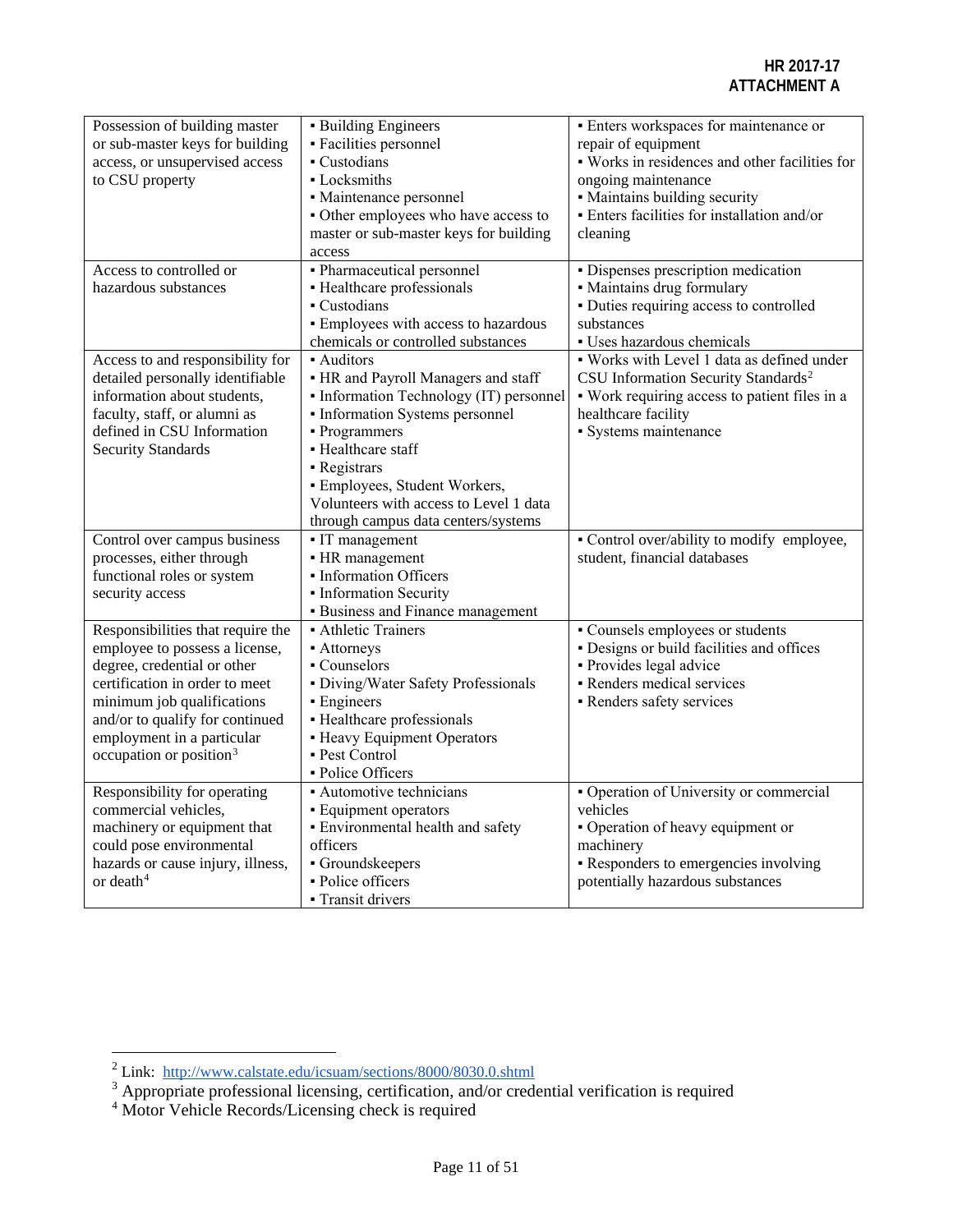In applying this information, campuses must consider factors such as the frequency, nature, and duration of potentially sensitive duties as well as level of supervision. For example, a faculty member's interactions with students in the classroom or during office hour settings do not constitute *responsibility* for the care, safety, and security of people; therefore, these activities do not make their positions "sensitive." Likewise, incidental contact with college students who are minors during classes or office hours do not by itself make a faculty position "sensitive." However, a background check is appropriate when a major portion of the faculty member's responsibilities involve working directly with minor populations.

In addition, individuals who provide one-time services (e.g., public talks, guest lectures, conference presentations, workshop facilitations) are exempt from the background check requirement. These activities are typically non-sensitive and provide low levels of risk to the organization.

#### **VI. ADMINISTRATION OF BACKGROUND CHECKS**

#### **A. Certification of Information on CSU Application**

The campus should review the information provided on the CSU application to determine that it is accurate and does not disqualify the applicant from employment. [HR Letter 2017-](https://csyou.calstate.edu/Policies/HRPolicies/HR2017-16.pdf) [16](https://csyou.calstate.edu/Policies/HRPolicies/HR2017-16.pdf) establishes the information that must be obtained from each applicant prior to an offer of employment. The applicant is required to certify that the information provided in the official employment application is true and correct. Misrepresentation, falsification, or omission of facts provided to the CSU may be considered cause for rescinding an offer of employment, termination of employment, and/or denial of consideration for future employment.

As a reminder, [HR 2017-16](https://csyou.calstate.edu/Policies/HRPolicies/HR2017-16.pdf) and [HR/Appointments 2017-01](https://csyou.calstate.edu/Policies/HRPolicies/TL-APPT2017-01.pdf) clarify that campuses are prohibited from asking a job applicant (including one applying for a student worker position) about his/her criminal conviction history until a conditional offer has been made, unless the person is hired to work in a position for which a background check is required by law, including campus police departments (e.g., police officers, dispatchers, Community Service Officers). For information relating to the elimination of criminal history questions from CSU initial job applications, refer to [HR/Appointments 2017-01](https://csyou.calstate.edu/Policies/HRPolicies/TL-APPT2017-01.pdf) 

#### **B. Pre-Appointment Completion of Background Checks**

The campus will initiate background checks on the final candidate(s) upon making a conditional offer of employment. The offer of employment must clearly state that the appointment is contingent upon successful completion of the background check and may be rescinded if the background check reveals disqualifying information and/or it is discovered that the candidate knowingly withheld or falsified information. Except as noted in Section VI. E. below, all background checks must be completed before an appointment is finalized and the candidate, including one who is a current employee, begins work in the new position.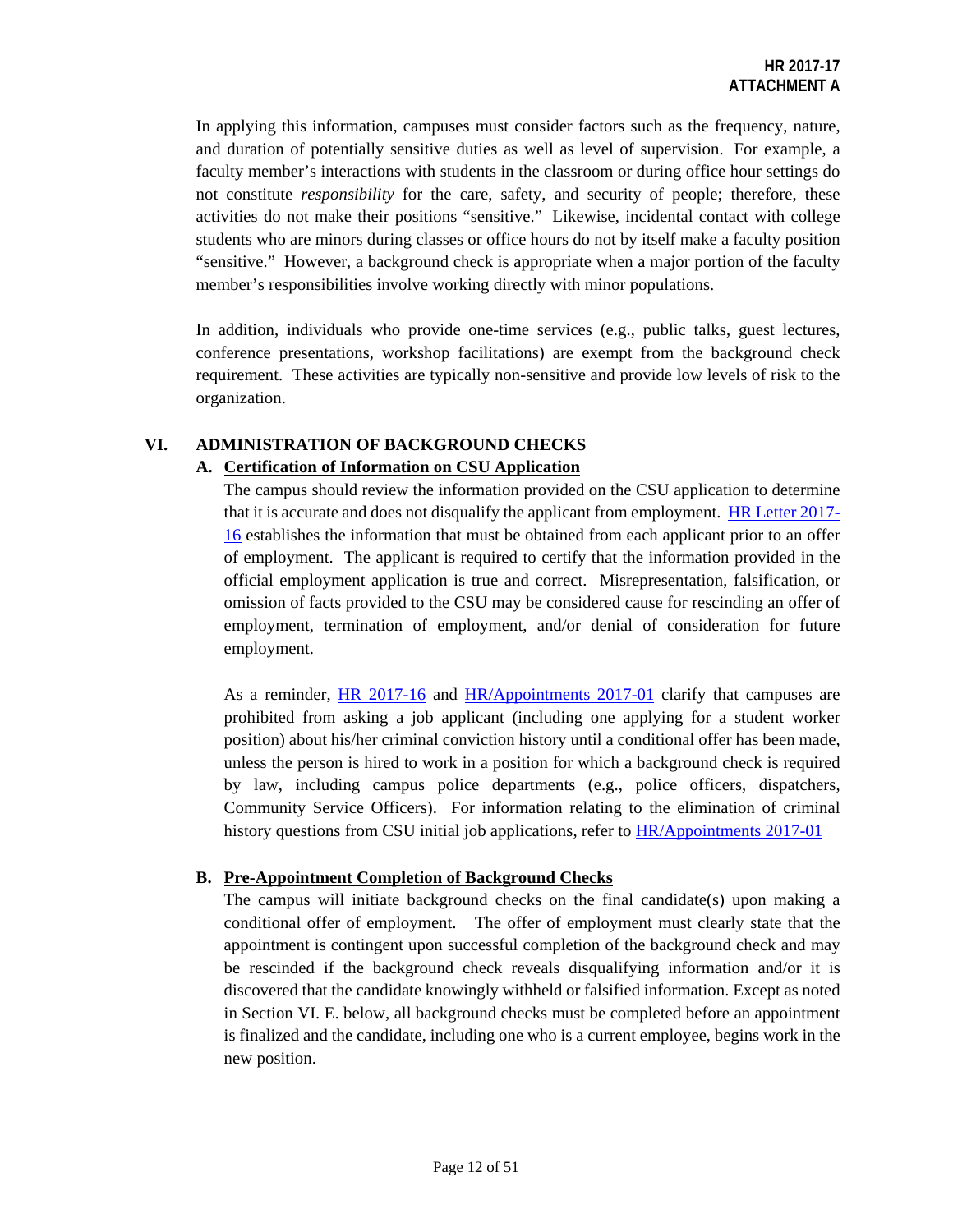#### **C. Pre-Appointment Completion of Criminal Records Checks**

The criminal records check should be initiated and completed upon making a conditional offer of employment. If circumstances require that an offer be made before the completion of the criminal records check, the offer must be in writing, state that it is contingent upon the successful completion of a criminal records check, and that the offer may be rescinded if the records check reveals disqualifying information and/or it is discovered that the candidate knowingly withheld or falsified information. The candidate, including one who is a current employee, may not start work in the new position until the results of the criminal records check are received and reviewed.

#### **D. Communication**

Job descriptions should reference the background check requirements in the qualifications. All advertisements, notices, and postings for positions that require background check must also state:

*Satisfactory completion of a background check (including a criminal records check) is required for employment. CSU will make a conditional offer of employment, which may be rescinded if the background check reveals disqualifying information, and/or it is discovered that the candidate knowingly withheld or falsified information. Failure to satisfactorily complete the background check may affect the continued employment of a current CSU employee who was conditionally offered the position.*

#### **E. Limited Exception to Completion of Background Checks Prior to Beginning Work**

The Chancellor, President, or his/her designee may authorize new faculty members to begin work before the background check is completed only in those limited circumstances where university operations would be adversely affected because it would not be otherwise possible to offer a class to students. The offer of employment must be in writing and state that it is contingent upon the completion of a satisfactory background check and may be rescinded if the background check reveals disqualifying information and/or it was discovered that the candidate knowingly withheld or falsified information. Such an exception will not be permitted where the position is one in which a background check is required by law or is designated as sensitive.

#### **F. Notice and Information Pursuant to Information Practices Act (IPA)**

Campuses that conduct their own background checks on applicants and/or utilize Live Scan are subject to the Information Practices Act (IPA). Pursuant to the California IPA (Civil Code, § 1798 *et seq*.), campuses must give notice to the applicants/employees of its intention to obtain background check information. The notice must inform the applicants of their right to request a copy of information obtained from the background check. Campuses should use a form like Attachment D2 for this purpose. Anyone who refuses to sign the request for information to conduct the background check will be eliminated from further consideration.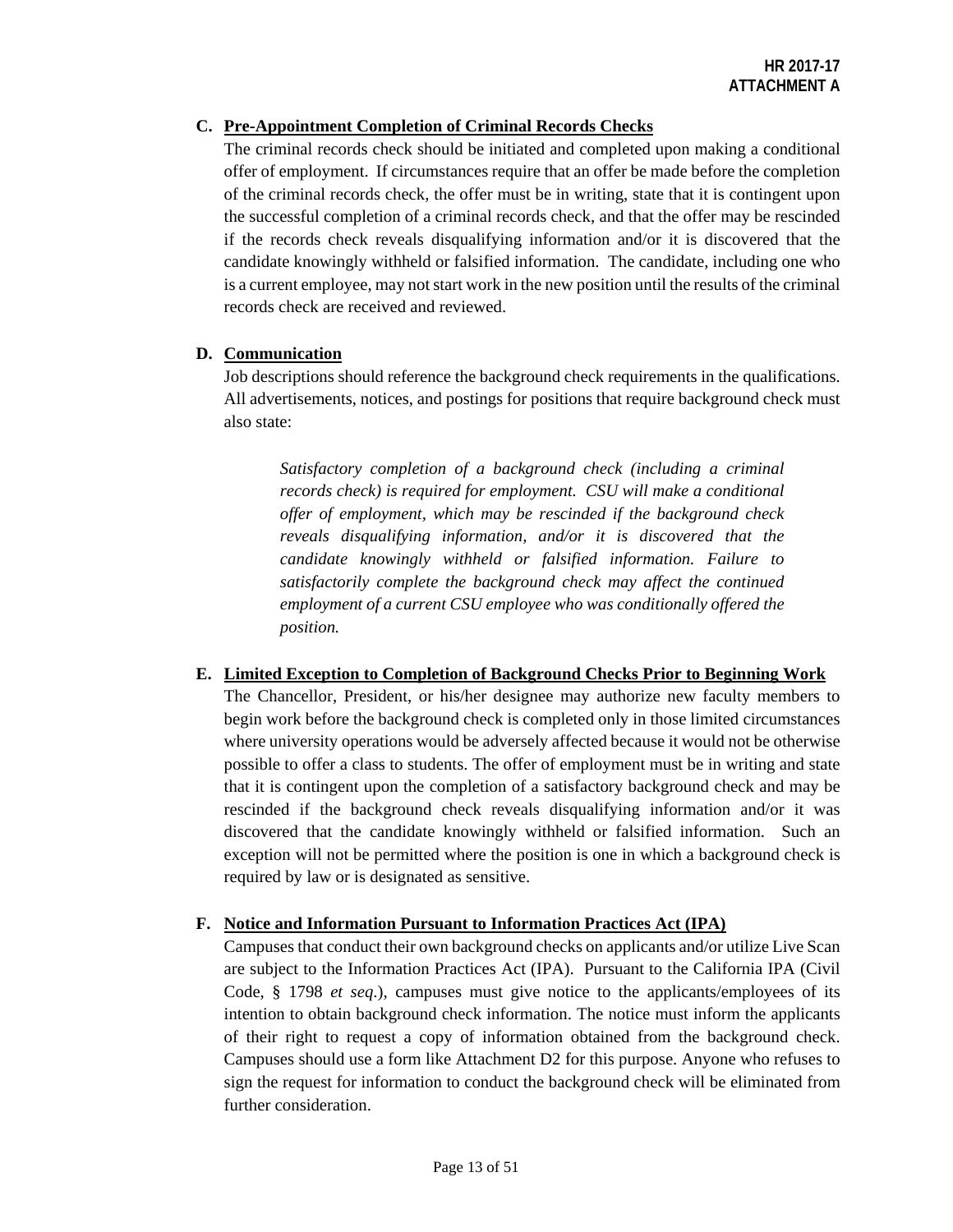#### **G. Notice and Information Pursuant to Fair Credit Reporting Act (FCRA) and Investigative Consumer Reporting Agencies Act (ICRA)**

Campuses that utilize a third party agency (e.g., the systemwide background check vendor) are subject to the Federal Fair Credit Reporting Act (FCRA) and the California Investigative Consumer Reporting Agencies Act (ICRA). Pursuant to the Federal FCRA (15 U.S.C. § 1581 *et seq*.) and the California ICRA (CA Civil Code § 1760 *et seq*.) the applicant is entitled to receive a copy of the investigative consumer report within three (3) business days of the date it was received by the CSU. The disclosure requirements and forms are provided in Attachment D3, D4, and D5.

#### **VII. GUIDELINES FOR CONDUCTING CRIMINAL RECORDS CHECKS**

#### **A. Conducting Criminal Records Checks**

The cost of the criminal records check will be borne by the campus, not the employee or applicant. A criminal records search can be conducted on a state or national basis; the latter is appropriate if the applicant lived out of state. A national search may be a longer process, and will require the campus to plan accordingly. Criminal records checks for foreign nationals will be addressed on a case-by-case basis. For candidates who are current CSU employees, the Human Resources or Academic Personnel office will notify the candidate if the results of the criminal records check are determined to disqualify the candidate from the position for which the candidate has received a conditional offer of employment.

#### **B. Criminal Records That May Be Considered**

The CSU may consider felony and misdemeanor convictions, active arrests, or pending criminal cases (where the candidate is the subject of a current warrant for arrest or is awaiting trial on criminal charges). A conviction includes a plea, verdict, or finding of guilt, regardless of whether a sentence was imposed by the court, unless otherwise excepted by law. The CSU may consider a conviction if the candidate was convicted of the crime, released from prison or released from parole within seven (7) years before the assessment. If the background check reveals an active arrest warrant, the decision maker(s) will notify the campus police for verification and follow up action, if deemed necessary.

The CSU has discretion to consider a candidate who is under active arrest or awaiting trial on pending criminal charges

#### **C. Criminal Records That May Not Be Considered**

Detention and/or arrest that did not lead to a conviction are not valid grounds for employment decisions and cannot play a part in the decision-making process.

California law prohibits employers from asking about, considering, or seeking from sources any information concerning the following: (a) any record or arrest that did not result in a conviction; (b) any record regarding a referral to, and participation in, any pretrial or post-trial diversion program; (c) any conviction that has been judicially dismissed, expunged, or ordered sealed pursuant to law, including but not limited to Sections 1203.4, 1203.4a, 1203.45, and 1210.1 of the California Penal Code unless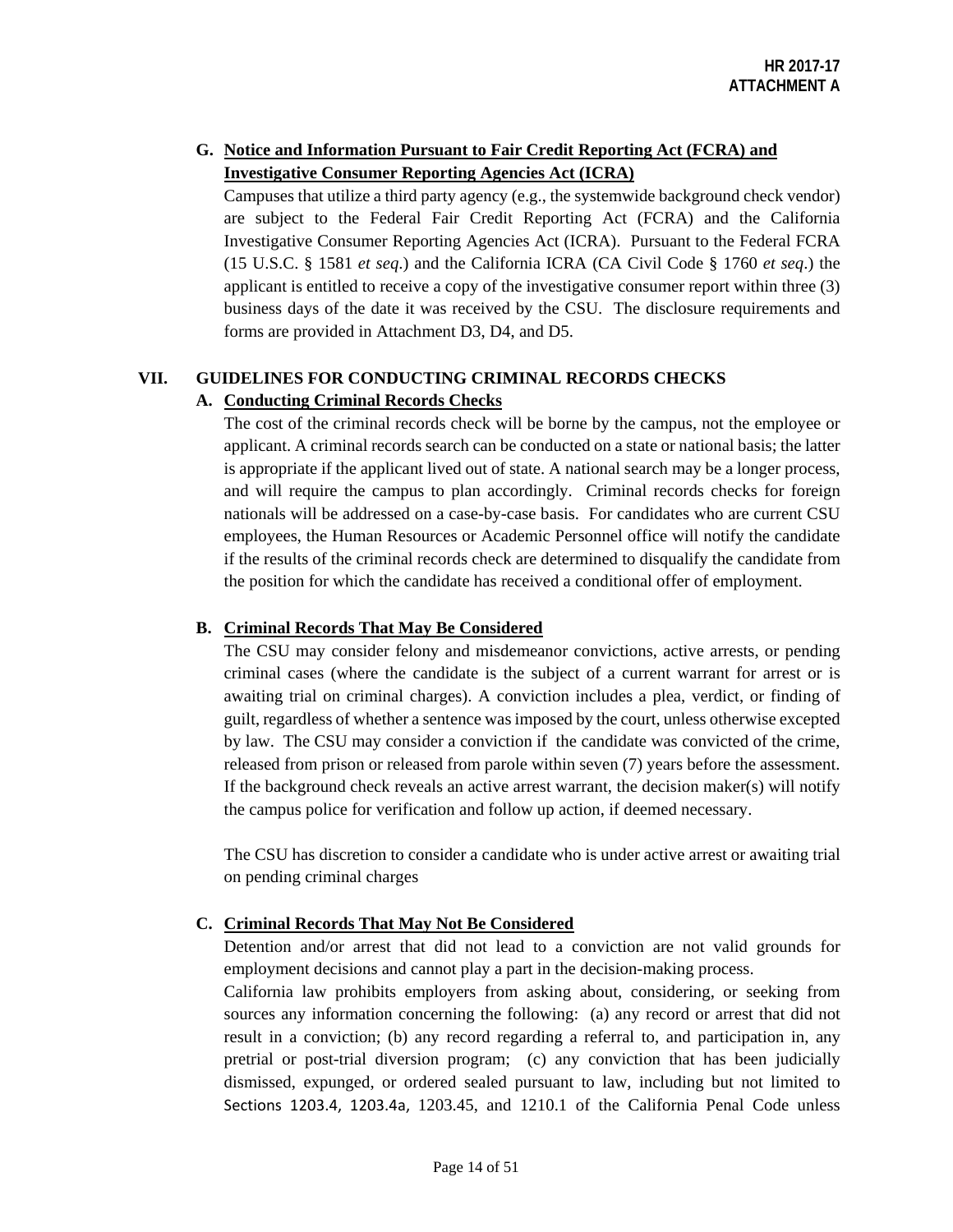otherwise required by law (Labor Code  $\S$  432.7(a)(1)). With respect to juvenile offenses, California law also prohibits employers from asking about, considering, or seeking from sources any information concerning or related to an arrest, detention, processing, diversion, supervision, adjudication or court disposition that occurred while the applicant was subject to the process and jurisdiction of juvenile court law (Labor Code  $\S 432.7(a)(2)$ ). Additionally, employers are prohibited from considering convictions for certain minor marijuana-related offenses after two years from the date of conviction (Labor Code § 432.8).

The CSU shall not subscribe to subsequent criminal records updates on applicants or employees, except as required by law.

#### **D. Options for Conducting Criminal Records Checks**

A campus may choose either to perform its own criminal records checks or to use a third party vendor to conduct the checks. Campuses that use a third party vendor may choose their own vendor or use the systemwide background check vendor to conduct criminal records checks. Campuses performing their own checks may use Live Scan, an automated process available through the California Department of Justice (CDOJ) that digitally scans and compares fingerprints to the state criminal records database of the CDOJ and/or the federal criminal records database of the National Crime Information Center (NCIC).

#### **E. Authorization and Disclosure Requirements for Criminal Records Checks**

For positions in which criminal records checks are required, the applicant for the position must authorize the criminal records check in writing, using the CSU-provided form. Specific forms used will depend on whether campuses are conducting their own criminal records check, or if they are using a third party. If campuses use a third party vendor to conduct the criminal records checks, the employee authorization provisions of the FCRA and the ICRA (see Attachments D3 and D4) are applicable. When using Live Scan, the employee authorization provisions of the Fair Credit Reporting Act (FCRA) and the Investigative Consumer Reporting Agencies Act (ICRA) are not applicable. Campuses that conduct their own checks and/or use Live Scan must comply with the employee authorization provisions of IPA (see Attachment D2). If a campus uses the systemwide vendor for background checks, the vendor will assist the campus in complying with FCRA, ICRA and/or IPA.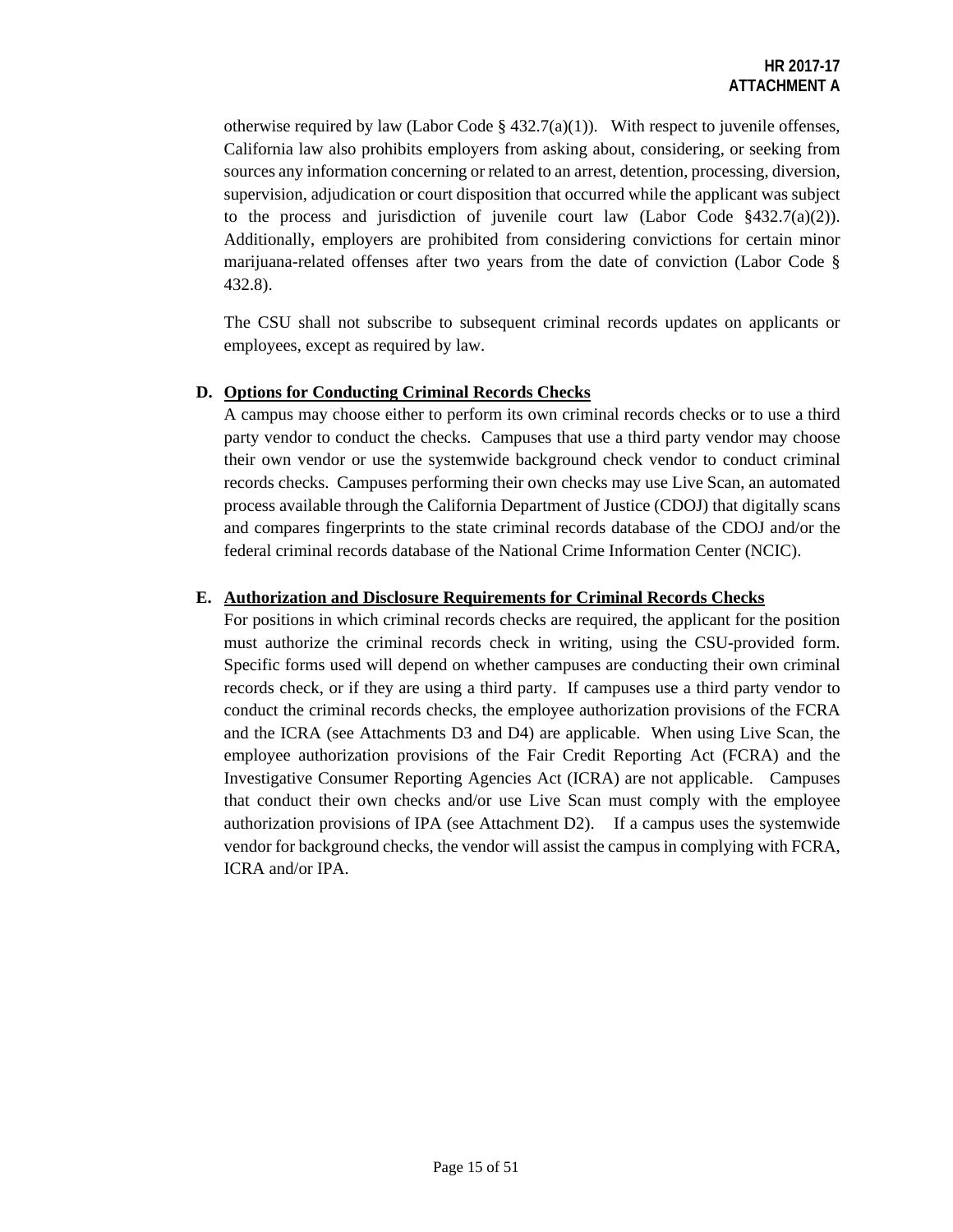#### **F. Required Procedures**

Campus Human Resources and/or Academic Personnel departments will develop procedures to ensure that the candidate receives the appropriate forms authorizing the criminal records check and is provided with all notices required by law.

#### **G. Confidentiality**

The campus will maintain the confidentiality of criminal record check results, unless otherwise required by law. Only the appropriate HR personnel, the background check coordinator, decision maker(s), and records custodian will be notified of the specific results of the criminal records check. The hiring department and current department of the applicant/employee (if applicable) will not be notified of the specific results of the criminal records check. The criminal records check results are confidential and will be kept by the designated custodian of records in a location that is secure and separate from the employee's official personnel file.

#### **H. Notice and Information Regarding the Criminal Offender Record Information (CORI)**

The CORI is a record of all criminal court appearances for a particular individual, including arrests, convictions, dismissals, and serious violations. If the campus decides to use a third party to conduct a criminal records check and adverse action is taken based on the results of the investigation, the FCRA requires that the campus must provide the applicants with a copy of their CORI and disclose to the applicant a summary containing the nature and substance of the report on which the adverse action was based.

If there is a dispute about the results of the CORI, the campus is required to provide the applicant with information about the criminal records check appeal procedure. More details about pre-adverse and adverse action notices and forms are provided in Attachment B and Attachment D7, respectively.

For all other applicants, the campus will provide a copy of an applicant's CORI to him/her upon request. The campus should inform the applicant that the CORI may not be submitted to another agency; it is only for the employee's own record.

#### **VIII. GUIDELINES FOR CONSIDERING ADVERSE CRIMINAL RECORDS CHECK RESULTS**

A felony or misdemeanor conviction that is job-related may disqualify a candidate from employment and may disqualify a current employee from assuming a new position. Once the results of the criminal records check are obtained, the campus human resources or faculty affairs department, as appropriate, determines whether the results of the background check should disqualify the candidate from consideration for the position for which he/she applied. More information about considering adverse results can be found in Attachment B (Assessment and Appeals Process).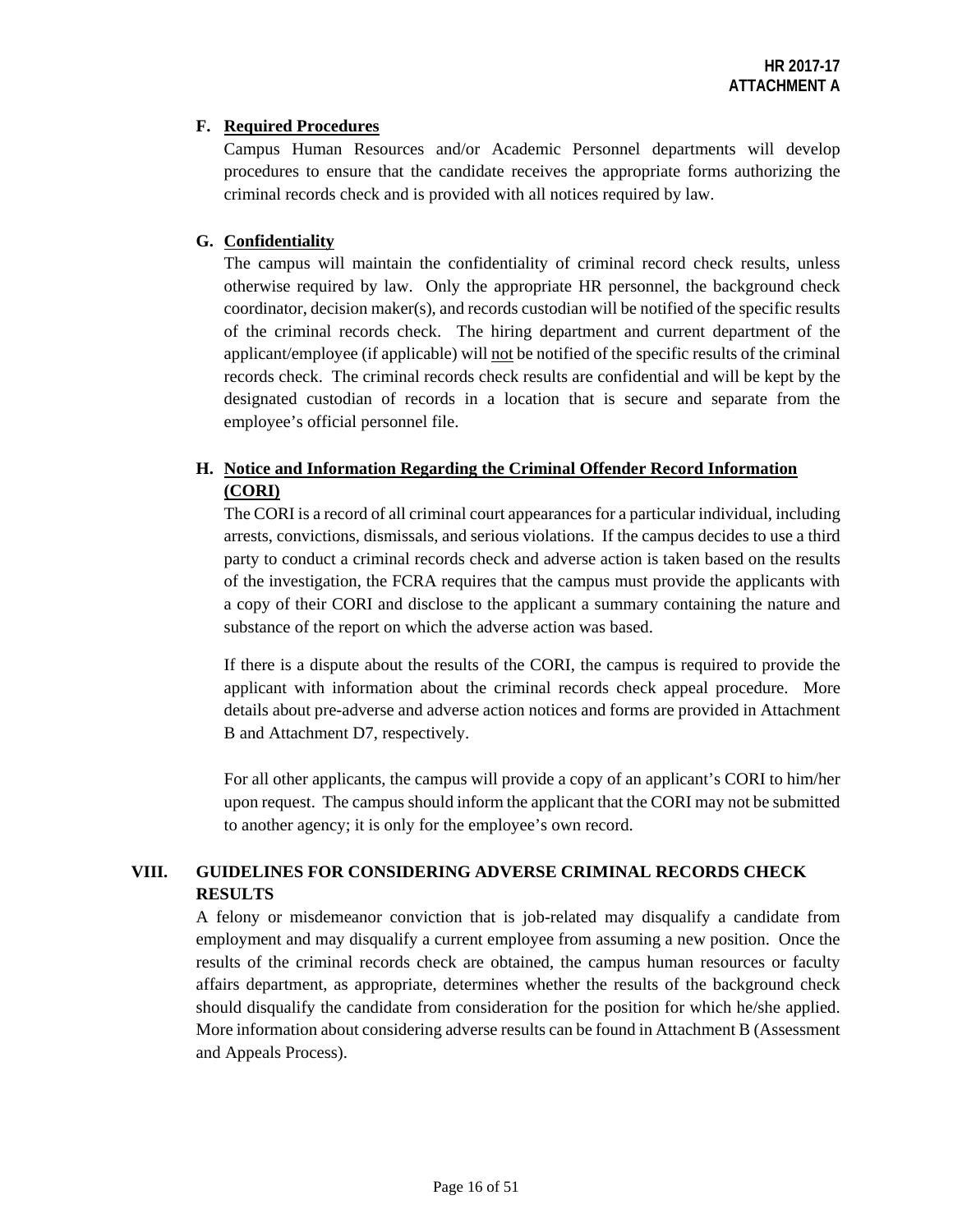#### **A. If the Criminal Records Check Reveals a Conviction**

The decision maker(s) (as determined by the campus; see Attachment C for Roles and Responsibilities) is/are the person(s) responsible for reviewing criminal records check results. The decision maker(s) will review the criminal records report and make final determinations regarding the suitability of the candidate for the position. The decision maker(s) may recommend implementation of additional controls before a department can employ a candidate with a conviction.

The individual may not start the new position until the results of the criminal record check have been received, reviewed, and resolved. If campuses disqualify candidates from further consideration for a position, campuses must follow the procedures for pre-adverse and adverse action notices.

Disqualification decisions will be based on job-related/legitimate business reasons. Before deciding to disqualify a candidate, the decision maker(s) should consider the following, in consultation with HR, in determining whether the conviction impacts the candidate's suitability for the position:

- The nature and gravity of the crime(s) or conduct and the nature of the job held or sought;
- The period of time since the last conviction and completion of sentence served for the conviction; and
- The candidate's conduct, performance and/or rehabilitation efforts since the conviction(s).

Campuses should check with their university counsel with any questions about whether the results of criminal records checks should disqualify a candidate from appointment.

• When making an individualized assessment, certain types of convictions are clearly job-related to certain jobs and may be determined to preclude appointing an individual to those positions. Campuses should consult with university counsel to discuss whether such an individual should be hired and any special restrictions that may be appropriate for the hire of such an individual.

For example:

- Convictions for theft, embezzlement, identity theft, or fraud are job-related to positions with fiduciary responsibilities. Individuals with such convictions should generally not be appointed to positions with fiduciary responsibilities.
- Convictions or pending charges for child molestation and/or other sex offenses are job-related to positions that involve direct unsupervised contact with children, students, outreach programs, or access to residence facilities. Individuals with such convictions or pending charges should generally not be appointed to these kinds of positions.
- Individuals with workplace or domestic violence convictions or other convictions for violence should be screened carefully before hire. Campuses should consult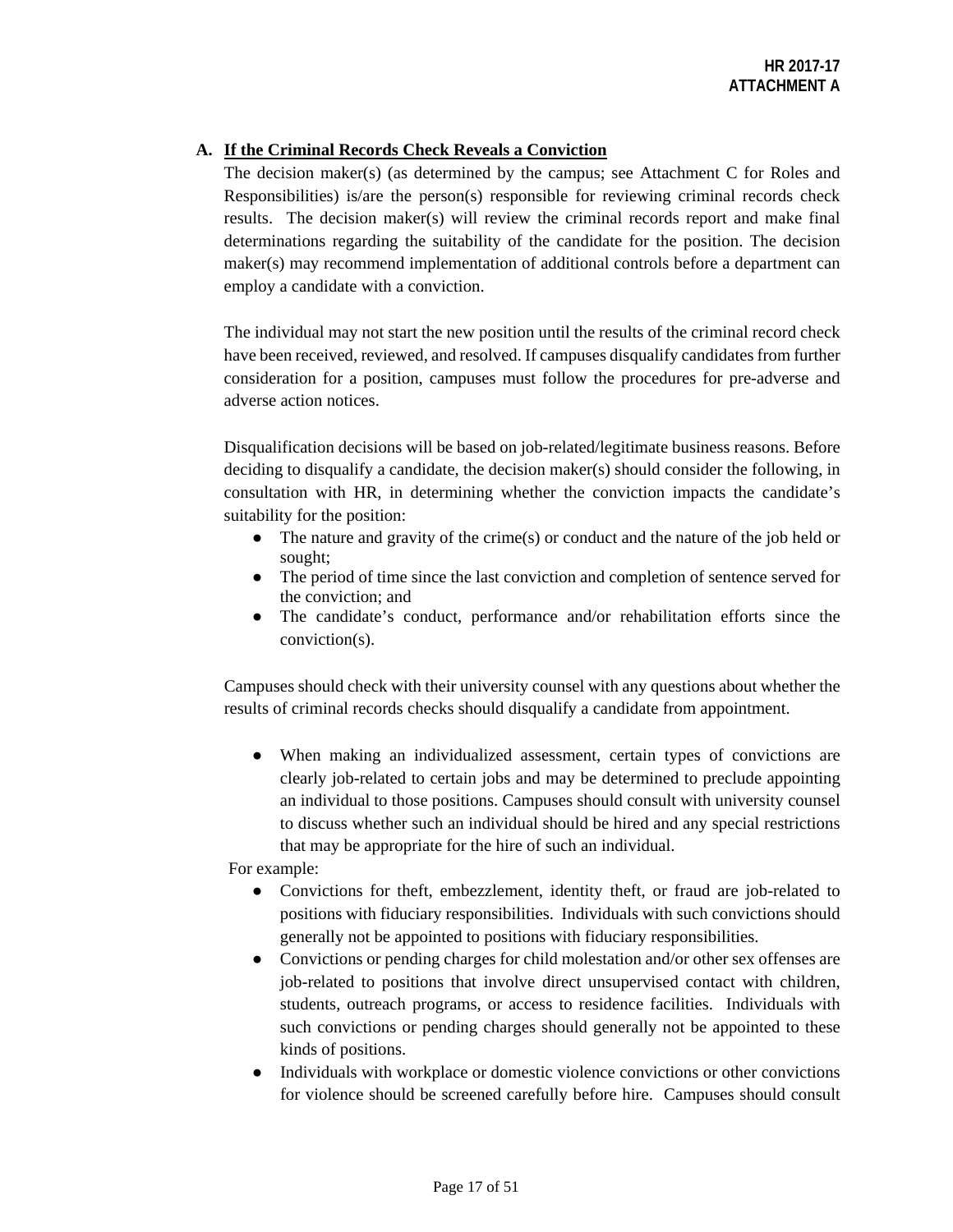with university counsel to discuss special restrictions that may be appropriate for the proposed hire of such an individual.

#### **B. Notice and Right to Appeal Adverse Results**

If any information in the criminal records check is utilized to make an adverse action regarding an employment decision, the campus shall notify the applicant and provide a copy of the results using Attachments D5 and D7 **before** making a final determination. The applicant shall be given five (5) business days to request, in writing, clarification or further review of the decision. The campus decision maker(s) must wait five  $(5)$  business days after notice is given and consider the applicant's appeal before making a final decision. If within the five business days, the applicant notifies the campus that they are disputing the accuracy of the conviction history and that the applicant is taking steps to obtain information in support of this assertion, CSU shall allow the applicant five additional business days to respond. The campus shall consider any information timely submitted before making a final decision. More information about an applicant's right to appeal criminal records check results can be found in Attachment B (Assessment and Appeals Process).

#### **C. Effect of Conviction on Current Employee's Continued Employment**

The results of a criminal records check may subject a current employee to disciplinary action up to and including termination under the following circumstances:

- The employee was lawfully asked and failed to disclose a conviction in connection with a job application(s) for employment with the CSU; or
- The criminal records check reveals a conviction that was of such a nature as to impact the employee's ability to continue in his/her current position because of concerns over the safety or security of students, faculty, staff, or CSU property.

If disciplinary or other action is taken as a result of the criminal records check, an employee shall have the rights enumerated in CSU policy, the appropriate collective bargaining agreement, the Education Code and California Government Code Section 12952. This provision does not create a right to appeal if none currently exists.

#### **D. Represented Employees**

Any disciplinary action taken against a current employee resulting from the discovery of a criminal history will be administered in a manner consistent with the applicable collective bargaining agreement and the California Education Code.

#### **IX. GUIDELINES FOR CONDUCTING CREDIT CHECKS**

#### **A. Persons Subject to Credit Check Requirements**

Credit Checks are not required for any candidate. California law prohibits an employer from performing a credit on a candidate unless the type of position is listed in CA Labor Code § 1024.5. CSU policy allows a credit check to be performed if authorized by that provision and determined to be job related. The campus' review of the applicant's credit report will comply with the requirements of the Consumer Credit Reporting Agencies Act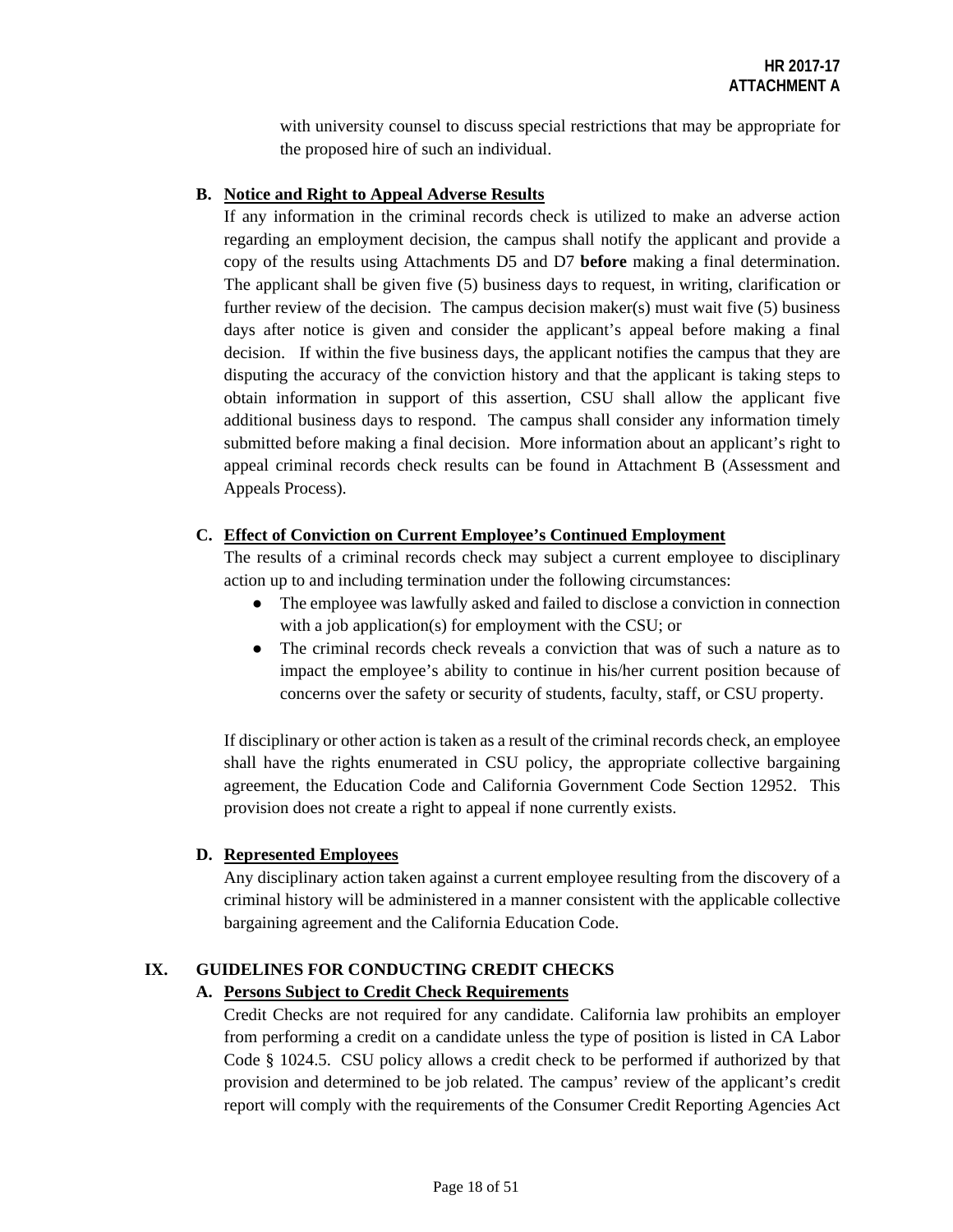(CCRAA) Civil Code § 1785.1, *et seq*. The CSU may only obtain the credit history report of a candidate for a position that, on the basis of duties, responsibilities, or access, could affect the institution financially and the individual is applying for or will work in one of the following positions:

- Managerial positions (defined as persons who manage the University or a department of the University, have the authority to make hiring/retention decisions, manage two or more persons, are exempt employees, and earn more than two times the state's current minimum wage)
- Positions with the state Department of Justice
- Sworn peace officers or other law enforcement positions
- Positions for which the information contained in the credit report is required by law to be disclosed or obtained
- Positions that involve regular access (for any purpose other than the regular solicitation and processing of credit card applications in a retail establishment) to all of the following types of personal information of any one person: bank or credit card account information, social security number, and date of birth
- Positions in which the person is, or would be, a named signatory on the bank or credit card account of the employer, authorized to transfer money on behalf the employer, or authorized to enter into financial contracts on behalf of the employer
- Positions that involve access to confidential or proprietary information, including a formula, pattern, compilation, program, device, method, technique, process, or trade secret that (1) derives independent economic value, actual or potential, from not being generally known to, and not being readily ascertainable by proper means by, other persons who may obtain economic value from the disclosure or use of the information, and (2) is the subject of an effort that is reasonable under the circumstances to maintain secrecy of the information
- Positions that involve regular access to cash totaling \$10,000 or more of the employer, a customer, or client, during the workday. CSU may not conduct credit checks based on access to lesser amounts.

#### **B. Authorization and Disclosure Requirements for Credit Checks**

A campus that conducts a credit check on a candidate for a position is required to obtain authorization and provide the person with a disclosure statement (see Attachments D5  $\&$ D6) setting forth the specific basis permitting the employer to obtain a credit report.

#### **C. Notice and Right to Appeal Adverse Results**

The campus shall advise any individual applicant or current employee if he/she is disqualified due to results obtained from a credit history check using Attachment D5 and D7. The campus shall give the applicant an opportunity to provide additional information. If the applicant disagrees with the accuracy of any information in the report, the applicant must notify the campus within five (5) days of the receipt of the report that the applicant is challenging information in the report. The campus will not make a final decision on the applicant's employment status until the applicant has had a reasonable opportunity to address the information contained in the report. The campus decision maker(s) must wait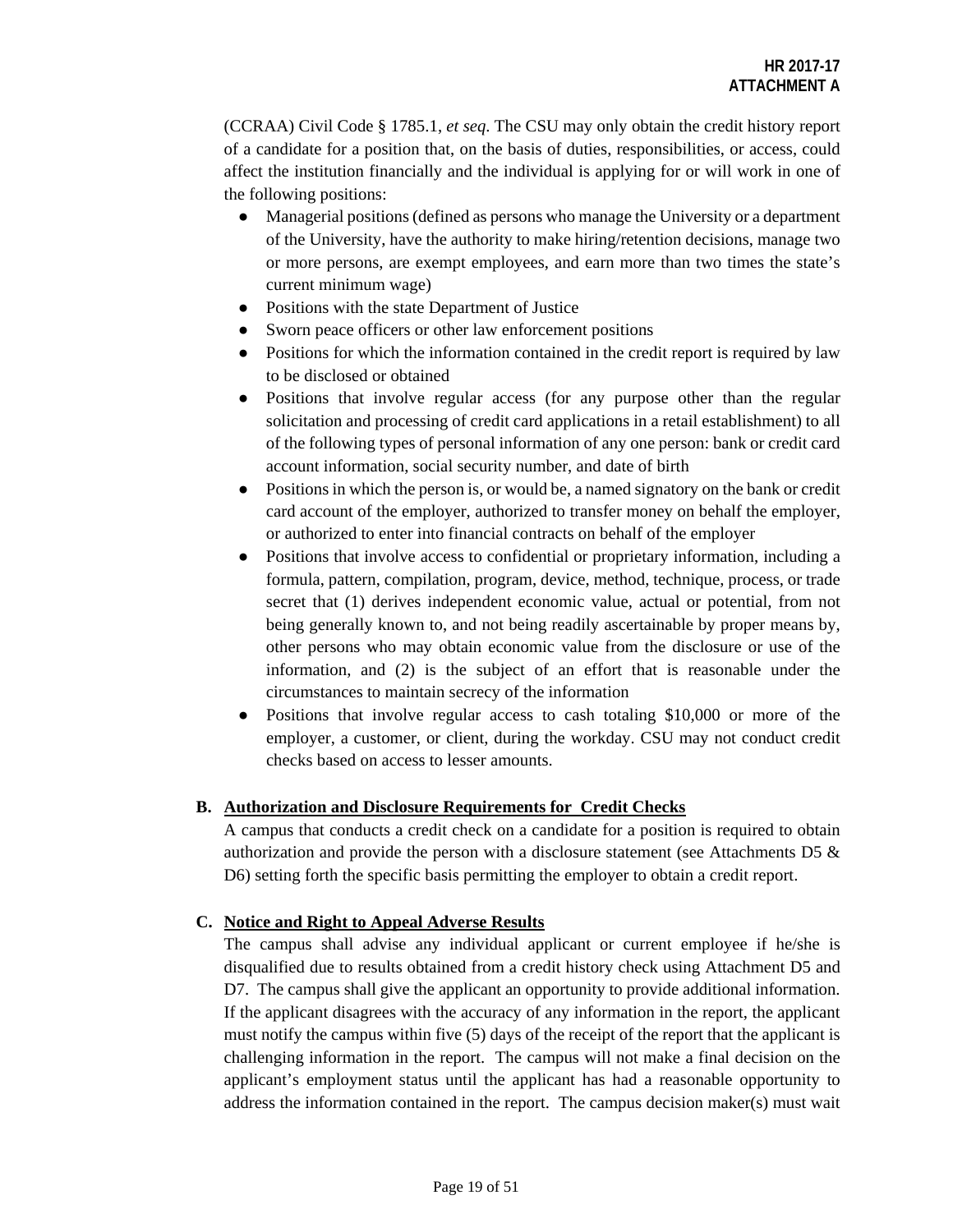five (5) business days after notice is given and consider the applicant's appeal before making a final decision.

#### **D. Confidentiality**

The campus will maintain the confidentiality of the credit check results, unless otherwise required by law. Only the appropriate HR personnel, the background check coordinator, decision maker(s), and records custodian will be notified of the specific results of the credit check. The hiring department and current department of the employee (if applicable) will not be notified of the specific results of the credit check. The credit check results are confidential and will be kept by the designated custodian of records in a location that is secure and separate from the employee's official personnel file.

#### **X. RECORDS RETENTION**

The CORI should be maintained and destroyed no later than the termination of the new hire's employment or two (2) years from rejection due to the CORI pursuant to Equal Employment Opportunity Commission (EEOC) Regulation 29 CFR § 1602.49. Records pertaining to the new hire should be kept in accordance with EEOC regulations and kept separate from the employee's personnel file. Access to these records should be restricted to a designated Records Custodian, the person authorized to conduct the criminal records check using Live Scan, or equivalent. Release of information to unauthorized individuals can result in civil fines and criminal penalties under California Penal Code § 11142 and 11143. Please refer to CSU's Records Retention Policy for document retaining guidelines at [www.calstate.edu/recordsretention/.](http://www.calstate.edu/recordsretention/)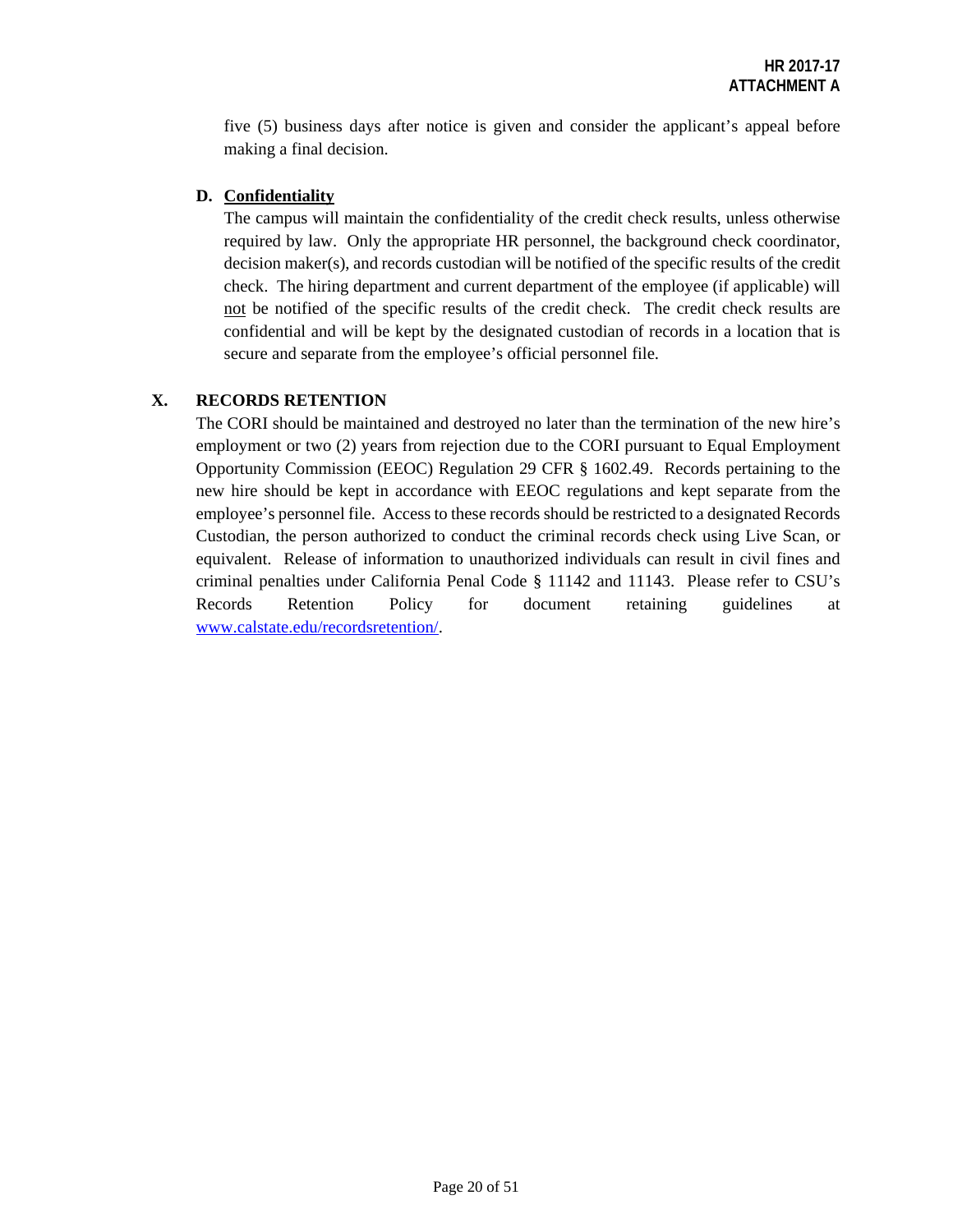# **HR 2017-17 ATTACHMENT B Assessment & Appeal Process**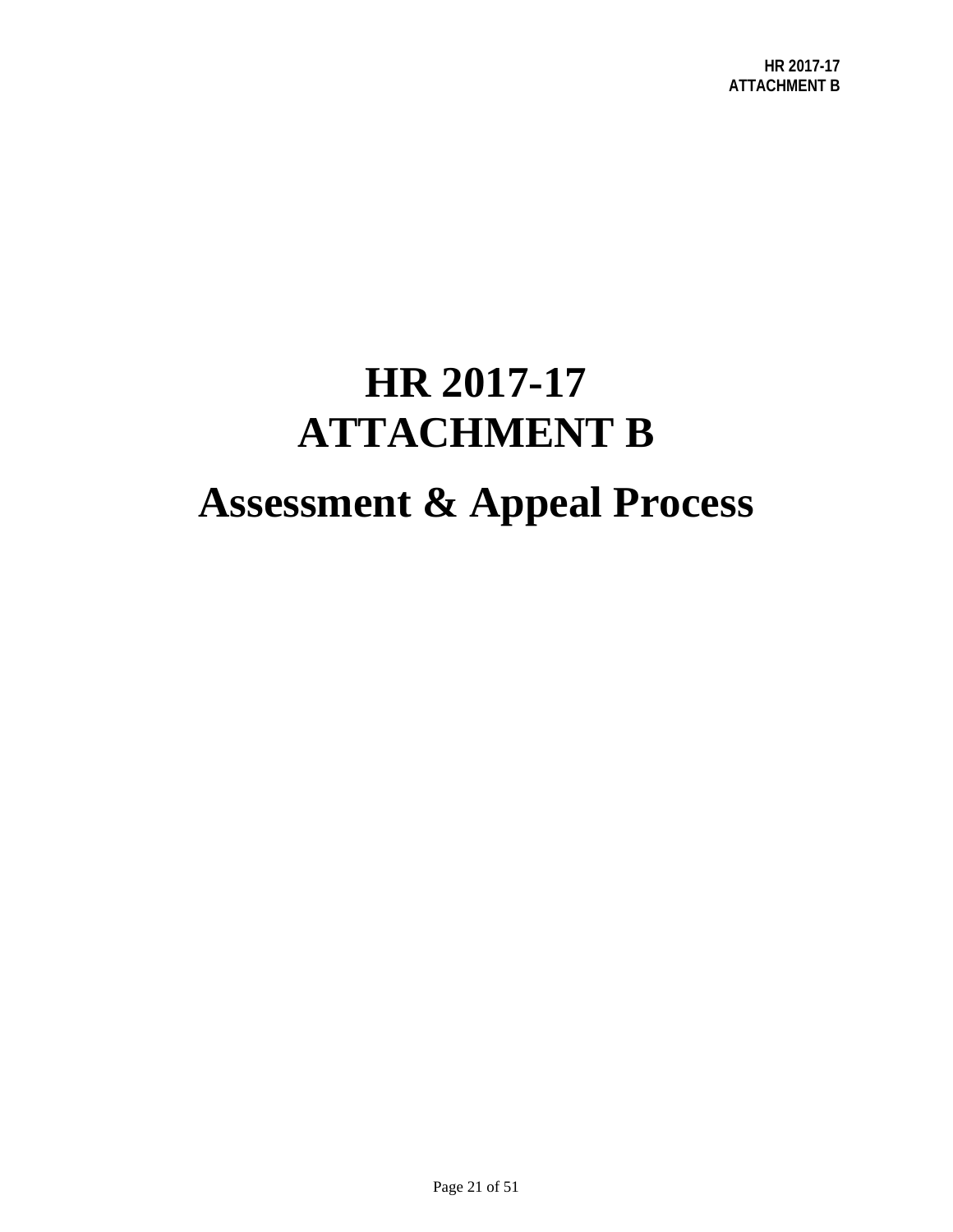#### **Adverse Results: Criminal Records Checks and Credit Checks**

#### **Attachment B Contents:**

**.**

- I. Assessment of Criminal Records Check Results
	- A. Interpretation of Adverse Criminal History
		- B. Conducting an Individualized Assessment for Adverse Criminal Records Check Results
		- C. Communication of Adverse Criminal Records Check Results
	- D. Notice of Criminal Offender Record Information (CORI)
- II. Applicants' Right to Appeal Criminal Records Check Results
	- A. Pre-Adverse Action Notice
	- B. Five Business Days to Request Review
	- C. Adverse Action Notice
- III. Applicants' Right to Appeal Credit Check Results
	- A. Pre-Adverse Action Notice
	- B. Five Business Days to Request Review
	- C. Adverse Action Notice

#### **I. ASSESSMENT OF CRIMINAL RECORDS CHECK RESULTS**

#### **A. Interpretation of Adverse Criminal History**

If the background check reveals a conviction relevant to a position, the individual may be disqualified from holding the position. In making such a decision, the campus Decision Maker(s) will consider the following:

- The nature and gravity of the crime(s) and relevance to the position sought;
- The period of time since the last conviction and the completion of the sentence for the conviction; and
- The candidate's conduct, performance and/or rehabilitation efforts since the conviction(s).

See Attachment A Section VII "Conducting Criminal Records Checks."

#### **B. Conducting an Individualized Assessment for Adverse Criminal Records Check Results**

An employer's use of an individual's criminal history in making employment decisions may, in some instances, violate the prohibition against employment discrimination under Title VII of the Civil Rights Act of 1964 (Title VII) (42 U.S.C. § 2000 *et seq*.), or the California Fair Employment and Housing Act (FEHA) (CA Govt. Code § 12940 *et seq*.).

Exclusion of a candidate from consideration for employment is permissible if the conviction is job related and the exclusion is consistent with business necessity. An individual assessment of a job candidate with an adverse criminal history requires the campus to take the following steps:

- 1) Make an individualized assessment of whether the applicant's conviction history has a direct and adverse relationship with the specific duties of the job that justify denying the applicant the position. In making the assessment, CSU shall consider the following factors:
	- (a) The nature and gravity of the offense or conduct
	- (b) The time that has passed since the offense or conduct and completion of the sentence
	- (c) The nature of the job held or sought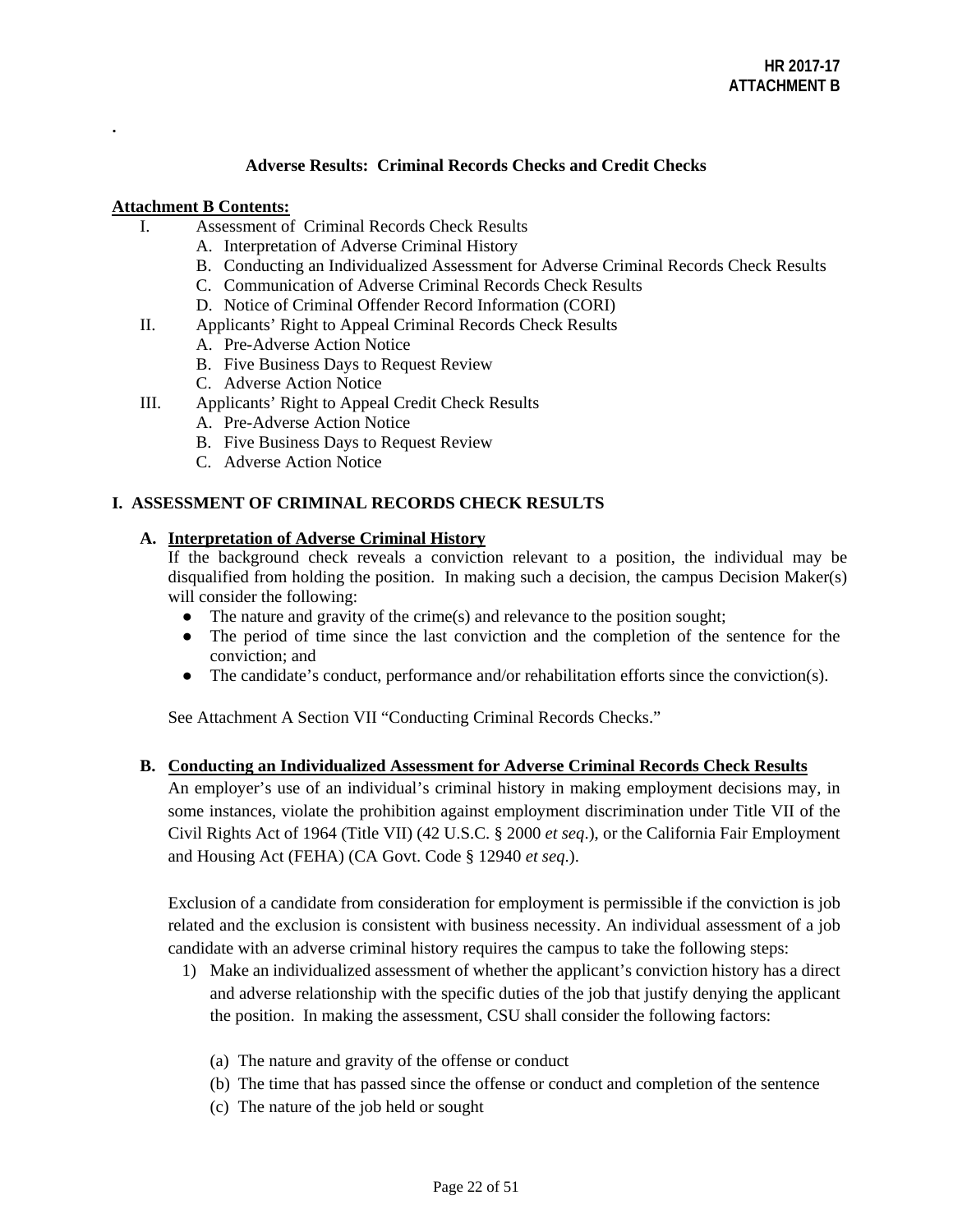2) If CSU makes a preliminary decision that the applicant's conviction history disqualifies the applicant from employment, CSU shall notify the applicant of this preliminary decision in writing. That notification may, but is not required to, justify or explain CSU's reasoning for making the preliminary decision.

#### **II. APPLICANTS' RIGHT TO APPEAL CRIMINAL RECORDS CHECK RESULTS**

When adverse information is found as a result of the criminal records check, applicants must be notified and given an opportunity to review the criminal records check results and submit an explanation through an appeal process.

- **A. Pre-Adverse Action Notice:** The campus must first provide a Pre-Adverse Action Notice to the applicant, including a copy of the report together with a copy of "A Summary of Your Rights Under the Fair Credit Reporting Act." The notification shall contain all of the following:
	- i. Notice of the disqualifying conviction or convictions that are the basis for the preliminary decision to rescind the offer
		- ii. A copy of the conviction history report, if any

iii. An explanation of the applicant's right to respond to CSU's preliminary decision before that decision becomes final and the deadline by which to respond. The explanation shall inform the applicant that the response may include submission of evidence challenging the accuracy of the conviction history that is the basis for rescinding the offer, evidence of rehabilitation or mitigating circumstances, or both

The sample Pre-Adverse Action Notice and a copy of the Summary are provided in Attachment D7 and Attachment D5, respectively, of this policy.

Provide an opportunity to the candidate to demonstrate that the exclusion does not properly apply to him/her. The candidate may respond by providing information to demonstrate:

- That he or she was not correctly identified in the criminal record or that the record is otherwise inaccurate;
- The facts or circumstances surrounding the offense or conduct;
- The number of offenses for which the candidate was convicted;
- The time that has passed since date of conviction or release from prison;
- Evidence that the candidate performed the same type of work, post-conviction, with the same or a different employer with no known incidents of criminal conduct;
- The length and consistency of employment history before and after the offense or conduct;
- Rehabilitation efforts;
- Employment or character references and any other information regarding fitness for the particular position; and
- Whether the candidate is bonded under a federal, state, or local bonding program. Consider whether the additional information shows that the exclusion of the candidate is not job related and consistent with business necessity.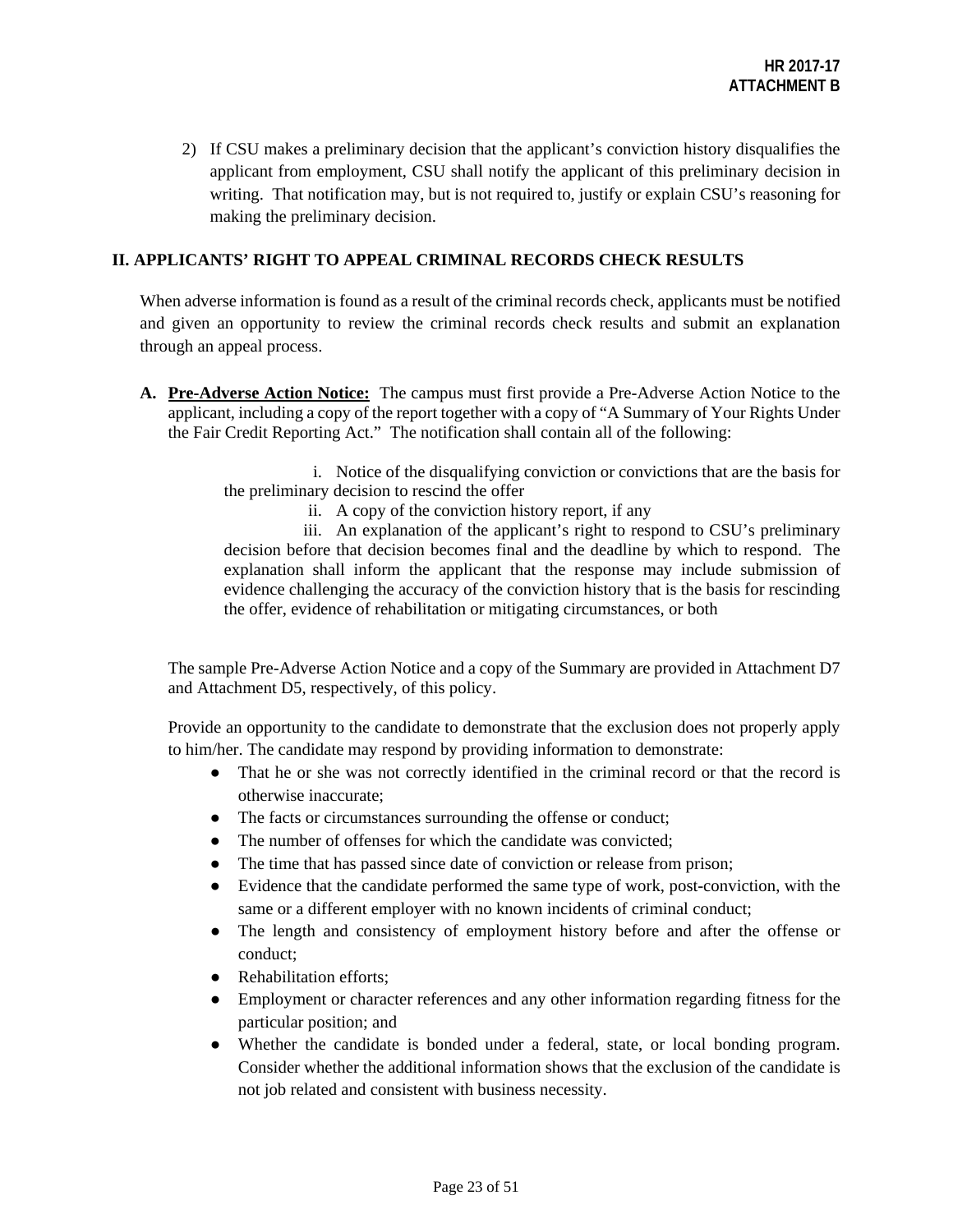**B. Five Business Days to Request Review:** When notified of the intended adverse action, the applicant shall be given five (5) business days to request, in writing, clarification or further review of the decision. The campus Decision Maker(s) must wait five (5) business days after notice is provided and consider the applicant's appeal before making a final decision. If within the five business days, the applicant notifies CSU in writing that the applicant disputes the accuracy of the conviction history report that was the basis for the preliminary decision to rescind the offer and that the applicant is taking steps to obtain evidence supporting that assertion, then the applicant shall have five (5) additional days to respond to the notice.

#### **C. Examples of Rehabilitation or Mitigating Circumstances**

Provide an opportunity to the candidate to demonstrate that the exclusion does not properly apply to him/her. The candidate may respond by providing information to demonstrate:

- That he or she was not correctly identified in the criminal record, or that the record is otherwise inaccurate;
- The facts or circumstances surrounding the offense or conduct;
- The number of offenses for which the candidate was convicted;
- The time that has passed since date of conviction, or release from prison;
- Evidence that the candidate performed the same type of work, post-conviction, with the same or a different employer, with no known incidents of criminal conduct;
- The length and consistency of employment history before and after the offense or conduct;
- Rehabilitation efforts:
- Employment or character references and any other information regarding fitness for the particular position; and
- Whether the candidate is bonded under a federal, state, or local bonding program; and
- **D. Adverse Action Notice:** The campus may finalize its decision to disqualify the applicant if, after five (5) business days (or five (5) additional days if the applicant presents information challenging the accuracy of the conviction history report), no additional information has been presented establishing that disqualification based on the initial results of the check is inappropriate. If the decision is to deny the applicant solely or in part because of the applicant's conviction history, CSU shall notify the applicant in writing of all of the following:

i. The final denial or disqualification. CSU may, but is not required to, justify or explain the reasoning for making the final denial or disqualification.

ii. Any existing procedure CSU has for the applicant to challenge the decision or request for reconsideration.

iii. The right to file a complaint with the Department of Fair Employment and Housing.

The campus will provide written notice to the individual of the non-selection using the Adverse Action Notice in Attachment D7.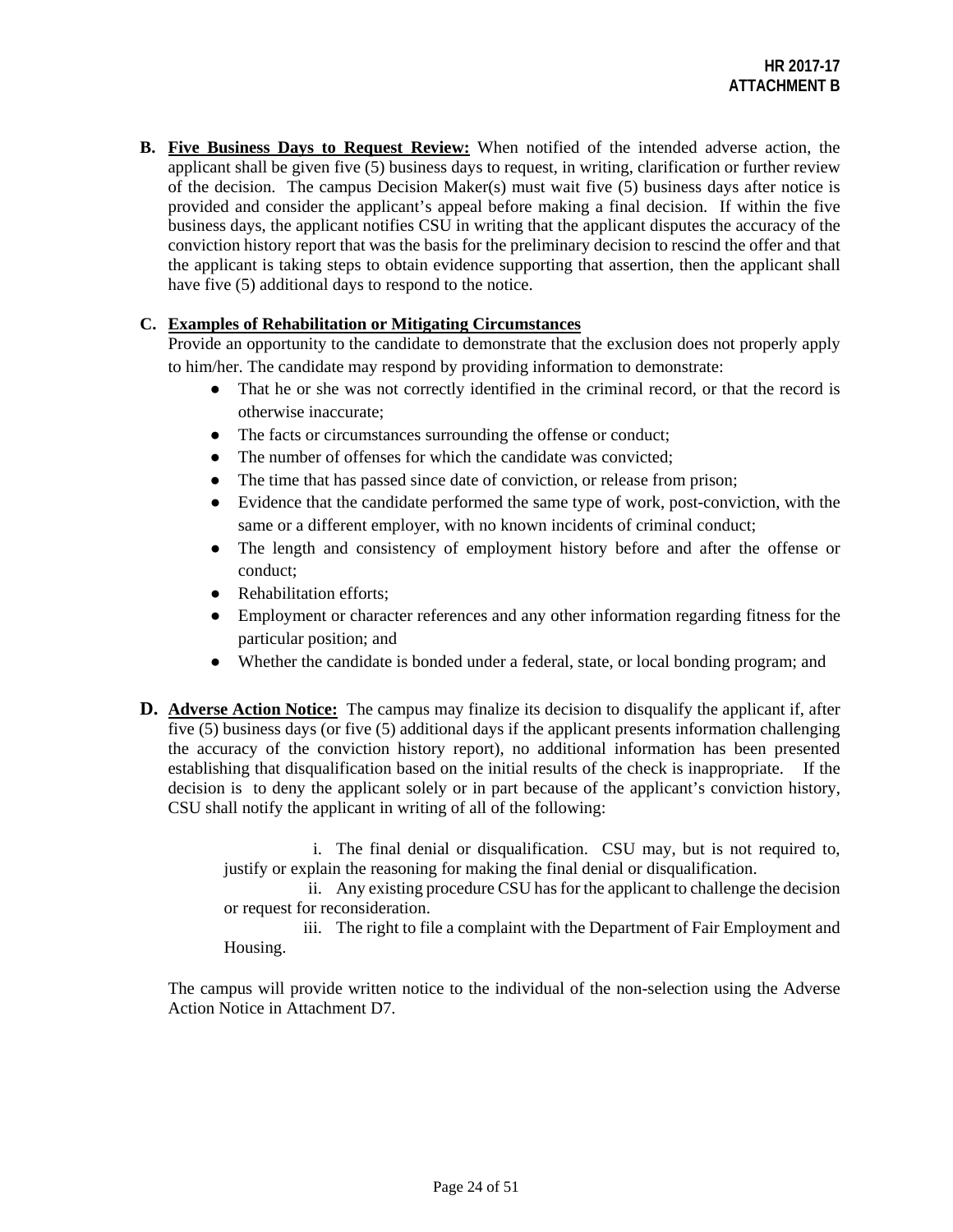#### **E. Communication of Adverse Criminal Records Check Results**

If any information in the criminal records check is utilized to make an adverse action regarding an employment decision, the campus shall notify the applicant of the information and its source in writing **before** making a final determination.

#### **F. Notice of Criminal Offender Record Information (CORI)**

If an applicant for employment requests a summary of the criminal records check results, an employer is required to provide it (under IPA, FEHA, ICRA, and/or FCRA). See Governing Laws under Attachment D1 for additional information.

#### **III. APPLICANTS' RIGHT TO APPEAL CREDIT CHECK RESULTS**

When applicants will be disqualified due to the results obtained from a credit history check, they must be notified and given an opportunity to submit an explanation through an appeal process.

- **A. Pre-Adverse Action Notice:** The campus must first provide a Pre-Adverse Action Notice to the applicant, including a copy of the report together with a copy of "A Summary of Your Rights Under the Fair Credit Reporting Act." The sample Pre-Adverse Action Notice and a copy of the Summary are provided in Attachment D7 and D5, respectively, of this policy.
- **B. Five Business Days to Request Review:** When notified of the intended adverse action, the applicant shall be given five (5) business days to request, in writing, clarification or further review of the decision. The campus Decision Maker(s) must wait five (5) business days after notice is provided and consider the applicant's appeal before making a final decision.
- **C. Adverse Action Notice:** The campus may finalize its decision to disqualify the applicant if, after five (5) business days, no additional information has been presented establishing that disqualification based on the initial results of the check is inappropriate. If the decision is finalized, the campus will notify the individual of the non-selection using the Adverse Action Notice in Attachment D7.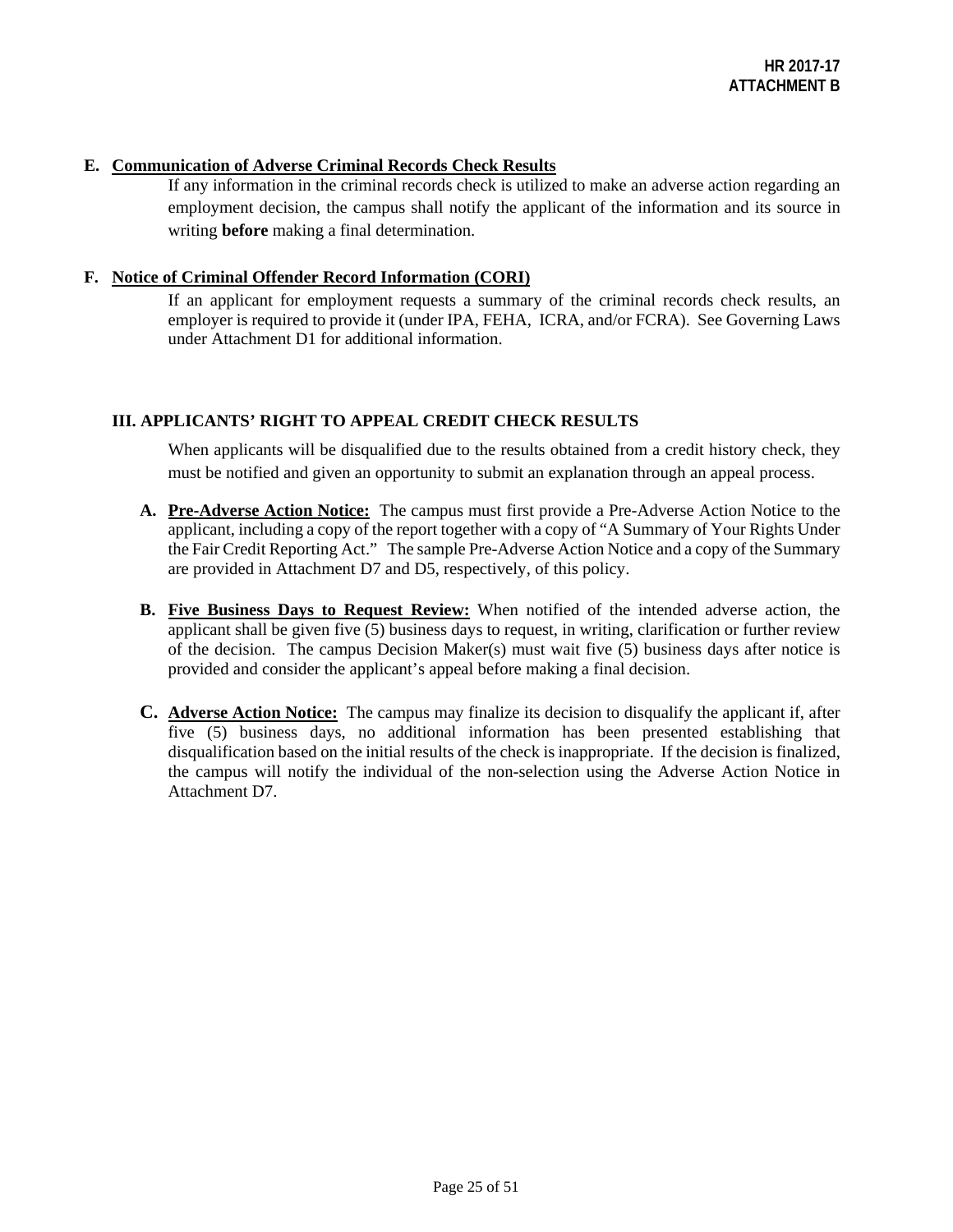# **HR 2017-17 ATTACHMENT C Roles and Responsibilities**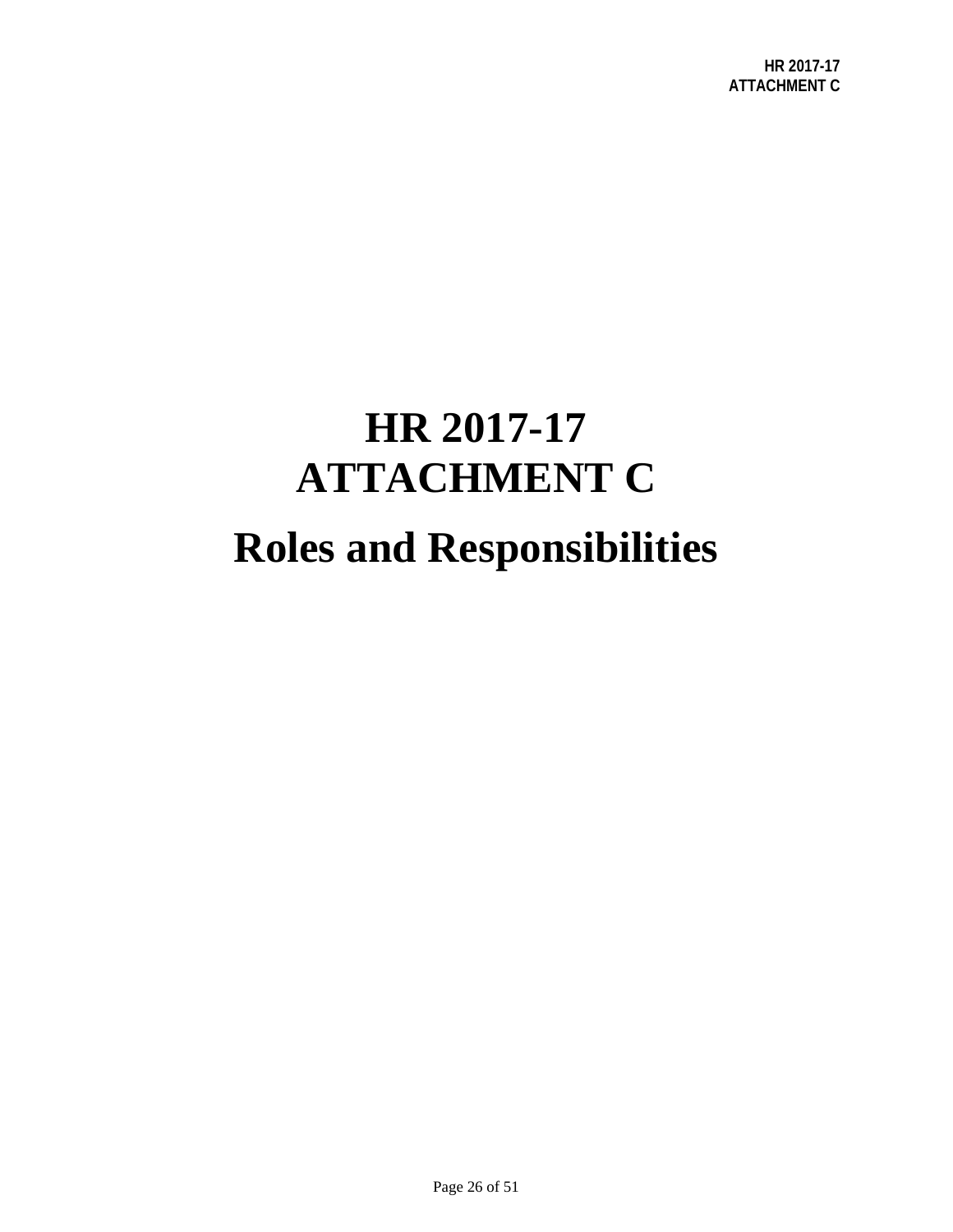#### **Attachment C Contents:**

- I. Roles and Responsibilities
	- A. Campus Responsibilities
	- B. Role: Background Check Coordinator
	- C. Role: Decision Maker(s)
	- D. Role: Records Custodian

#### **I. ROLES AND RESPONSIBILITIES**

#### **A. Campus Responsibilities**

- It is the campus responsibility to:
	- Develop and maintain general written guidelines regarding background checks that comply with governing laws and CSU policy, including provisions to obtain a candidate's authorization to conduct background checks when extending a conditional offer of employment.
	- Develop a process for the candidate to *inquire* about the accuracy of a background check report and to ensure that information regarding the process is provided to him/her at the time the authorization form is provided.
	- Determine whether a position should be designated as sensitive and document that information on the position description.
	- Ensure all recruitment information, announcements and position descriptions state if a position requires a background check.
	- Determine whether the campus president directs the campus to conduct background checks or directs the use of a third party vendor.
	- Notify the candidate under consideration that any offer of employment is conditional on successful completion of a background check and that falsification of information provided will be cause for corrective action or rejection.
	- Maintain confidentiality of background check information. (See Attachment D8 for relevant information).
	- Develop a process for the campus to monitor compliance with the policy for volunteers, consultants, auxiliaries, and outside entities.
	- Designate the following roles with its corresponding responsibilities: Background Check Coordinator, Records Custodian, and the Decision Maker.

#### **B. Role: Background Check Coordinator**

The campus will identify the individual(s) responsible for all activities involved with the background check process. The Background Check Coordinator will take the following steps or confirm that that the third party vendor used by the campus completes these steps:

- Determine the types of checks to be performed for each job title based upon the policy and the job responsibilities;
- Ensure consistency in background check processes and decisions;
- Review documentation and forms received from final candidates to ensure completeness;
- Perform background checks, request that a third party vendor conduct the checks, or request that the Records Custodian initiate Live Scan background checks on final candidates;
- Process background check documentation in accordance with this policy;
- Notify the hiring manager if the candidate passes the background check;
- Notify the appointing authority if adverse results are revealed in a candidate's background check;
- Provide a copy of the criminal records check and/or credit check results and the Pre-Adverse/Adverse Notice forms to candidates with adverse results;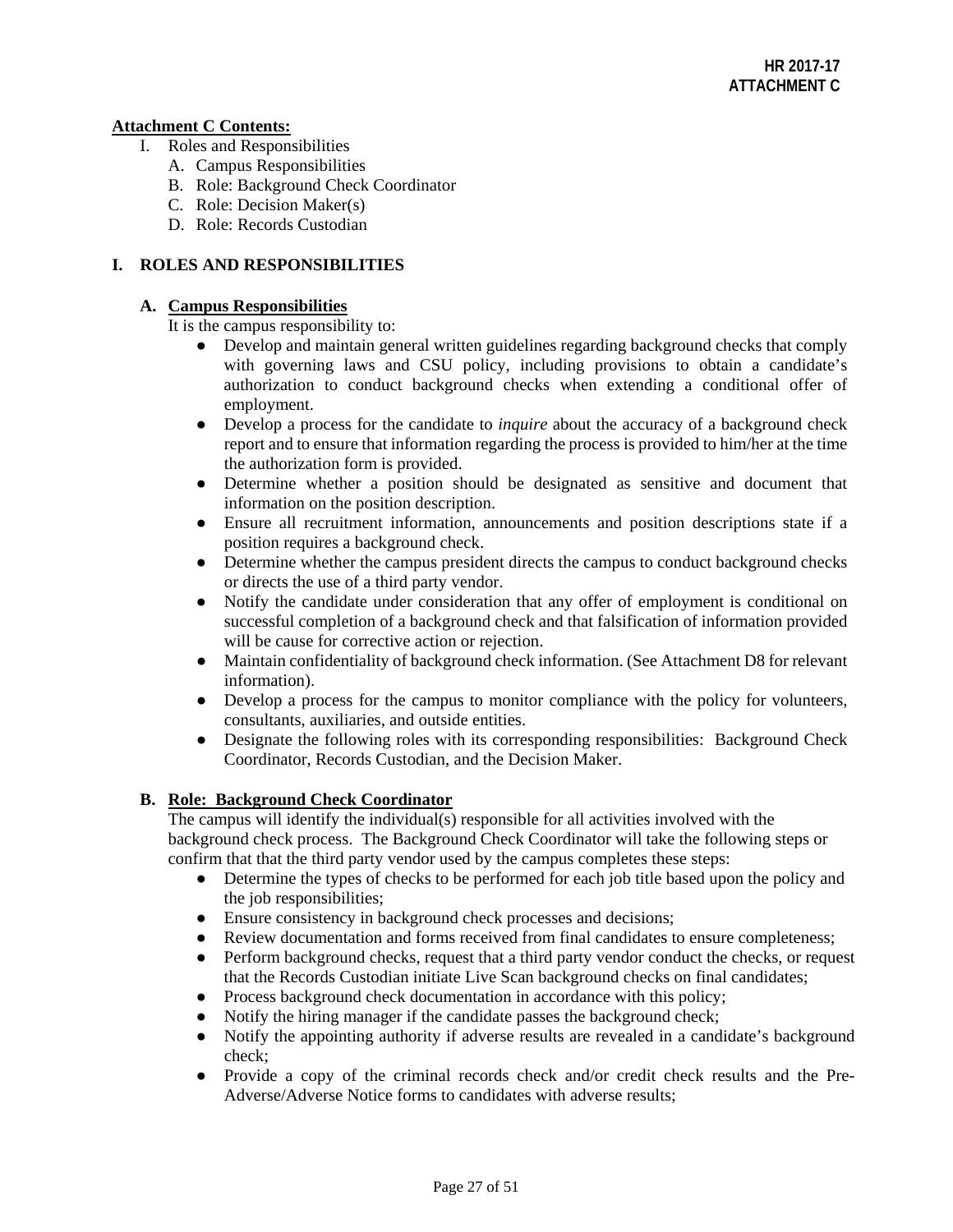- Work with the final candidate to resolve issues related to the background check and establish timelines for the final candidate to resolve issues as needed. This is applicable when the final candidate disputes the accuracy of information revealed through the background check;
- Notify hiring department that all background checks have been successfully completed and the selected candidate can begin working;
- Provide a copy of the criminal records check and/or credit check results to candidates who request a copy of the results;
- Identify who is to be notified if a criminal records check reveals an active warrant for a candidate; and
- Maintain confidentiality of background check information.

#### **C. Role: Decision Maker(s)**

The Decision Maker(s) will be responsible for reviewing results of a background check that discloses information that may disqualify a candidate from employment. The Decision Maker(s) will:

- Be selected by the campus;
- Be well-trained and supported to ensure the consistency of the application;
- Consult with Human Resources, Chief of Police, and/or assigned counsel in cases when a decision to hire is uncertain based on a final candidate's background check results and additional consultation is needed;
- Otherwise maintain confidentiality of background check information;
- Assess and make a decision on the final candidate's suitability for the position based on background check results; and notify the background check coordinator that the results of a background check disqualified the candidate from being appointed.

#### **D. Role: Records Custodian**

The campus will identify one location and designate one Records Custodian (who may also be the background check coordinator) to:

- Be authorized by the Department of Justice to fingerprint candidates for Live Scan background checks (visit<http://oag.ca.gov/fingerprints/custodian> for details);
- Keep all background check records (including the CORI) in a location that is secure and separate from the employee's official personnel file; and
- Maintain and destroy the CORI no later than the termination of the new hire's employment or two (2) years from rejection due to the CORI.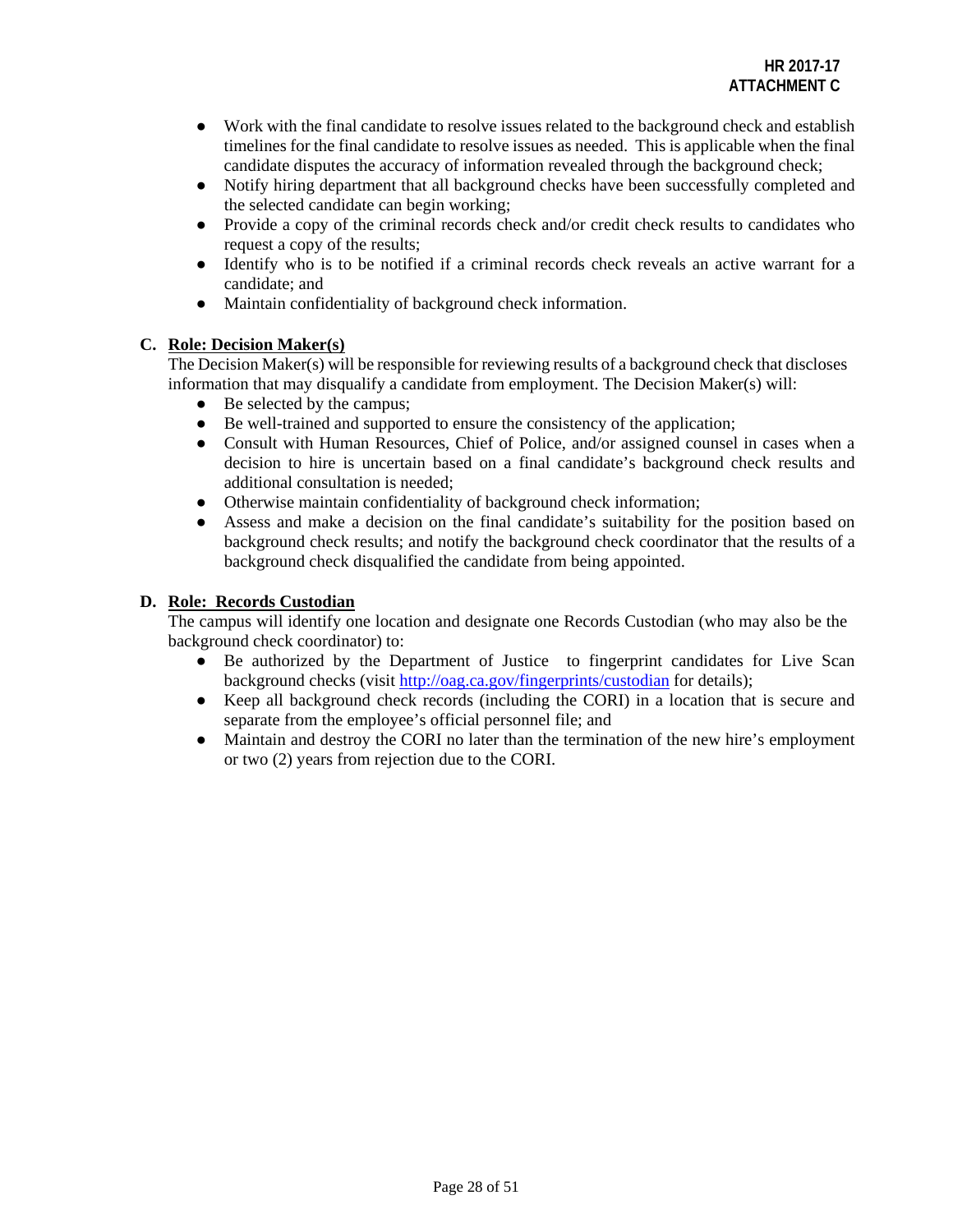# **HR 2017-17 Attachment D References/Appendices**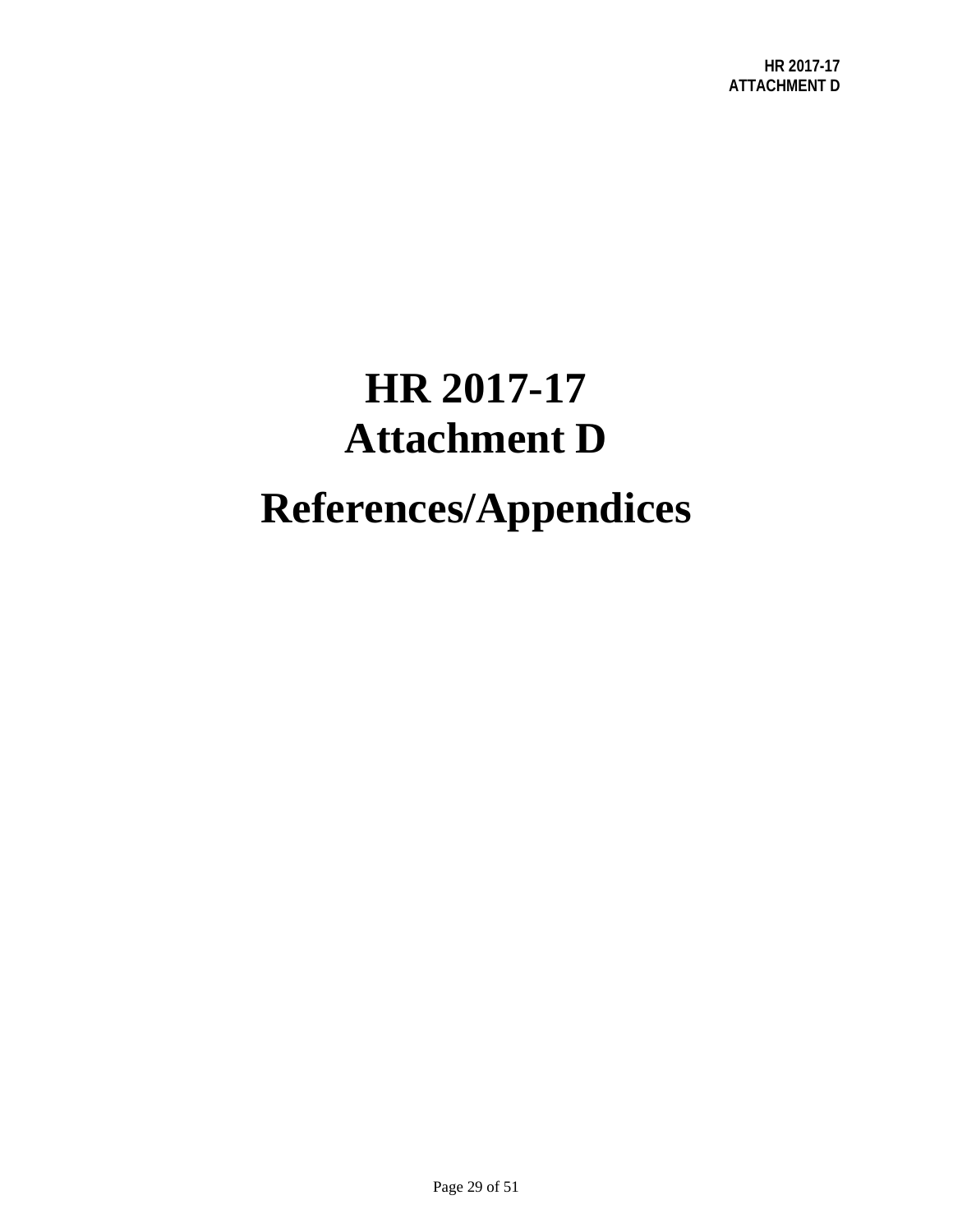#### **APPENDICES**

| Attachment D1: | Governing Laws and Definition of Terms                                                                                                                |
|----------------|-------------------------------------------------------------------------------------------------------------------------------------------------------|
| Attachment D2: | Form for Campus Request for Information<br>Sample<br>From<br>Applicant/Employee and Accompanying California Information Practices<br>Act (IPA) Notice |
| Attachment D3: | Sample Form for Applicant/Employee Disclosure Statement Fair Credit<br>Reporting Act-Investigative Consumer Reporting Agencies Act (FCRA-<br>ICRA)    |
| Attachment D4: | Sample Form for Applicant/Employee Authorization FCRA-ICRA                                                                                            |
| Attachment D5: | Summary of Rights Under FCRA                                                                                                                          |
| Attachment D6: | Sample Consumer Credit Report Disclosure and Authorization Form                                                                                       |
| Attachment D7: | Sample Letters to Applicants and Employees with Adverse Background<br><b>Check Results</b>                                                            |
| Attachment D8: | Confidentiality Agreement Form                                                                                                                        |
| Attachment D9: | Links to Websites/Resources                                                                                                                           |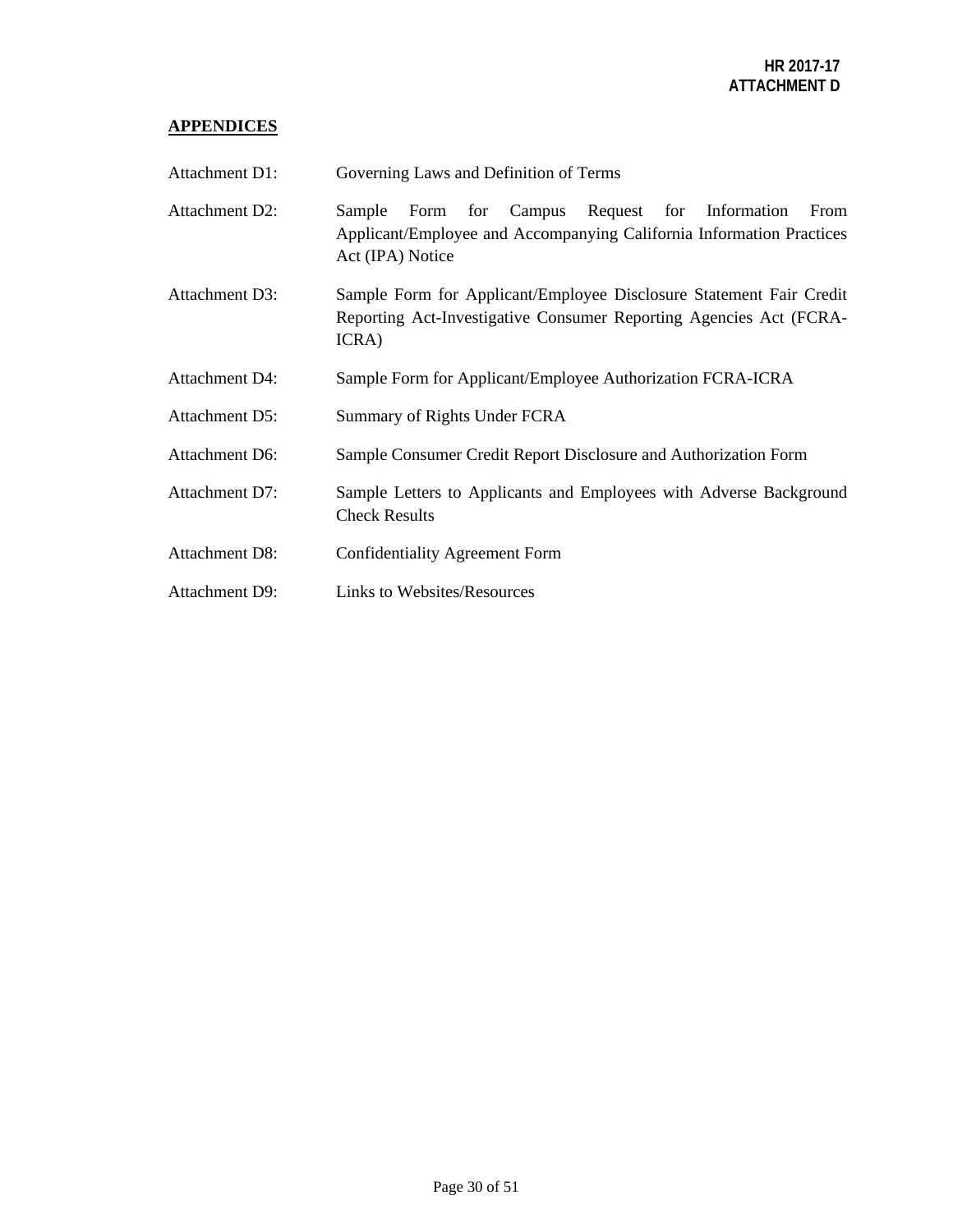#### **Attachment D1 Contents:**

- I. Governing Laws
	- A. Fair Credit Reporting Act (FCRA)
	- B. California Investigative Consumer Reporting Agencies Act (ICRA)
	- C. California Information Practices Act (IPA)
	- D. California Consumer Credit Reporting Agencies Act (CCRAA)
	- E. California Labor Code §1024.5
	- F. California Labor Code §432.3
	- G. California Labor Code §432.7
	- H. California Labor Code §432.8
	- I. California Education Code §10911.5 (a)
	- J. California Government Code § 12952 (FEHA)
- II. Definition of Terms

#### **I. GOVERNING LAWS**

California State University (CSU) background checks are subject to a number of federal and state statutes. These include the Federal Fair Credit Reporting Act (FCRA), 15 U.S.C. § 1681, *et seq*.; the Investigative Consumer Reporting Agencies Act (ICRA), CA Civil Code § 1786, *et seq*.; the Information Practices Act (IPA), CA Civil Code § 1798, *et seq*.; the Consumer Credit Reporting Agencies Act (CCRAA), CA Civil Code § 1785.1, *et seq*.; CA Labor Code § 432.3, 432.7, 432.8, and 1024.5; and CA Education Code § 10911.5(a) and CA Govt. Code § 12952 (California Fair Employment and Housing Act (FEHA). Detailed information on the statutes and citations to the full text of the laws are provided below:

#### **A. Fair Credit Reporting Act (FCRA)**

The FCRA, 15 U.S.C. § 1681, *et seq* governs "consumer reports" issued for multiple purposes, including credit checks, and employment background checks for the purposes of "hiring, promotion, retention or reassignment." If the campus conducts the background investigation itself, the FCRA provisions do not apply. FCRA applies when the campus uses an outside consumer reporting agency to conduct a background check and requires the agency to:

- Give the individual notice on a separate document that consists solely of the notice that a report may be obtained.
- Obtain the individual's permission in writing for preparation of the report and obtain specific permission if medical information is requested.
- Give a special notice if the individual's neighbors, friends or associates will be interviewed about character, general reputation, personal characteristics or mode of living. This is called an "investigative consumer report" under FCRA.
- The campus must give a "pre-adverse action notice" along with a copy of the background report before an adverse action is taken. For applicants an adverse action occurs when the campus decides not to hire the individual based on information in the report. For existing employees, an adverse action might be a termination, a demotion or a decision not to promote the employee.
- Disclose to the individual a summary containing the nature and substance of the consumer report on which the adverse action was based, except that the sources of information need not be disclosed.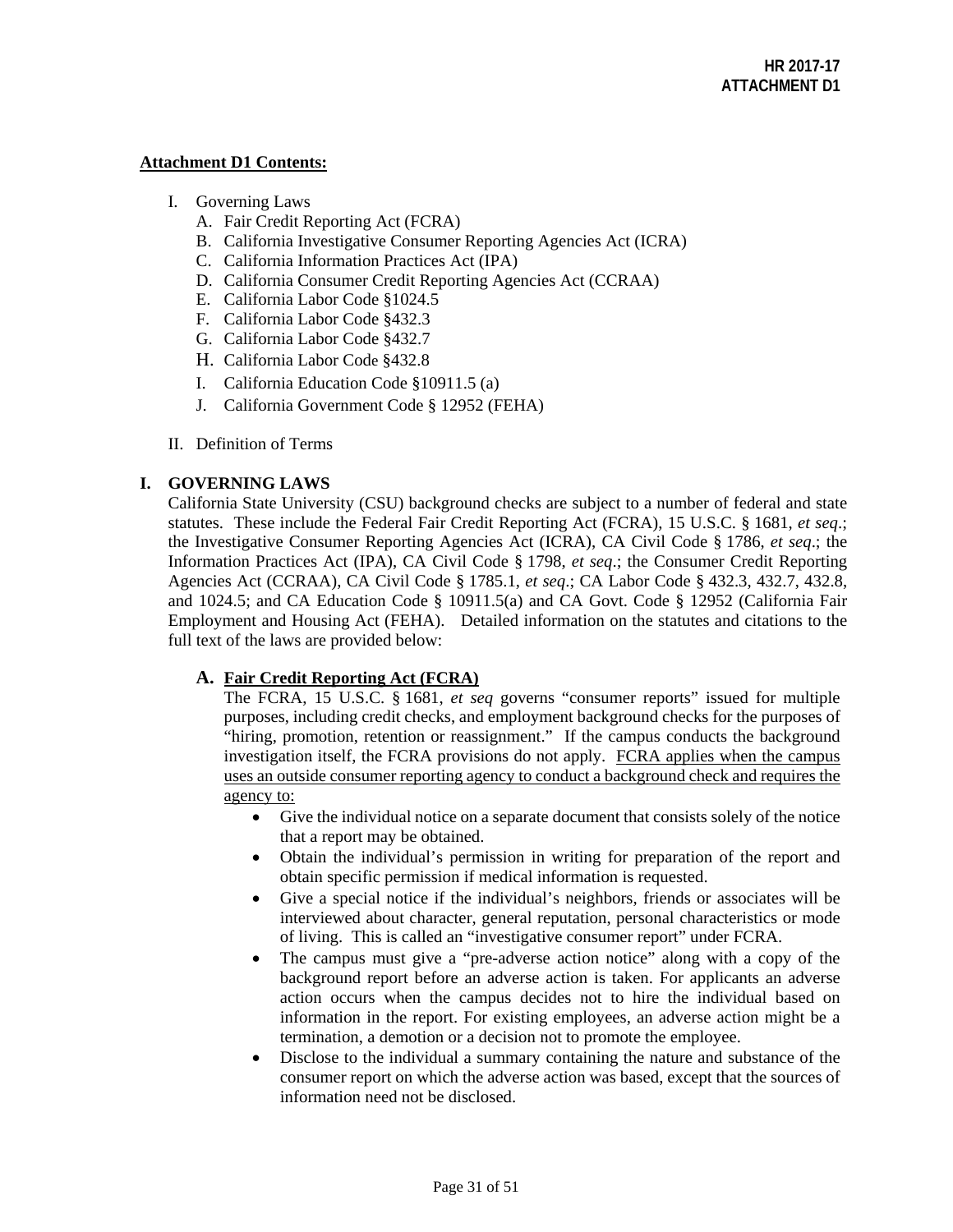- Give individuals a second notice after an adverse action, telling them how to dispute inaccurate or incomplete information.
- Upon receiving a request to provide the individual with a copy of the consumer report, the campus must provide the report within 3 business days along with a copy of the consumer's rights as prescribed by the Federal Trade Commission under 609(c)(3).

The FCRA text and information about the law is available at: [http://www.ftc.gov/os/statutes/031224fcra.pdf.](http://www.ftc.gov/os/statutes/031224fcra.pdf)

#### **B. California Investigative Consumer Reporting Agencies Act (ICRA)**

The CSU is subject to the provisions of the ICRA, CA Civil Code § 1786, *et seq*. The ICRA applies when the university uses a third party vendor to conduct background checks. Civil Code § 1786.16 requires prior approval by the subject of the background check and notice to the individual, including:

- A clear and conspicuous disclosure in writing to the applicant or employee before the investigative consumer report is procured from an outside vendor in a document consisting solely of the disclosure, that includes:
	- o A statement that an investigative consumer report may be obtained;
	- o The permissible purpose of the report;
	- o A statement that the disclosure may include information on the subject's character, general reputation, personal characteristics, and mode of living;
	- o The name, address, and telephone number of the outside vendor;
	- The nature and scope of the requested investigation and information on how the subject may inspect the outside vendor's investigatory files.

#### The text of ICRA is available at

[http://leginfo.legislature.ca.gov/faces/codes\\_displayText.xhtml?lawCode=CIV&division](http://leginfo.legislature.ca.gov/faces/codes_displayText.xhtml?lawCode=CIV&division=3.&title=1.6A.&part=4.&chapter=&article=1.) [=3.&title=1.6A.&part=4.&chapter=&article=1.](http://leginfo.legislature.ca.gov/faces/codes_displayText.xhtml?lawCode=CIV&division=3.&title=1.6A.&part=4.&chapter=&article=1.) Further information about ICRA is available at<http://oag.ca.gov/privacy>

#### **C. California Information Practices Act (IPA)**

The IPA, CA Civil Code § 1798*, et seq.,* restricts the maintenance and dissemination of personal information. The IPA applies to the university if the campus conducts its own background checks. Civil Code § 1798.17 requires state agencies that collect personal information about a subject person from a third party to provide notice to the third party of the following:

- The name of the agency and the division within the agency that is requesting the information.
- The title, business address, and telephone number of the agency official who is responsible for the system of records and who shall, upon request, inform an individual regarding the location of his or her records and the categories of any persons who use the information in those records.
- The authority, whether granted by statute, regulation, or executive order which authorizes the maintenance of the information.
- With respect to each item of information, whether submission of such information is mandatory or voluntary.
- The consequences, if any, of not providing all or any part of the requested information.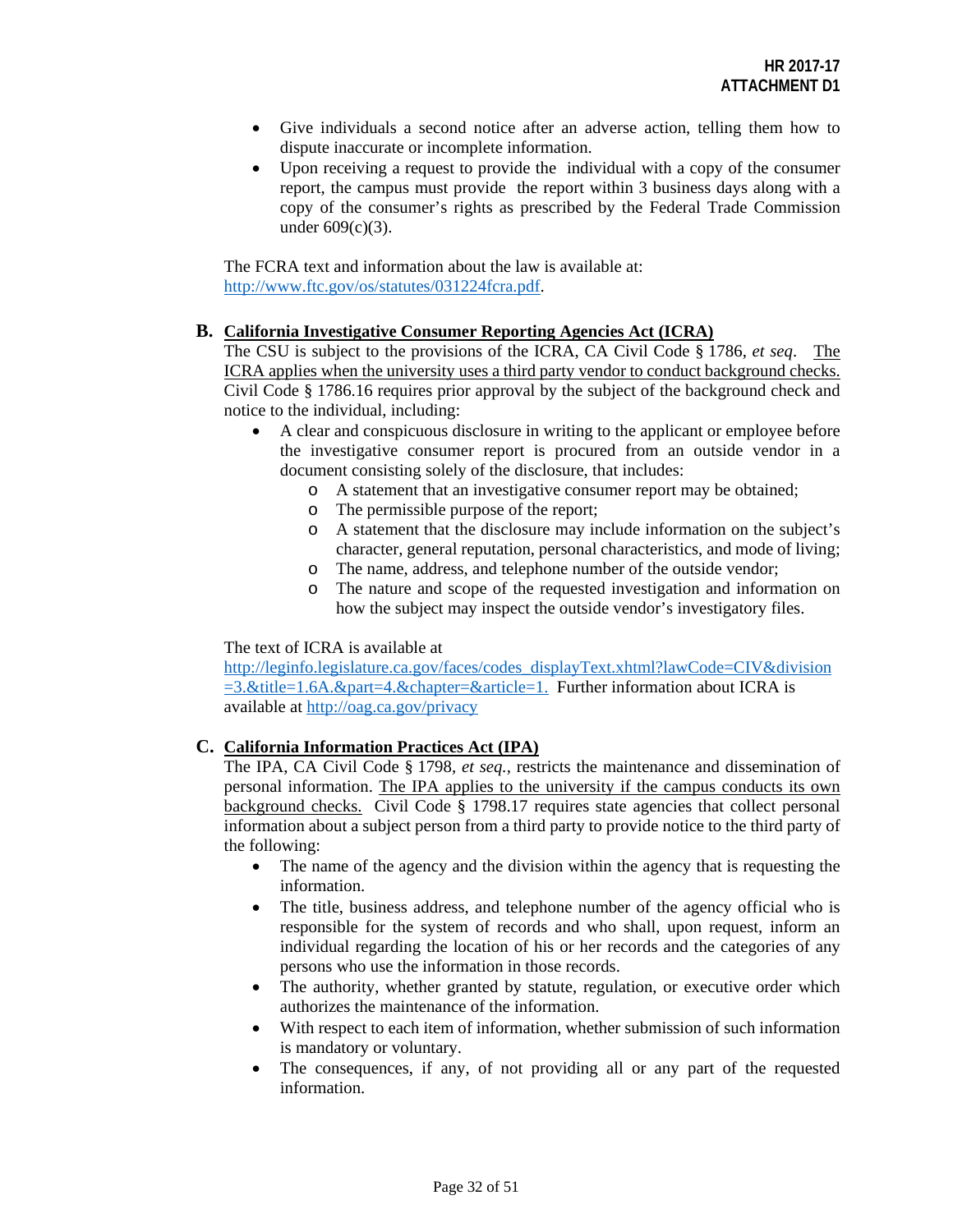- The principal purpose or purposes within the agency for which the information is to be used.
- Any known or foreseeable disclosures which may be made of the information pursuant to subdivision (e) or (f) of § 1798.24.
- The individual's right of access to records containing personal information which are maintained by the agency.

The IPA also requires a state agency (including the university) to disclose the personal information to the individual to whom the information pertains unless the information is exempt from disclosure under Civil Code § 1798.40.

The IPA text and information about the law is available at: [http://leginfo.legislature.ca.gov/faces/codes\\_displaySection.xhtml?lawCode=CIV&sectio](http://leginfo.legislature.ca.gov/faces/codes_displaySection.xhtml?lawCode=CIV§ionNum=1798.40) [nNum=1798.40.](http://leginfo.legislature.ca.gov/faces/codes_displaySection.xhtml?lawCode=CIV§ionNum=1798.40)

More information about the IPA can be found at: [http://oag.ca.gov/privacy.](http://oag.ca.gov/privacy)

#### **D. California Consumer Credit Reporting Agencies Act (CCRAA)**

The CCRAA, CA Civil Code § 1785.1, *et seq,* regulates consumer credit reporting agencies. If the University uses an outside vendor to obtain a credit report on a candidate for employment this law applies.

The text of the CCRAA is available at:

[http://leginfo.legislature.ca.gov/faces/codes\\_displayText.xhtml?lawCode=CIV&division](http://leginfo.legislature.ca.gov/faces/codes_displayText.xhtml?lawCode=CIV&division=3.&title=1.6.&part=4.&chapter=1.&article=) [=3.&title=1.6.&part=4.&chapter=1.&article=#.](http://leginfo.legislature.ca.gov/faces/codes_displayText.xhtml?lawCode=CIV&division=3.&title=1.6.&part=4.&chapter=1.&article=)

More information about the CCRAA can be found at:<http://oag.ca.gov/privacy>

#### **E. California Labor Code §1024.5**

California Labor Code 1024.5 restricts the circumstances under which an employer may obtain a copy of an individual's credit report for employment purposes. The campus may obtain a credit report only if the individual is applying for or works in the following kinds of positions:

- Managerial positions
- Positions with the state Department of Justice
- Sworn peace officers or other law enforcement positions
- Positions for which the information contained in the credit report is required by law to be disclosed or obtained
- Positions that involve regular access (for any purpose other than the regular solicitation and processing of credit card applications in a retail establishment) to all of the following types of personal information of any one person: bank or credit card account information, social security number, and date of birth
- Positions in which the person is, or would be a named signatory on the bank or credit card account of the employer, authorized to transfer money on behalf the employer, or authorized to enter into financial contracts on behalf of the employer
- Positions that involve access to confidential or proprietary information, including a formula, pattern, compilation, program, device, method, technique, process or trade secret that (1) derives independent economic value, actual or potential, from not being generally known to, and not being readily ascertainable by proper means by, other persons who may obtain economic value from the disclosure or use of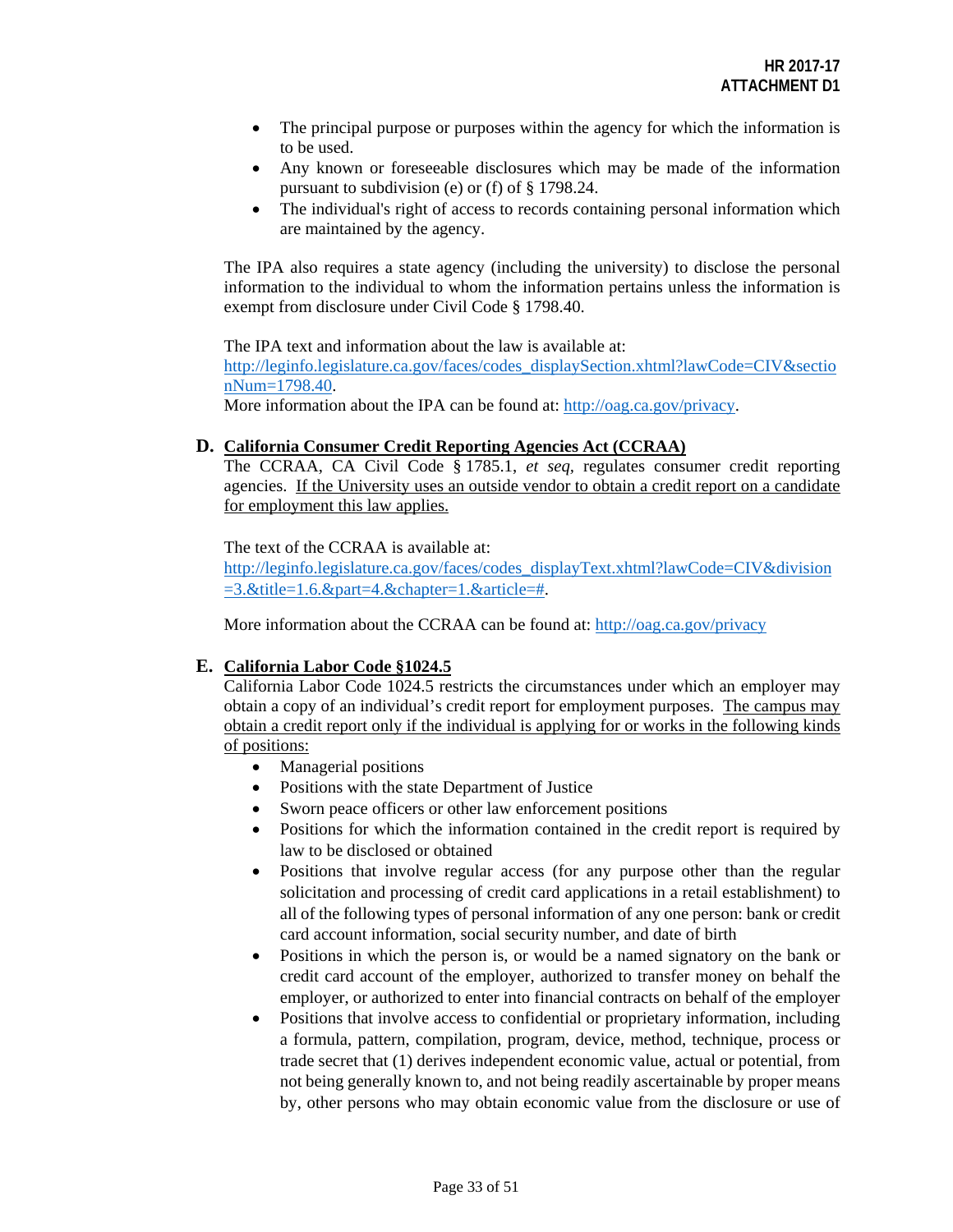the information, and (2) is the subject of an effort that is reasonable under the circumstances to maintain secrecy of the information

• Positions that involve regular access to cash totaling \$10,000 or more of the employer, a customer, or client, during the workday.

The text of Labor Code § 1024.5 is available at:

[http://leginfo.legislature.ca.gov/faces/codes\\_displaySection.xhtml?lawCode=LAB&secti](http://leginfo.legislature.ca.gov/faces/codes_displaySection.xhtml?lawCode=LAB§ionNum=1024.5) [onNum=1024.5.](http://leginfo.legislature.ca.gov/faces/codes_displaySection.xhtml?lawCode=LAB§ionNum=1024.5)

#### **F. California Labor Code §432.3**

- (a) An employer shall not rely on the salary history information of an applicant for employment as a factor in determining whether to offer employment to an applicant or what salary to offer an applicant.
- (b) An employer shall not, orally or in writing, personally or through an agent, seek salary history information, including compensation and benefits, about an applicant for employment.
- (c) An employer, upon reasonable request, shall provide the pay scale for a position to an applicant applying for employment.
- (d) Section 433 does not apply to this section.
- (e) This section shall not apply to salary history information disclosable to the public pursuant to federal or state law, including the California Public Records Act (Chapter 3.5 (commencing with Section 6250) of Division 7 of Title 1 of the Government Code) or the federal Freedom of Information Act (Section 552 of Title 5 of the United States Code).
- (f) This section applies to all employers, including state and local government employers and the Legislature.
- (g) Nothing in this section shall prohibit an applicant from voluntarily and without prompting disclosing salary history information to a prospective employer.
- (h) If an applicant voluntarily and without prompting discloses salary history information to a prospective employer, nothing in this section shall prohibit that employer from considering or relying on that voluntarily disclosed salary history information in determining the salary for that applicant.
- (i) Consistent with Section 1197.5, nothing in this section shall be construed to allow prior salary, by itself, to justify any disparity in compensation.

The text of Labor Code § 432.3 is available at [https://leginfo.legislature.ca.gov/faces/billNavClient.xhtml?bill\\_id=201720180AB168](https://leginfo.legislature.ca.gov/faces/billCompareClient.xhtml?bill_id=201720180AB168) 

#### **G. California Labor Code §432.7**

An employer may not seek information about the arrest or detention of an applicant that did not result in a conviction or use the information as a factor in an employment decision. Convictions do not include information concerning an arrest or detention that did not result in a conviction, or information concerning a referral to, and participation in, any pretrial or post-trial diversion program, or concerning a conviction that has been judicially dismissed, expunged or ordered sealed pursuant to law. A conviction includes a plea, verdict, or finding of guilt regardless of whether sentence is imposed by the court. An employer may ask an applicant for employment about an arrest for which the employee or applicant is out on bail or on his or her own recognizance pending trial.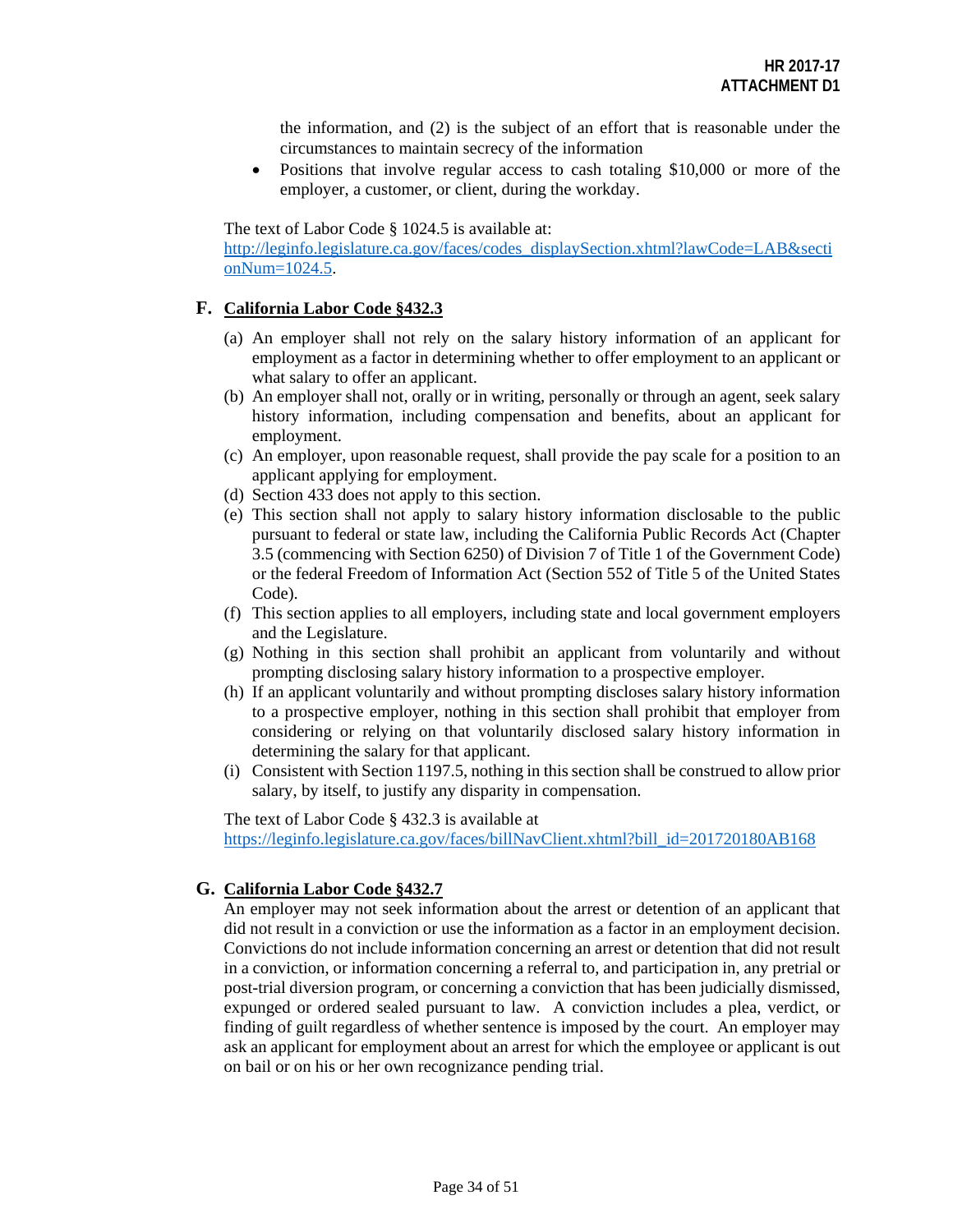With respect to juvenile offenses, California law also prohibits employers from asking about, considering or seeking from sources any information concerning or related to an arrest, detention, processing, diversion, supervision, adjudication or court disposition that occurred while you were subject to the process and jurisdiction of juvenile court law.

The text of Labor Code §432.7 is available at:

[http://leginfo.legislature.ca.gov/faces/codes\\_displaySection.xhtml?lawCode=LAB&secti](http://leginfo.legislature.ca.gov/faces/codes_displaySection.xhtml?lawCode=LAB§ionNum=432.7) [onNum=432.7.](http://leginfo.legislature.ca.gov/faces/codes_displaySection.xhtml?lawCode=LAB§ionNum=432.7)

#### **H. California Labor Code §432.8**

An employer may not seek information about an applicant's conviction of certain minor marijuana-related offenses if more than two (2) years have elapsed since the date of conviction or use the information as a factor in an employment decision.

The text of Labor Code §432.8 is available at: [http://leginfo.legislature.ca.gov/faces/codes\\_displaySection.xhtml?lawCode=LAB&secti](http://leginfo.legislature.ca.gov/faces/codes_displaySection.xhtml?lawCode=LAB§ionNum=432.8) [onNum=432.8.](http://leginfo.legislature.ca.gov/faces/codes_displaySection.xhtml?lawCode=LAB§ionNum=432.8)

#### **I. California Education Code § 10911.5 (a)**

Every public recreation program employer shall require each employee having direct contact with minors to immediately submit one set of fingerprints to the Department of Justice. This requirement is a condition of employment.

The text of Education Code § 10911.5 (a) is available at: [https://leginfo.legislature.ca.gov/faces/codes\\_displaySection.xhtml?sectionNum=10911.5](https://leginfo.legislature.ca.gov/faces/codes_displaySection.xhtml?sectionNum=10911.5.&lawCode=EDC) [.&lawCode=EDC.](https://leginfo.legislature.ca.gov/faces/codes_displaySection.xhtml?sectionNum=10911.5.&lawCode=EDC)

#### **J. California Government Code §12952 (FEHA)**

Employers may not include on any application for employment any question that seeks the disclosure of an applicant's conviction history, to inquire into or consider the conviction history of an applicant until that applicant has received a conditional offer, and, when conducting a criminal history background check to exclude all information concerning a referral to, and participation in, any pretrial or post-trial diversion program, or concerning a conviction that that has been judicially dismissed, expunged or ordered sealed.

The law also requires employers, any time that they intend to deny an applicant a position solely or in part due to the applicant's conviction history, to make an individualized assessment of whether the applicant's conviction history has a direct and adverse relationship with the specific duties of the job.

Finally, the law provides that the employer provide certain procedural protections to the applicant before making a final decision to deny the application a position of employment. Included among these protections is a right to a written notice of a preliminary adverse decision that gives the applicant an opportunity to respond within five business days before the employer makes a final decision. The law requires the employer to provide the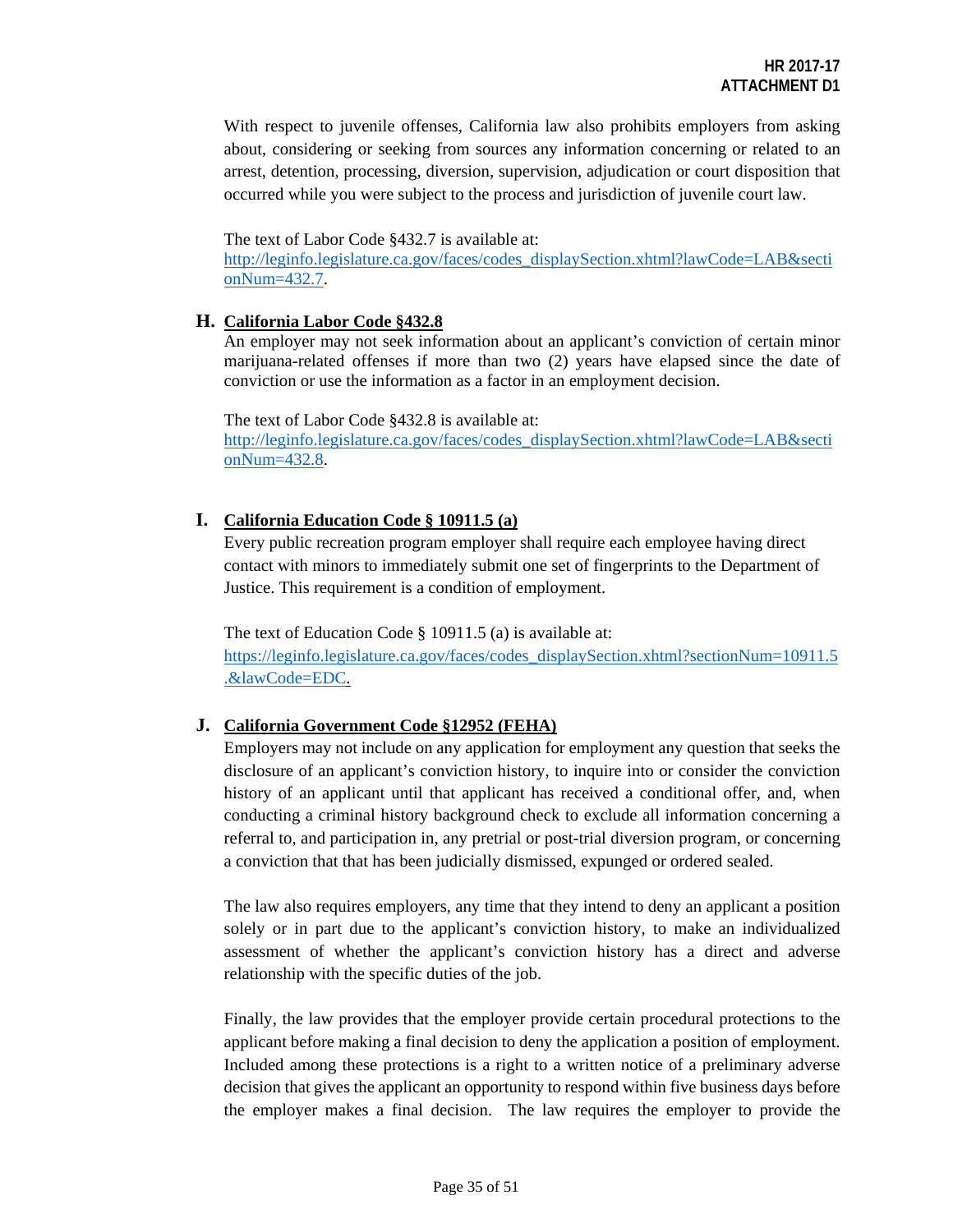applicant with a final written notice of adverse decision if it plans to deny the position and to include specified topics in the notice.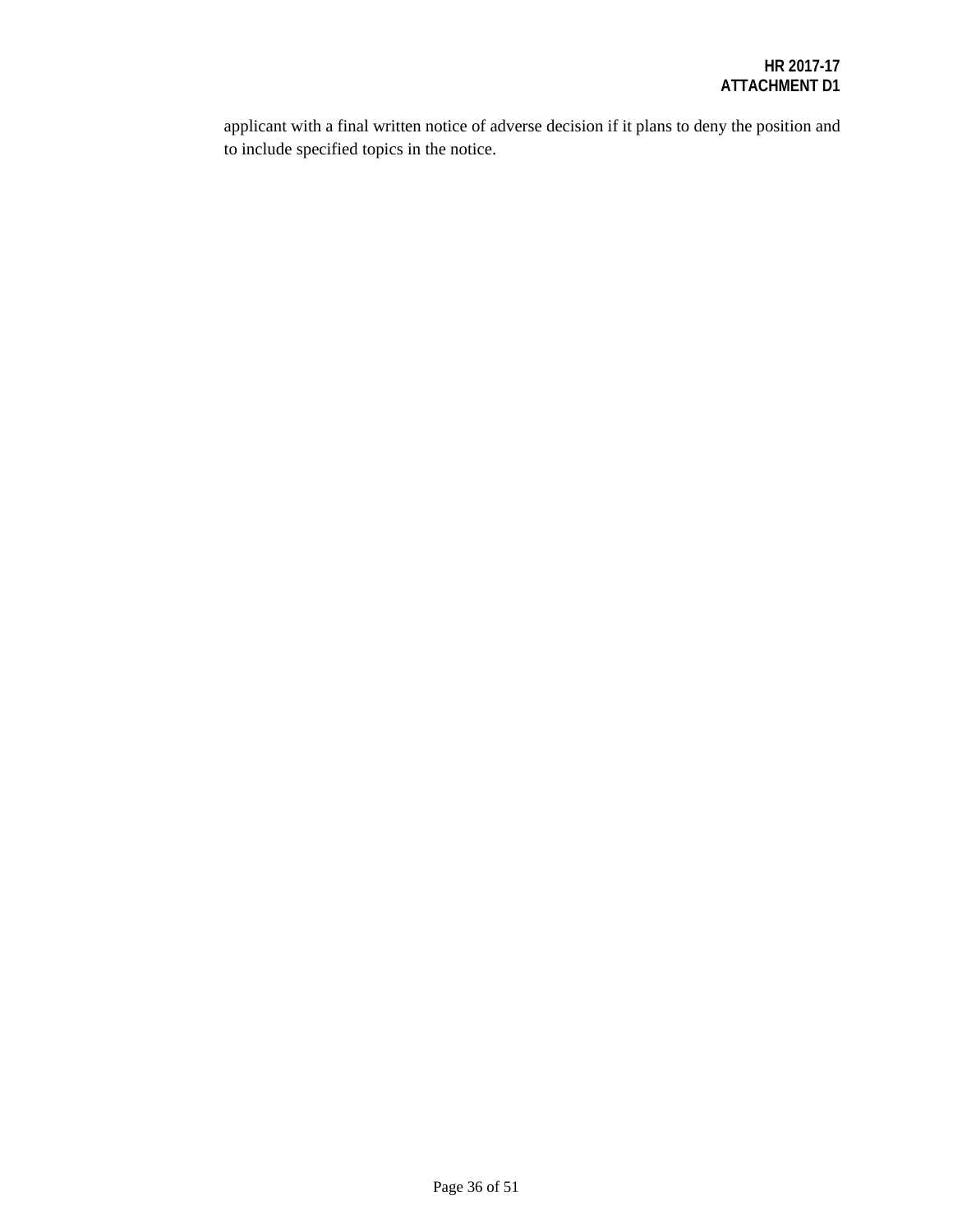#### **II. DEFINITION OF TERMS**

| <b>Adverse Action</b>                           | An action that adversely affects an employee or applicant, may include                                            |
|-------------------------------------------------|-------------------------------------------------------------------------------------------------------------------|
|                                                 | elimination from further consideration for an employment opportunity,                                             |
|                                                 | demotion, suspension, or termination                                                                              |
| Applicant                                       | An individual seeking employment or an employee that applies for a                                                |
|                                                 | position within the CSU                                                                                           |
| Appointee                                       | An individual deemed to have an affiliation with the University that                                              |
|                                                 | may or may not be an employment relationship                                                                      |
| <b>Background Check</b>                         | A process of acquiring/verifying/validating records or information on an                                          |
|                                                 | applicant that are used to determine suitability for employment. Types                                            |
|                                                 | of background checks include: employment verification, education                                                  |
|                                                 | verification, reference check, criminal records check, credit report                                              |
|                                                 | history check, motor vehicle records/licensing check, sexual offender                                             |
|                                                 | registry check, and professional licensing, certification, and credential                                         |
|                                                 | verification. Fingerprinting may be used to accomplish a criminal                                                 |
|                                                 | records check                                                                                                     |
| <b>Background Check Coordinator</b>             | Employee designated to administer the background check process for the                                            |
|                                                 | positions specified in this policy and for those campuses who conduct                                             |
|                                                 | their respective background check processes                                                                       |
| Camp or Clinic                                  | Any camp and/or clinic in which minor children participate and which is                                           |
|                                                 | run by the CSU. Also included are camps and/or clinics in which minor                                             |
|                                                 | children participate that are not run by the CSU but the campus either                                            |
|                                                 | conducts the criminal records check of its employees or is informed of                                            |
|                                                 | the results of the criminal records check of its employees                                                        |
| Candidate                                       | An individual being considered for an appointment                                                                 |
| Consultant                                      | An individual or business entity engaged in a compensatory relationship                                           |
|                                                 | with the CSU to perform specific services over a specific duration.                                               |
|                                                 | Consultants may include Independent Contractors and Special                                                       |
|                                                 | Consultants (employees appointed via classification code 4660)                                                    |
| Credit Report History Check                     | Used to review an applicant's financial history if the position has been                                          |
|                                                 | specifically named in CA Civil Code § 1785.1, et seq and contains                                                 |
|                                                 | duties, responsibilities, or access that could affect the institution                                             |
|                                                 | financially                                                                                                       |
| <b>Criminal Conviction</b>                      | Being found guilty, entering a guilty plea, or pleading no contest to                                             |
|                                                 | felony or misdemeanor                                                                                             |
| Criminal Offender Record                        | A person's criminal history results produced by Live Scan or equivalent                                           |
| Information (CORI)                              | criminal records check vendor                                                                                     |
| <b>Criminal Records Check</b>                   | A type of background check used to obtain any criminal offender record                                            |
|                                                 | information, including a check of State or Federal criminal history                                               |
|                                                 | databases with the use of Live Scan or other similar means                                                        |
| Criminal Records Check Agency                   | The agency used to conduct the criminal records check                                                             |
| <b>CSU</b>                                      | California State University                                                                                       |
| <b>Current Employee</b>                         | An existing employee in an active or on leave employment status with                                              |
|                                                 | the CSU                                                                                                           |
| Decision Maker(s)                               | The person(s) selected by the campus to be responsible for reviewing                                              |
|                                                 | results of a background check that disclose information that may                                                  |
|                                                 |                                                                                                                   |
|                                                 | disqualify a candidate from employment.                                                                           |
| <b>Education and Credential</b><br>Verification | A type of background check used to verify if a degree or credential was<br>issued and to confirm the date awarded |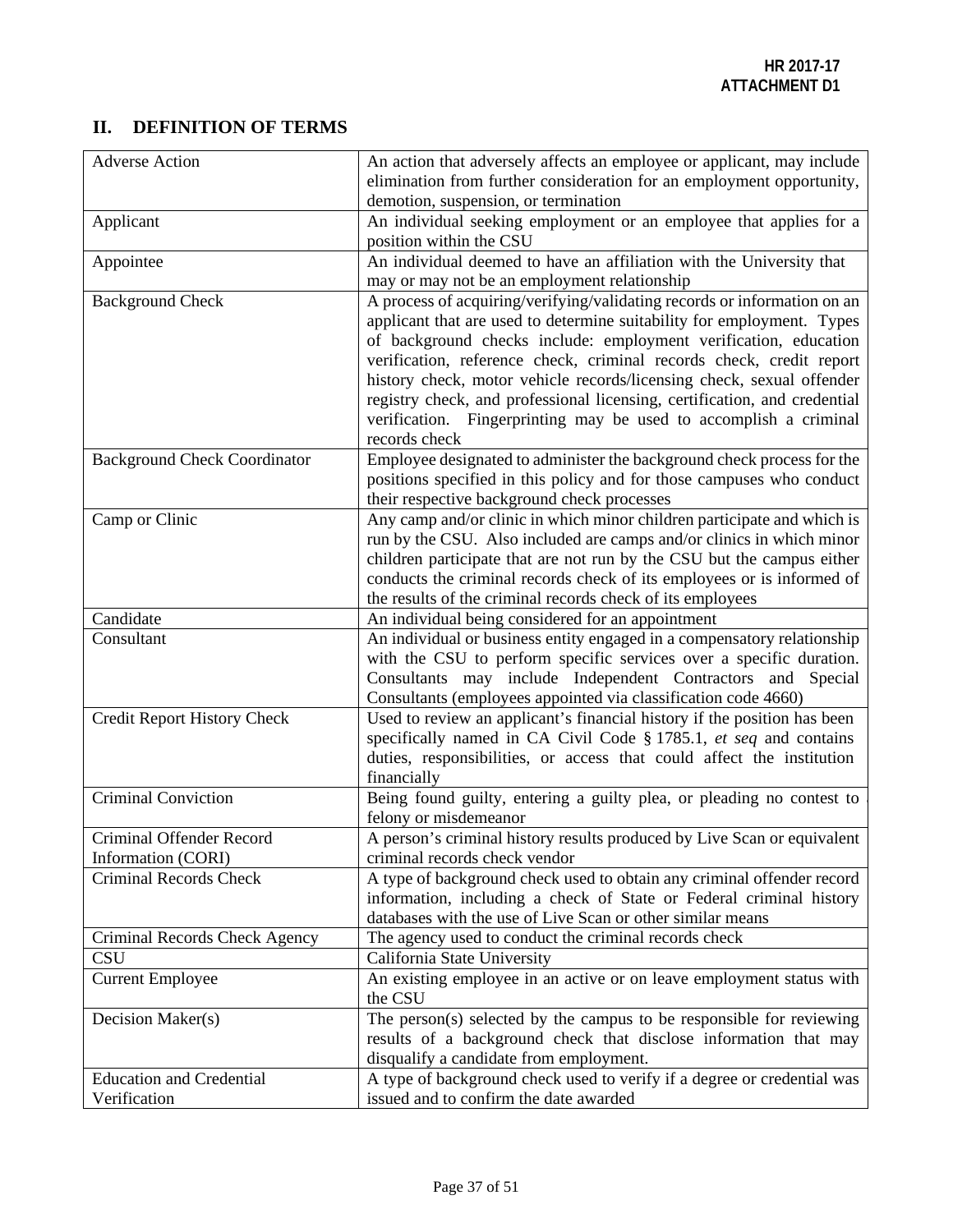| Employee                               | An individual appointed to a compensated position by the CSU in<br>exchange for employment services. Includes individuals appointed in the |  |  |
|----------------------------------------|--------------------------------------------------------------------------------------------------------------------------------------------|--|--|
|                                        | Special Consultant classification code 4660                                                                                                |  |  |
| <b>Employment Verification</b>         | A type of background check used to verify dates of employment,<br>position, salary and other employment-related history                    |  |  |
| <b>Fingerprint Check</b>               | A type of background check in which a candidate or applicant's digitally                                                                   |  |  |
|                                        | scanned fingerprints are obtained for the purposes of conducting a                                                                         |  |  |
|                                        | criminal records check                                                                                                                     |  |  |
| Guest                                  | An individual with an affiliation with the CSU that is not employment-                                                                     |  |  |
|                                        | related, but one in which specific services may be performed for the CSU                                                                   |  |  |
|                                        | at the request or by invitation of the CSU                                                                                                 |  |  |
| <b>Independent Contractor</b>          | A business entity, including individuals that are self-employed that                                                                       |  |  |
|                                        | contract to perform services with the CSU. Does not include Special                                                                        |  |  |
|                                        | Consultant (Class Code 4660) employees                                                                                                     |  |  |
| Level 1 Data                           | The first level of data classification that the CSU has adopted regarding                                                                  |  |  |
|                                        | the level of security placed on particular types of information assets.                                                                    |  |  |
|                                        | Level 1 data is "Confidential Information" that include but are not                                                                        |  |  |
|                                        | limited to: PINs (Personal Information Numbers), tax IDs with name,                                                                        |  |  |
|                                        | Social Security Number and name, health insurance information,                                                                             |  |  |
|                                        | biometric information, criminal background check results, electronic or                                                                    |  |  |
|                                        | digitized signatures, and private keys (digital certificates). For more                                                                    |  |  |
|                                        | information, refer to ICSUAM's policy on Information Security Data                                                                         |  |  |
|                                        | Classification<br>at                                                                                                                       |  |  |
|                                        | https://csyou.calstate.edu/Policies/icsuam/Documents/8000/8065_FIN                                                                         |  |  |
|                                        | AL_DRAFT_Data_Classification_CW_V4.pdf.<br>Under<br>policy,<br>this                                                                        |  |  |
|                                        | employees who have access to Level 1 data (including student workers),                                                                     |  |  |
|                                        | are required to undergo a background check                                                                                                 |  |  |
| Minor                                  | Anyone under the age of 18. For CSU bargaining unit employees                                                                              |  |  |
|                                        | working at camps or clinics in which minor children participate, a minor                                                                   |  |  |
|                                        | is anyone under the age of 18 at the start of the camp/clinic                                                                              |  |  |
| Motor Vehicle Records / Licensing      | A type of background check used to determine a candidate's past                                                                            |  |  |
| Check                                  | driving records and/or to ensure that the candidate is authorized to                                                                       |  |  |
|                                        | operate various types of machinery or equipment as required by the                                                                         |  |  |
|                                        | position                                                                                                                                   |  |  |
| New Hire                               | Any final candidate hired into an open position. This may include                                                                          |  |  |
|                                        | current CSU employees who transfer from one campus to another                                                                              |  |  |
| Professional Licensing / Certification | A type of background check used to verify that professional licenses are                                                                   |  |  |
| Verification                           | up-to-date and valid for practice. Verifications may also be required to                                                                   |  |  |
|                                        | check prior suspensions of a license or disciplinary actions taken against                                                                 |  |  |
|                                        | a candidate through the licensing board or other appropriate source                                                                        |  |  |
| Records Custodian                      | An employee responsible for retaining the results of a background check                                                                    |  |  |
| Recreational Camp or Clinic            | A camp or clinic on CSU premises typically for minor children that                                                                         |  |  |
|                                        | include but are not limited to sports, dance, music, academics and other                                                                   |  |  |
|                                        | disciplines                                                                                                                                |  |  |
| <b>Reference Check</b>                 | A type of background check that includes verbal and/or written checks                                                                      |  |  |
|                                        | used to assess an applicant's work history and skills using standardized                                                                   |  |  |
|                                        | questions structured for job specific inquiries                                                                                            |  |  |
| Represented Employee                   | An employee represented under a collective bargaining agreement                                                                            |  |  |
|                                        | between the CSU Board of Trustees and the respective collective                                                                            |  |  |
|                                        | bargaining representative                                                                                                                  |  |  |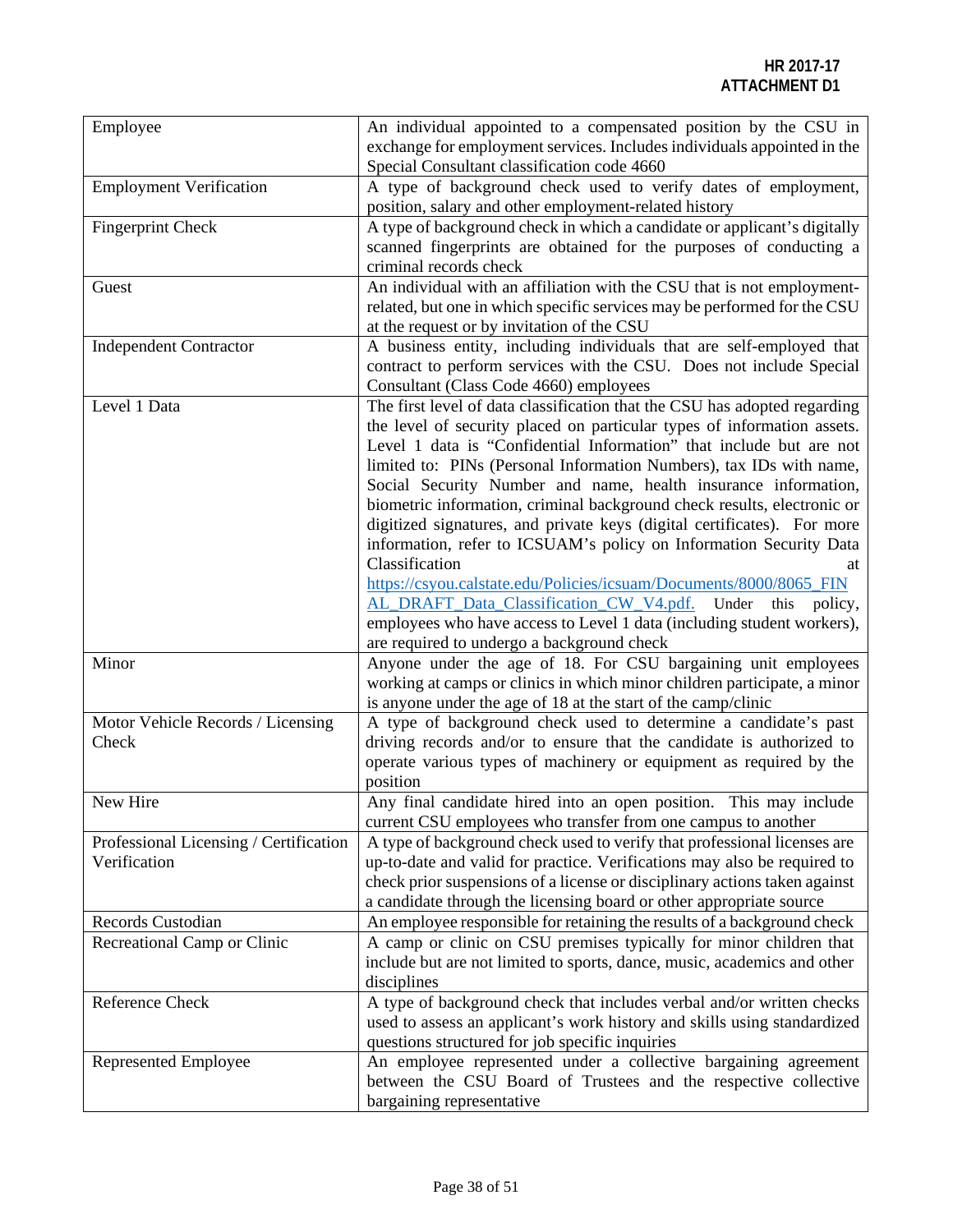| <b>Sensitive Position</b>      | A position designated by the CSU as requiring heightened scrutiny of        |
|--------------------------------|-----------------------------------------------------------------------------|
|                                | individuals holding said position, based on potential for harm to children, |
|                                | concerns for the safety and security of people, animals, or property, or    |
|                                | heightened risk of financial loss to the CSU or individuals in the          |
|                                | university community                                                        |
| Sexual Offender Registry Check | A type of background check used to determine if a candidate has been        |
|                                | included in any state sexual offender registry                              |
| <b>Student Worker</b>          | A CSU student appointed in a CSU non-represented and/or represented         |
|                                | student classification, whose educational relationship with the university  |
|                                | is predominant                                                              |
| Volunteers                     | Individuals who perform specific services for the CSU on a voluntary        |
|                                | basis, including employees who work or will work with camps and/or          |
|                                | clinics run by the CSU in which minor children participate. Volunteers      |
|                                | may or may not be CSU employees                                             |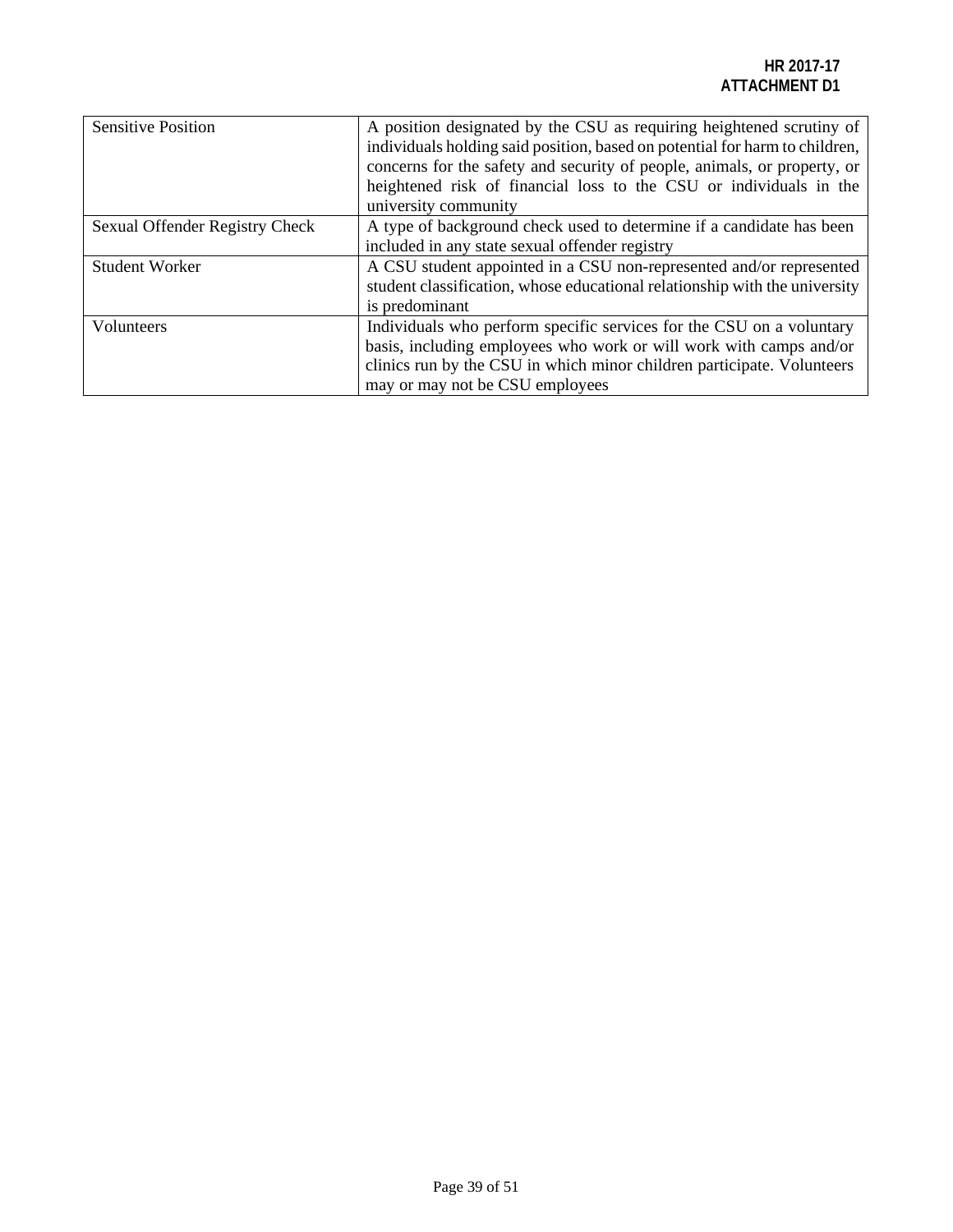**Sample Form**

### **California State University [campus] Campus Request For Information from Applicant/Employee and Accompanying California Information Practices Act Notice**

| First<br>Last                                                                  |      | Middle            |  |
|--------------------------------------------------------------------------------|------|-------------------|--|
|                                                                                |      |                   |  |
|                                                                                |      |                   |  |
|                                                                                |      |                   |  |
| Have you ever been convicted of a crime: Yes $\square$ No $\square$<br>If yes, |      |                   |  |
| Crime                                                                          | Date | City/County/State |  |
| Crime                                                                          | Date | City/County/State |  |
| Crime                                                                          | Date | City/County/State |  |

Signature: \_\_\_\_\_\_\_\_\_\_\_\_\_\_\_\_\_\_\_\_\_\_\_\_\_\_\_\_\_\_\_\_\_\_\_\_ Date: \_\_\_\_\_\_\_\_\_\_\_\_\_\_\_\_\_\_\_\_\_\_\_

#### **Information Practices Act Notice (Civil Code § 1798.17)**

This information is being requested by [CSU campus]. [Name of campus] is authorized to maintain this information pursuant to Education Code §§ 89500, 89535, [state any other authority relevant here, including any executive orders or coded memoranda.]. Submission of the information requested on this form is mandatory. Failure to provide the requested information will mean that you will be ineligible for the position you are seeking. The principal purpose for which this information is to be used is to assist the University in evaluating your eligibility, qualifications, and suitability for the position you are seeking. You have a right of access to records containing personal information maintained by [CSU campus]. The name, business address and telephone number of the person at [campus] who is responsible for maintaining the requested information and will be able to inform you of the location of this information is: [name, address, telephone no.].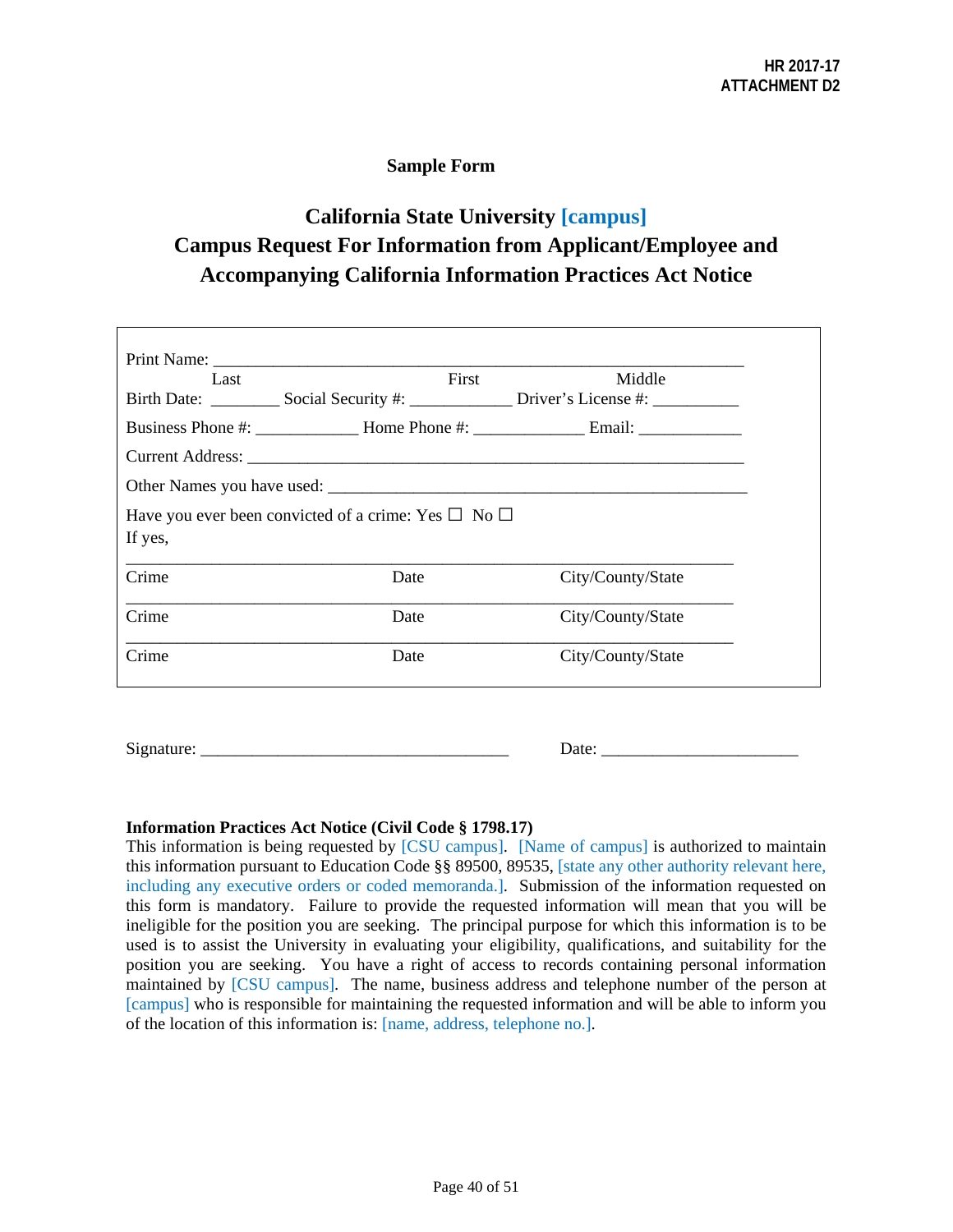**Sample Form**

### **California State University [campus] Applicant/Employee Disclosure Statement Fair Credit Reporting Act-Investigative Consumer Reporting Agencies Act (FCRA – ICRA)**

In connection with your application for employment or consideration of you for a different position at the [campus] ("University"), a consumer report or an investigative consumer report may be obtained. The University will determine in its sole discretion which positions require background checks. The University will obtain any such reports from [name, address, telephone number and website of the specific consumer reporting agency to be used].

The background check may include information concerning your employment history, education, qualifications, motor vehicle record, character, general reputation, personal characteristics, social security verification, police and criminal records, civil records, workers' compensation claims, credit and indebtedness history, and mode of living, and may be obtained from public records, through personal interviews with your neighbors, friends, or associates or with others with whom you are acquainted or who may have knowledge concerning the above items of information, in compliance with applicable law.

Attached to this Disclosure Statement are: (1) a summary of your rights under the federal Fair Credit Reporting Act (FCRA) 15 U.S.C. section 1681, *et seq.*; and, (2) a summary of the provisions of Civil Code § 1786.22, a section of the California Investigative Consumer Reporting Agencies Act (ICRA) that sets forth certain duties of investigative consumer reporting agencies to provide you with files and information.

You must acknowledge below receipt of this Disclosure Statement. You must also authorize in writing the procurement of the consumer report or investigative consumer report before such a report may be obtained. A separate authorization form is attached.

I hereby acknowledge that I have received the Applicant/Employee Disclosure Statement, FCRA – ICRA.

Signature: \_\_\_\_\_\_\_\_\_\_\_\_\_\_\_\_\_\_\_\_\_\_\_\_\_\_\_\_\_\_\_\_\_\_ Date: \_\_\_\_\_\_\_\_\_\_\_\_\_\_\_\_\_\_\_\_\_\_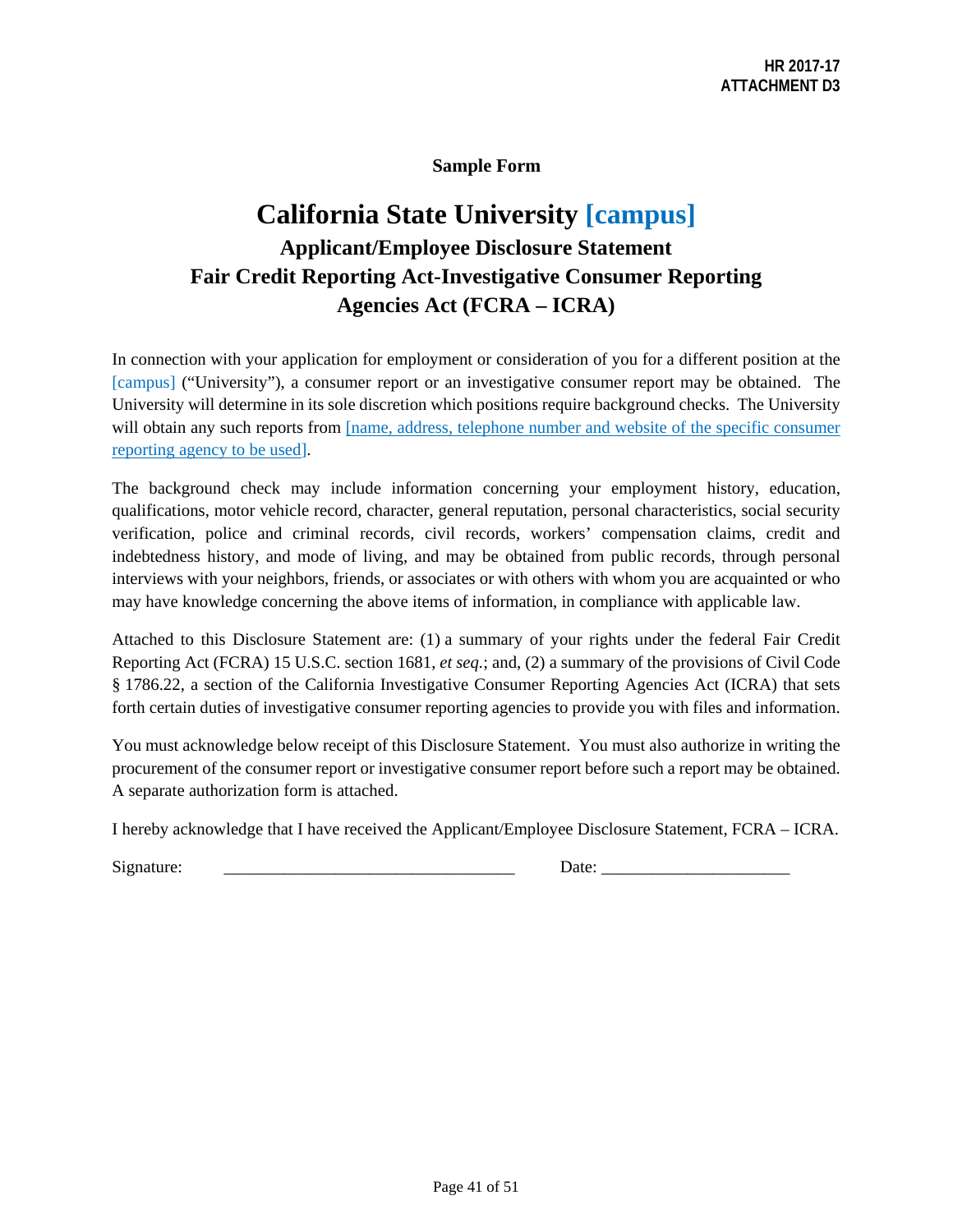#### **Sample Form**

### **California State University (campus) Applicant/Employee Authorization Fair Credit Reporting Act-Investigative Consumer Reporting Agencies Act (FCRA – ICRA)**

I, [individual's name], hereby authorize [CSU campus name] ("University") to obtain a consumer report or an investigative consumer report about me from [name, address and website of specific investigative consumer reporting agency to be used] in connection with the University's assessment and consideration of my application for employment or any other purpose(s) authorized by the CSU Background Check Policy. I acknowledge that I have received the Disclosure Statement and have read it and the attachments to it thoroughly.

**If you would like to receive a copy of the investigative consumer report, if one is obtained, please check this box and you will be provided a copy within 3 business days of the date it is received by the** 

**University. □** 

I hereby authorize and request, without any reservation, any present or former employer, school, police department, financial institution, division of motor vehicle, consumer reporting agencies, or other persons or agencies having knowledge of me to furnish the University and/or [name, address, and website address of investigative consumer reporting agency to be used] with any and all background information in their possession regarding me which may be obtained pursuant to law, in order that my employment qualifications may be evaluated.

I also agree that a fax or photocopy of this authorization with my signature is to be accepted with the same authority as the original.

Signature: \_\_\_\_\_\_\_\_\_\_\_\_\_\_\_\_\_\_\_\_\_\_\_\_\_\_\_\_\_\_\_\_\_\_ Date: \_\_\_\_\_\_\_\_\_\_\_\_\_\_\_\_\_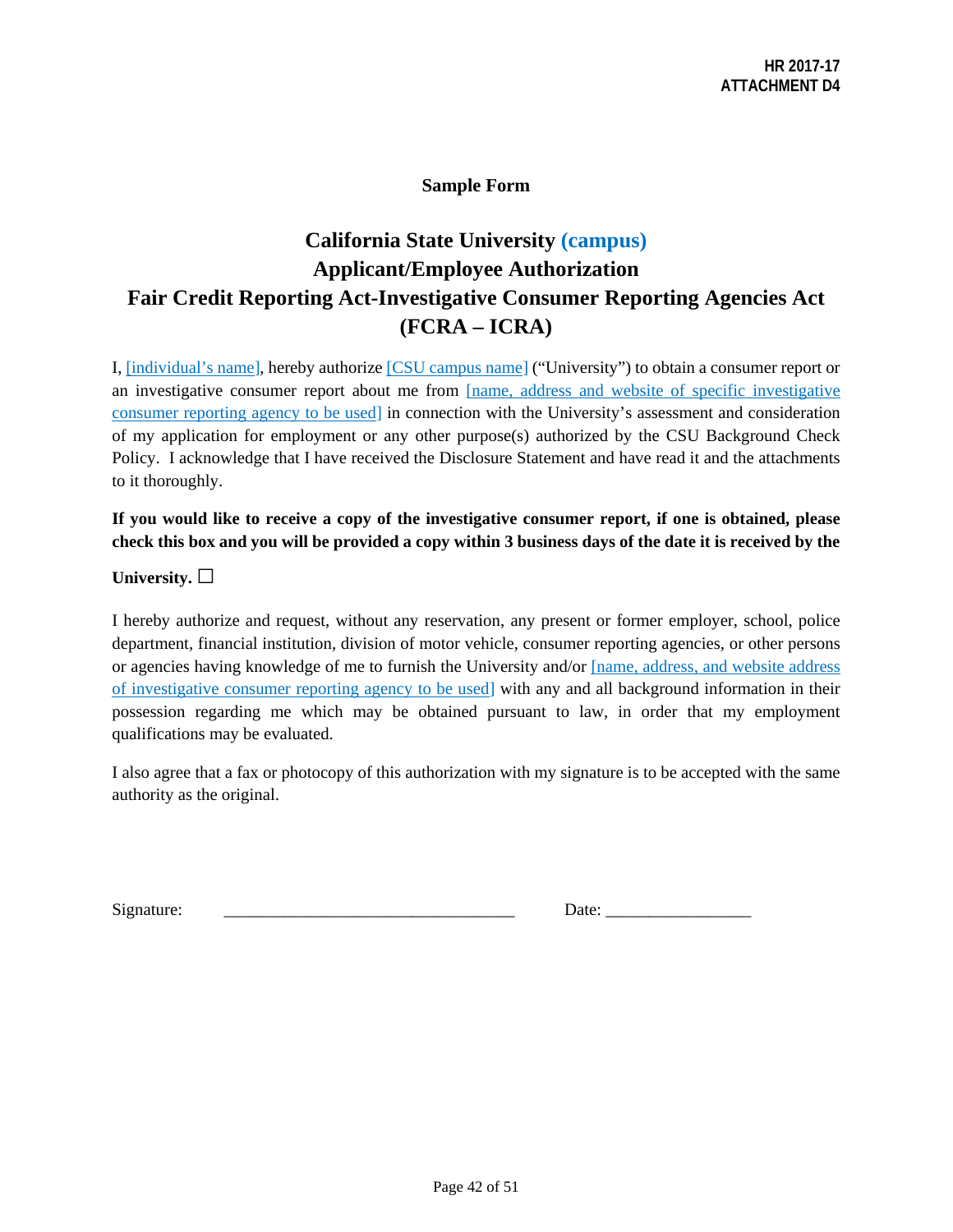#### **A Summary of Your Rights Under the Fair Credit Reporting Act**

The federal Fair Credit Reporting Act (FCRA), 15 U.S.C. § 1681, *et seq*. promotes the accuracy, fairness, and privacy of information in the files of consumer reporting agencies. There are many types of consumer reporting agencies, including credit bureaus and specialty agencies (such as agencies that sell information about check writing histories, medical records, and rental history records). Here is a summary of your major rights under<br>the FCRA. For more information, including information about additional rights, go to For more information, including information about additional rights, go to **[www.ftc.gov/credit](http://www.ftc.gov/credit) or write to: Consumer Response Center, Room 130-A, Federal Trade Commission, 600 Pennsylvania Ave. N.W., Washington, D.C., 20580.**

- **You must be told if information in your file has been used against you.** Anyone who uses a credit report or another type of consumer report to deny your application for credit, insurance, or employment – or to take another adverse action against you – must tell you, and must give you the name, address, and phone number of the agency that provided the information.
- **You have the right to know what is in your file**. You may request and obtain all the information about you in the files of a consumer reporting agency (your "file disclosure"). You will be required to provide proper identification, which may include your Social Security number. In many cases, the disclosure will be free. You are entitled to a free file disclosure if:
	- o A person has taken adverse action against you because of information in your credit report;
	- $\circ$  You are the victim of identity theft and place a fraud alert in your file;<br> $\circ$  Your file contains inaccurate information as a result of fraud;
	- Your file contains inaccurate information as a result of fraud;
	- o You are on public assistance;<br>
	o You are unemploved but expe
	- You are unemployed but expect to apply for employment within 60 days.

In addition, all consumers are entitled to one free disclosure every 12 months upon request from each nationwide credit bureau and from nationwide specialty consumer reporting agencies. See nationwide credit bureau and from nationwide specialty consumer reporting agencies. [www.ftc.gov/credit](http://www.ftc.gov/credit) for additional information.

- **You have the right to ask for a credit score.** Credit scores are numerical summaries of your credit-worthiness based on information from credit bureaus. You may request a credit score from consumer reporting agencies that create scores or distribute scores used in residential real property loans, but you will have to pay for it. In some mortgage transactions, you will receive credit score information for free from the mortgage lender.
- **You have the right to dispute incomplete or inaccurate information.** If you identify information in your file that is incomplete or inaccurate, and report it to the consumer reporting agency, the agency must investigate unless your dispute is frivolous. See [www.ftc.gov/credit](http://www.ftc.gov/credit) for an explanation of dispute procedures.
- **Consumer reporting agencies must correct or delete inaccurate, incomplete, or unverifiable information.** Inaccurate, incomplete or unverifiable information must be removed or corrected, usually within 30 days. However, a consumer reporting agency may continue to report information it has verified as accurate.
- **Consumer reporting agencies may not report outdated negative information.** In most cases, a consumer reporting agency may not report negative information that is more than seven years old, or bankruptcies that are more than 10 years old.
- **Access to your file is limited.** A consumer reporting agency may provide information about you only to people with a valid need – usually to consider an application with a credit, insurer, employer, landlord, or other business. The FCRA specifies those with a valid need for access.
- **You must give your consent for reports to be provided to employers.** A consumer reporting agency may not give out information about you to your employer, or a potential employer, without your written consent given to the employer. Written consent generally is not required in the trucking industry. For more information, go to [www.ftc.gov/credit.](http://www.ftc.gov/credit)
- **You may limit "prescreened" offers of credit and insurance you get based on information in your credit report.** Unsolicited "prescreened" offers for credit and insurance must include a toll-free phone number you can call if you choose to remove your name and address from the lists these offers are based on. You may opt-out with the nationwide credit bureaus at 1-888-5-OPTOUT (1-888-567-8688).
- **You may seek damages from violators.** If a consumer reporting agency, or, in some cases, a user of consumer reports or a furnisher of information to a consumer reporting agency violates the FCRA, you may be able to sue in state or federal court.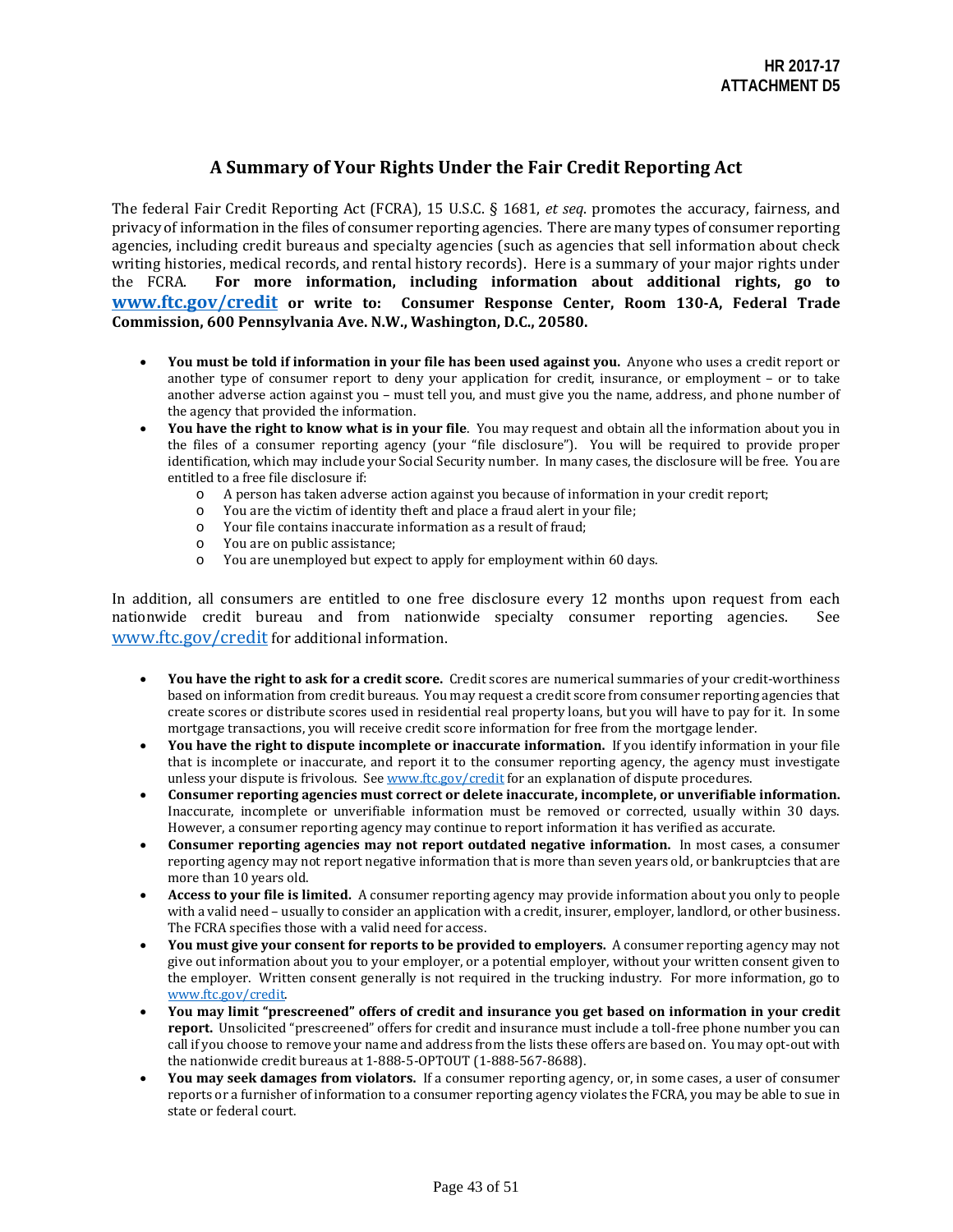• **Identify theft victims and active duty military personnel have additional rights.** For more information, visit [www.ftc.gov/credit.](http://www.ftc.gov/credit)

**States may enforce the FCRA, and many states have their own consumer reporting laws. In some cases, you may have more rights under state law. For more information, contact your state or local consumer protection agency or your state Attorney General. Federal enforcers are:** 

| <b>Federal Trade Commission</b><br>Consumer reporting agencies, creditors and<br>others not listed below<br>Consumer Response Center - FCRA<br>Washington, DC 20580<br>1-877-382-4357<br>Office of the Comptroller of the Currency<br>National banks, federal branches/agencies of<br>foreign banks (word "National" or initials "N.A."<br>Compliance Management, Mail Stop 6-6<br>Washington, DC 20219<br>appear in or after bank's name)<br>1-800-613-6743<br>Federal Reserve Consumer Help (FRCH)<br>Federal Reserve System member banks (except<br>PO Box 1200 |
|--------------------------------------------------------------------------------------------------------------------------------------------------------------------------------------------------------------------------------------------------------------------------------------------------------------------------------------------------------------------------------------------------------------------------------------------------------------------------------------------------------------------------------------------------------------------|
|                                                                                                                                                                                                                                                                                                                                                                                                                                                                                                                                                                    |
|                                                                                                                                                                                                                                                                                                                                                                                                                                                                                                                                                                    |
|                                                                                                                                                                                                                                                                                                                                                                                                                                                                                                                                                                    |
|                                                                                                                                                                                                                                                                                                                                                                                                                                                                                                                                                                    |
|                                                                                                                                                                                                                                                                                                                                                                                                                                                                                                                                                                    |
|                                                                                                                                                                                                                                                                                                                                                                                                                                                                                                                                                                    |
|                                                                                                                                                                                                                                                                                                                                                                                                                                                                                                                                                                    |
|                                                                                                                                                                                                                                                                                                                                                                                                                                                                                                                                                                    |
|                                                                                                                                                                                                                                                                                                                                                                                                                                                                                                                                                                    |
| national banks and federal branches/agencies                                                                                                                                                                                                                                                                                                                                                                                                                                                                                                                       |
| of foreign banks)<br>Minneapolis, MN 55480                                                                                                                                                                                                                                                                                                                                                                                                                                                                                                                         |
| Telephone: 888-851-1920                                                                                                                                                                                                                                                                                                                                                                                                                                                                                                                                            |
| <b>Website Address:</b>                                                                                                                                                                                                                                                                                                                                                                                                                                                                                                                                            |
| www.federalreserveconsumerhelp.gov                                                                                                                                                                                                                                                                                                                                                                                                                                                                                                                                 |
| Email Address: ConsumerHelp@FederalReserve.gov                                                                                                                                                                                                                                                                                                                                                                                                                                                                                                                     |
| Savings associations and federally chartered<br>Office of Thrift Supervision                                                                                                                                                                                                                                                                                                                                                                                                                                                                                       |
| savings banks (word "Federal" or initials "F.S.B."<br><b>Consumer Complaints</b>                                                                                                                                                                                                                                                                                                                                                                                                                                                                                   |
| Washington, DC 20552<br>appear in federal institution's name)                                                                                                                                                                                                                                                                                                                                                                                                                                                                                                      |
| 1-800-842-6929                                                                                                                                                                                                                                                                                                                                                                                                                                                                                                                                                     |
| Federal credit unions (words "Federal Credit<br>National Credit Union Administration                                                                                                                                                                                                                                                                                                                                                                                                                                                                               |
| Union" appear in institution's name)<br>1775 Duke Street                                                                                                                                                                                                                                                                                                                                                                                                                                                                                                           |
| Alexandria, VA 22314                                                                                                                                                                                                                                                                                                                                                                                                                                                                                                                                               |
| $(703)$ 519-4600                                                                                                                                                                                                                                                                                                                                                                                                                                                                                                                                                   |
| State-chartered banks that are not members of<br><b>Federal Deposit Insurance Corporation</b>                                                                                                                                                                                                                                                                                                                                                                                                                                                                      |
| the Federal Reserve System<br><b>Consumer Response Center</b>                                                                                                                                                                                                                                                                                                                                                                                                                                                                                                      |
| 2345 Grand Avenue, Suite 100                                                                                                                                                                                                                                                                                                                                                                                                                                                                                                                                       |
| Kansas City, Missouri 64108-2638<br>1-877-275-3342                                                                                                                                                                                                                                                                                                                                                                                                                                                                                                                 |
|                                                                                                                                                                                                                                                                                                                                                                                                                                                                                                                                                                    |
| Air, surface, or rail common carriers regulated<br>Department of Transportation<br>by former Civil Aeronautics Board or Interstate<br>Office of Financial Management                                                                                                                                                                                                                                                                                                                                                                                               |
| <b>Commerce Commission</b><br>Washington, DC 20590                                                                                                                                                                                                                                                                                                                                                                                                                                                                                                                 |
| $(202)$ 366-1306                                                                                                                                                                                                                                                                                                                                                                                                                                                                                                                                                   |
| Activities subject to the Packers and Stockyards<br>Department of Agriculture                                                                                                                                                                                                                                                                                                                                                                                                                                                                                      |
| Office of Deputy Administrator - GIPSA<br>Act, 1921                                                                                                                                                                                                                                                                                                                                                                                                                                                                                                                |
| Washington, DC 20250                                                                                                                                                                                                                                                                                                                                                                                                                                                                                                                                               |
| (202) 720-7051                                                                                                                                                                                                                                                                                                                                                                                                                                                                                                                                                     |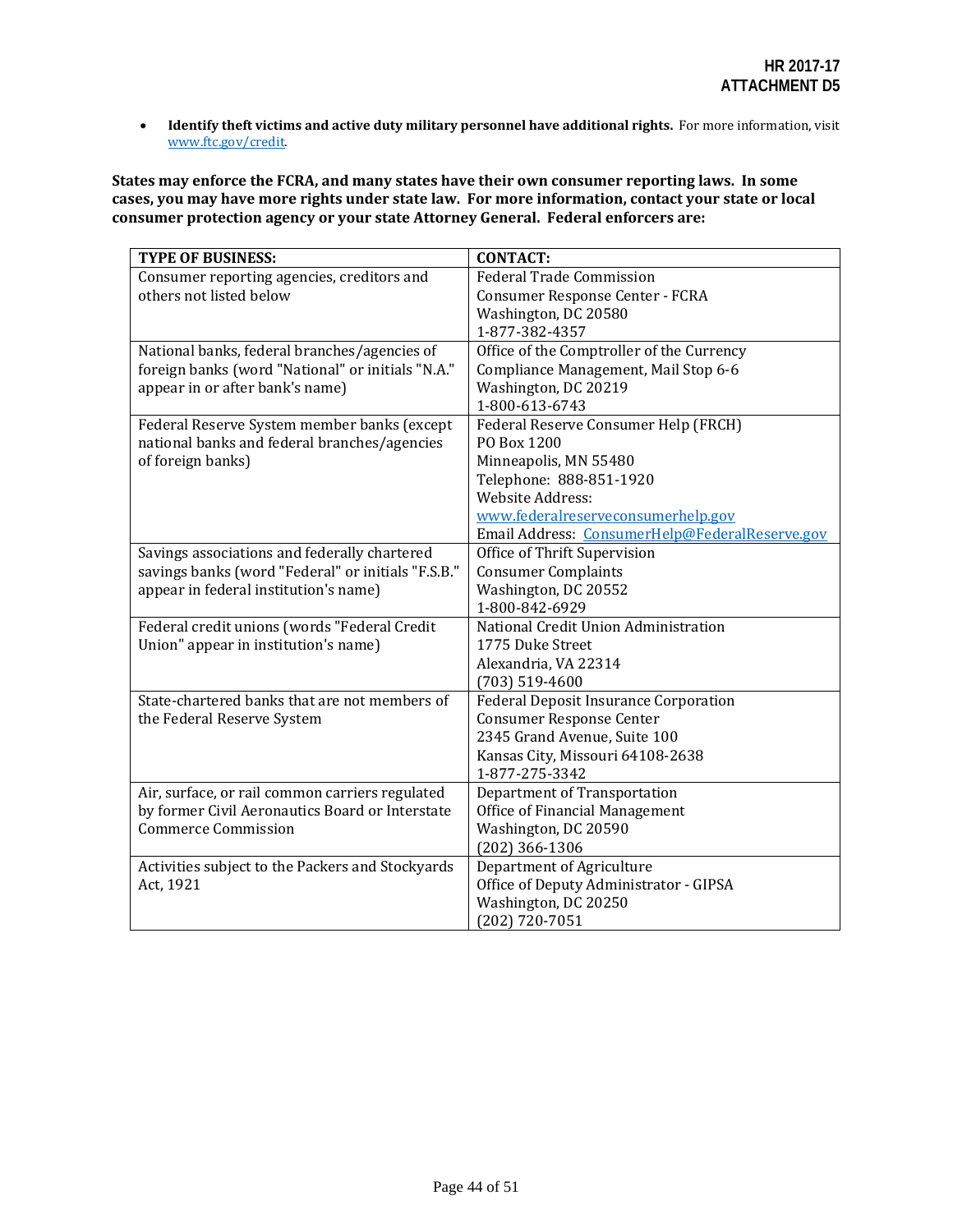#### **Consumer Credit Report Disclosure and Authorization Form**

In connection with your application for employment with [campus] ("University"), the University will obtain a consumer credit report, as defined in the California Consumer Credit Reporting Agencies Act, Civil Code § 1785.1 *et seq.* In processing your application for employment, or if you are offered employment, at any time during your employment, the University may obtain a consumer credit report from a Consumer Reporting Agency for employment purposes concerning credit worthiness, credit standing, and credit capacity.

#### **California law requires employers, except financial institutions subject to 15 US Code §§6801-6809 (the Gramm Leach Bliley Act), to describe the permissible purpose for which a credit report may be sought.**

#### **The position for which you are being considered is one of the following, as listed in California Labor Code § 1024.5:**

\_\_\_\_ A managerial position (defined as persons who manage the University or a department of the University, have the authority to make hiring/retention decisions, manage two or more persons, are exempt employees, and earn more than two times the state's current minimum wage).

\_\_\_\_ A position with the state Department of Justice.

\_\_\_\_ That of a sworn peace officer or other law enforcement position.

\_\_\_\_ A position for which the information contained in the credit report is required by law to be disclosed or obtained.

\_\_\_\_ A position that involves regular access, for any purpose other than the regular solicitation and processing of credit card applications in a retail establishment, to all of the following types of personal information of any one person:

(1) Bank or credit card account information.

(2) Social security number.

(3) Date of birth.

\_\_\_\_ A position in which the person is, or would be, any of the following:

- (1) A named signatory on the bank or credit card account of the employer.
- (2) Authorized to transfer money on behalf of the employer.
- (3) Authorized to enter into financial contracts on behalf of the employer.

\_\_\_\_ A position that involves access to confidential or proprietary information, including a formula, pattern, compilation, program, device, method, technique, process or trade secret that (i) derives independent economic value, actual or potential, from not being generally known to, and not being readily ascertainable by proper means by, other persons who may obtain economic value from the disclosure or use of the information, and (ii) is the subject of an effort that is reasonable under the circumstances to maintain secrecy of the information.

\_\_\_\_ A position that involves regular access to cash totaling ten thousand dollars (\$10,000) or more of the employer, a customer, or client, during the workday.

A summary of your rights under the Fair Credit Report Act, 15 U.S.C. §1681 *et. seq*., is attached to this form. If you disagree with the accuracy of any information in the report, you must notify University within five days of the receipt of the report and that you are challenging information in the report. University will not make a final decision on your employment status until you have had a reasonable opportunity to address the information contained in the report.

Note that if you are denied employment or an adverse employment action is taken on information obtained in the credit report, you will be notified and provided with a copy of the report as well as a written description of your rights under the Fair Credit Reporting Act.

#### **California law requires that you check the following box to indicate your desire to receive a copy of the report.**

**□** Please forward to my attention at the following address a copy of the report:

| Street:           |  |
|-------------------|--|
| City, State, Zip: |  |

#### **Acknowledgement and Consent:**

I consent to this investigation and hereby authorize University to obtain a consumer credit report on my background for employment purposes only and acknowledge that I have been provided with a summary of my rights under the Fair Credit Reporting Act.

Name (Please print): \_\_\_\_\_\_\_\_\_\_\_\_\_\_\_\_\_\_\_\_\_\_\_\_\_\_\_\_\_\_\_\_\_\_\_\_\_\_\_\_\_\_\_\_

| $\sim$<br>51£<br>. <b></b> . . | __ | ---- |  |
|--------------------------------|----|------|--|
|--------------------------------|----|------|--|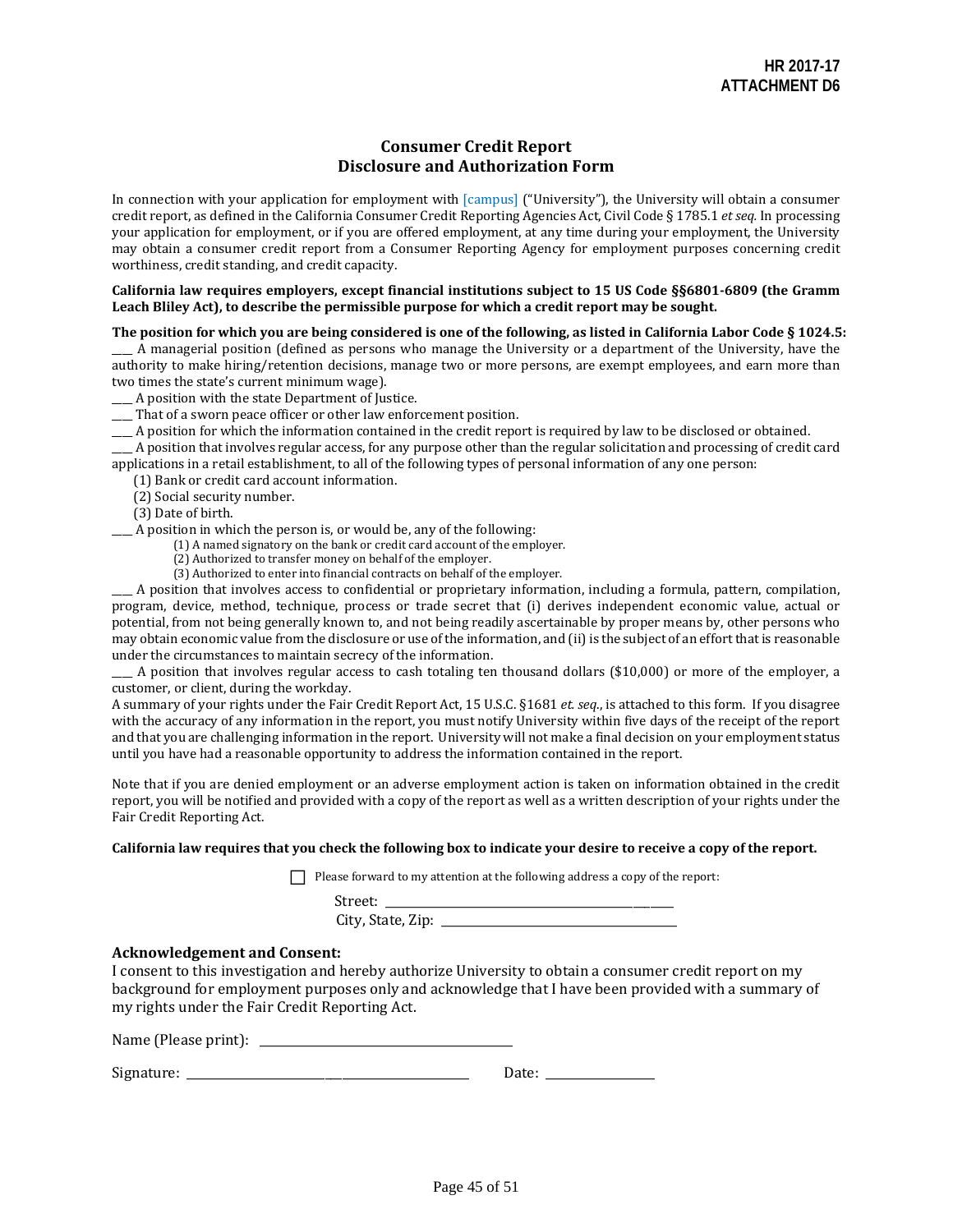#### **SAMPLE PRE-ADVERSE ACTION NOTICE ON CAMPUS LETTERHEAD**

**Date** 

*By U.S. Mail and Email* Name of Candidate Street Address City State Zip Email address

Re: Application for Employment with the California State University at [campus] Pre-Adverse Action Notice Background Check

Dear [Applicant name],

The California State University (CSU) received a Background Check Report in connection with your application for employment. The report prepared by Accurate Background, LLC includes potentially adverse findings that may affect your eligibility to work for the CSU. A copy of the Report and a Summary of Your Rights under the Fair Credit Reporting Act (FCRA) are included with this letter.

**You have the right to submit additional information to the California State University and request further consideration for employment within five business days of your receipt of this letter.** Please submit your request for reconsideration and additional information to:

> [Background Check Coordinator California State University at (campus) Address Email address]

The CSU will conduct an individualized assessment including all information you submit and will notify you whether you will be considered or are excluded from consideration for the position. If you do not respond within 5 business days, the CSU will make its employment decision in whole or in part based on the information that it has obtained from Accurate Background. The University will take into account the following kinds of factors:

- That you were not correctly identified in the criminal record or that the record is otherwise inaccurate;
- The facts or circumstances surrounding the offense or conduct;
- The number of offenses for which you were convicted;
- The time that has passed since the date of the conviction, or release from prison;
- Evidence that you performed the same type of work post-conviction with the same or a different employer with no known incidents of criminal conduct;
- The length and consistency of employment history before and after the offense or conduct;
- Rehabilitation efforts: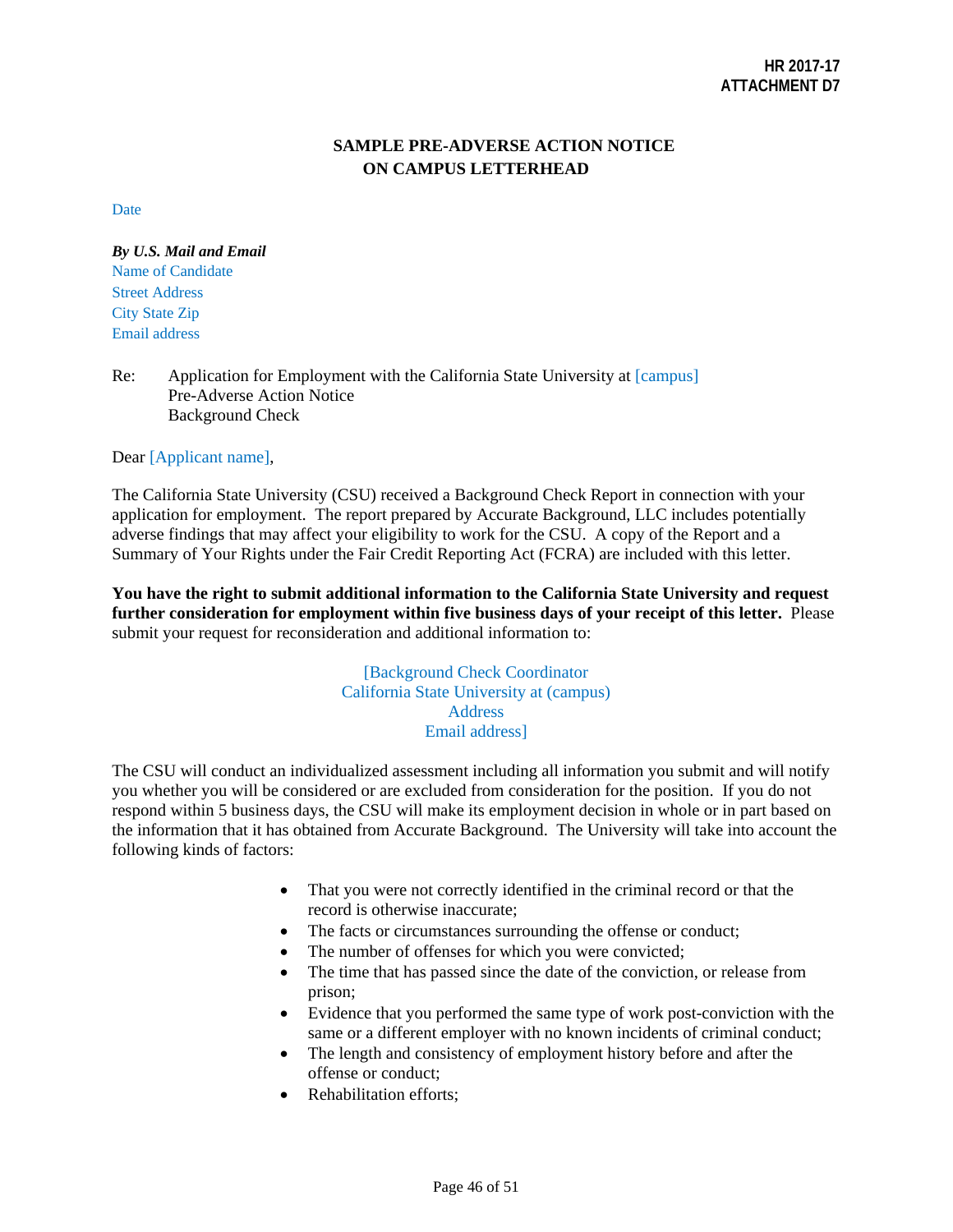- Employment or character references and any other information regarding fitness for the particular position, and
- Whether you are bonded under a federal, state or local bonding program

**You have the right to dispute the accuracy of any information in the report by contacting Accurate Background within five business days of your receipt of this letter.** Please direct those requests to:

> Accurate Background, LLC 7515 Irvine Center Drive Irvine, CA 92618 (800) 216-8024 (800) 784-3593 fax [www.accuratebackground.com](http://www.accuratebackground.com/)

Sincerely,

[Name Background Check Coordinator, California State University (campus)]

Enclosures: Accurate Background Report Summary of Rights under FCRA CA Civil Code 1786.22

**[\*\*NOTE: Campuses that are subject to the Information Practices Act (IPA) (e.g., conduct their own background checks and/or utilize Live Scan) should remove all references to the federal Fair Credit Reporting Act (FCRA).]**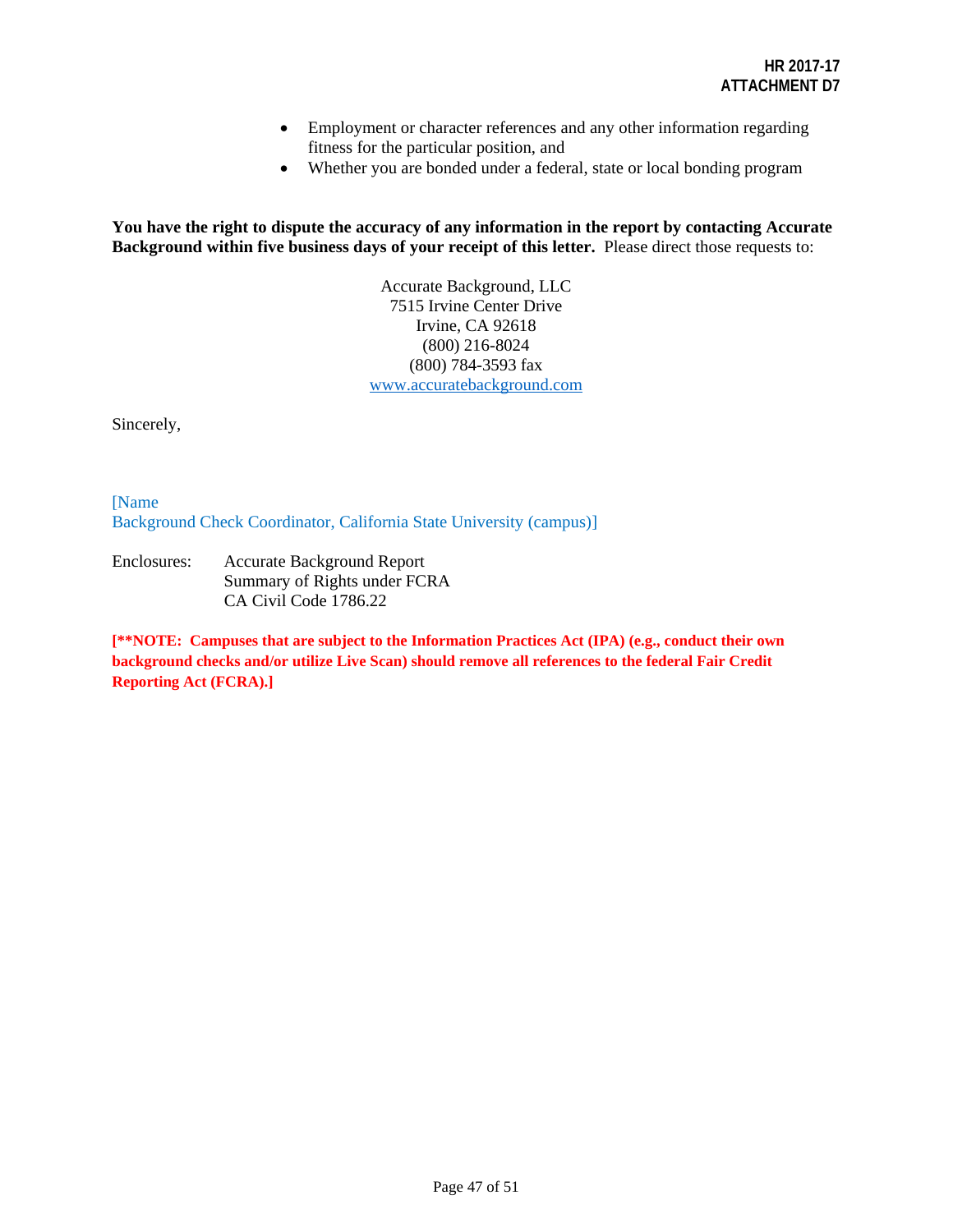#### **SAMPLE ADVERSE ACTION NOTICE ON CAMPUS LETTERHEAD**

**Date** 

*By U.S. Mail and Email* Name of Applicant Street Address City State Zip Email address

Dear [Applicant name],

The California State University (CSU) reviewed the results of your Background Check and any additional information and documentation you submitted for consideration. We regret to inform you that you are disqualified from employment in the position for which you applied.

If you disagree with the decision reached in this letter, you have the right pursuant to California Government Code §  $12952(c)(5)(C)$  to file an administrative complaint with the California Department of Fair Employment and Housing. [MPP employee denied promotion or different job: You also have the right to request reconsideration of this decision pursuant to CSU Executive Order No. 1106.]

This decision was made in whole or in part based on information in a consumer background investigative report done, at our request, and provided by Accurate Background, LLC. We provided you with a copy of the report with our previous letter. Under the Fair Credit Reporting Act (FCRA) you have the right to obtain another copy of the report and your file from Accurate Background, LLC. You are entitled to a copy, free of charge, if you make a written request within the next 60 days. Please direct requests to:

> Accurate Background, LLC 7515 Irvine Center Drive Irvine, CA 92618 (800) 216-8024 (800) 784-3593 fax [www.accuratebackground.com](http://www.accuratebackground.com/)

You also have the right to dispute the accuracy or completeness of any information contained in your background report directly with Accurate Background, LCC. Please understand, however, that Accurate Background LLC did not make the decision to disqualify you from employment and cannot provide you with further information about the decision.

Additionally, you have the right to file a complaint with the Department of Fair Employment & Housing.

Sincerely,

[Name Background Check Coordinator, CSU (campus)]

**[\*\*NOTE: Campuses that are subject to the Information Practices Act (IPA) (e.g., conduct their own background checks and/or utilize Live Scan) should remove all references to the federal Fair Credit Reporting Act (FCRA).]**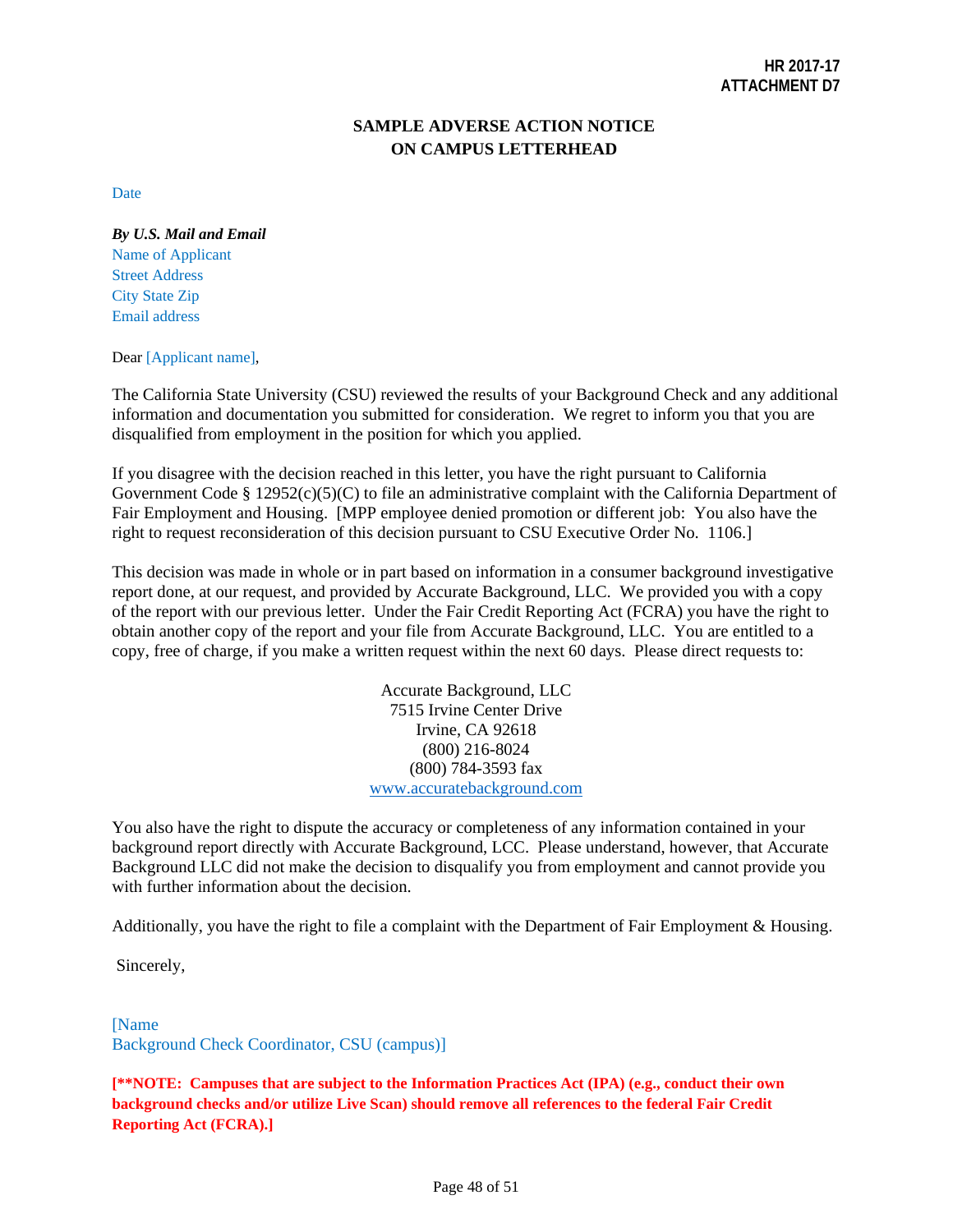#### **Confidentiality Agreement Human Resources**

During the course of my employment with the [campus] ("University"), I may have access to sensitive and/or personal information regarding our students, employees, and applicants. Information may include, but is not limited to, confidential personnel data, employment applications, and files in various forms. Such information is treated in a confidential manner and should not be part of any public or private conversation. With respect to these records and information, and all other confidential and proprietary University information and records, I have read, understand, and agree to the following:

- 1. I acknowledge the confidentiality of all student, employee, and applicant information and records and other confidential and proprietary University information and records. This information will not be revealed to or distributed to or discussed with anyone other than my supervisor and appropriate University officials.
- 2. I will not attempt to alter, change, modify, add, or delete student, employee, or applicant record information or University documents unless specifically instructed to do so by supervisor or appropriate University officials.
- 3. Personal or identifying information about University employees and applicants (such as name, address, telephone, number, performance reviews, and/or salaries) will not be released to unauthorized individuals or agencies, without the consent of Human Resources or other appropriately designated University official.
- 4. I will access only information specified and authorized by my supervisor or appropriate University official. Access to information should be through normal departmental procedures for obtaining specific access to the information in written documents, computer files, student records, or other University information.
- 5. I understand that information acquired during the course of my work assignments may not be utilized for personal gain or benefit.
- 6. All procedures, creative work, written documents, records, and computer programs are created and documented according to University policies and procedures. These materials are considered the property of the University and are not for public disclosure or use.

If I am in doubt about a request for information, I understand that it is my responsibility to discuss the request with a manager or director within Human Resources prior to a decision to release the information.

I understand that the unauthorized release or removal of confidential records and information is strictly prohibited and grounds for immediate disciplinary action, up to and including termination, and may also be subject to legal action. Further, I understand that certain information is not authorized for release to other University employees unless there is a legitimate business need to know.

Name: \_\_\_\_\_\_\_\_\_\_\_\_\_\_\_\_\_\_\_\_\_\_\_\_\_\_\_\_\_\_\_\_\_\_\_\_\_\_\_\_\_\_\_\_\_\_\_\_\_

Signature:  $\Box$ 

HR Signature: \_\_\_\_\_\_\_\_\_\_\_\_\_\_\_\_\_\_\_\_\_\_\_\_\_\_\_\_\_\_\_\_\_\_\_\_\_\_\_\_\_\_\_ Date: \_\_\_\_\_\_\_\_\_\_\_\_\_\_\_\_\_\_\_\_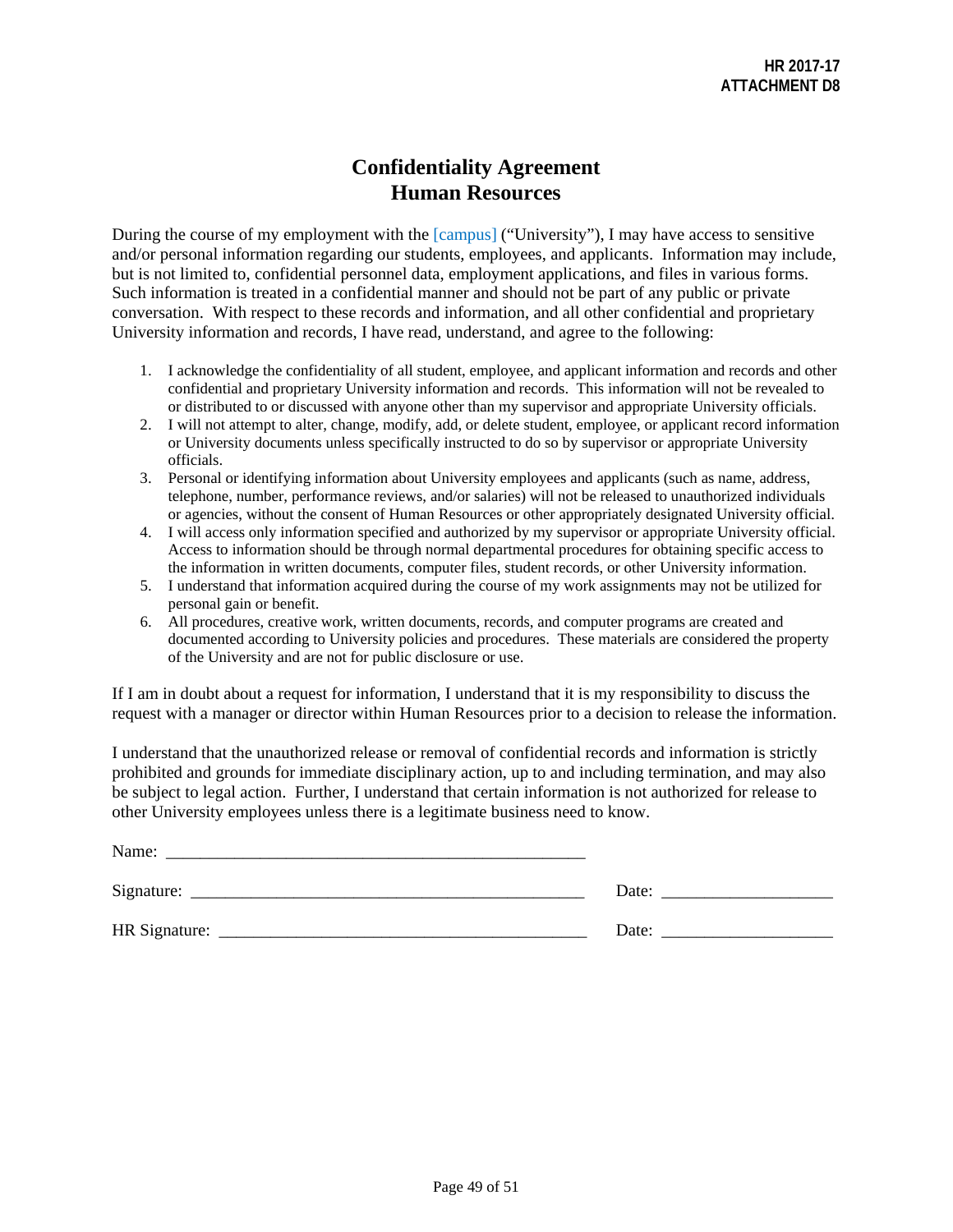|  | <b>Links to Websites/Resources</b> |
|--|------------------------------------|
|--|------------------------------------|

| <b>Description</b>                                                               | Link                                                        |
|----------------------------------------------------------------------------------|-------------------------------------------------------------|
| <b>Attachment A: Background Check Policy Requirements and Checking Practices</b> |                                                             |
| California Commission on Peace Officer                                           | http://www.post.ca.gov/overview-selection-standards.aspx    |
| Standards and Training (P.O.S.T.)'s background                                   |                                                             |
| check requirements for Police Dispatchers                                        |                                                             |
| CSU's Records Retention Policy                                                   | www.calstate.edu/recordsretention/                          |
| CSU's Selection of CSU Police Personnel and                                      | https://csyou.calstate.edu/Policies/HRPolicies/HR2008-      |
| Police Officer Testing policy                                                    | 24.pdf                                                      |
| <b>Executive Order 1083</b>                                                      | https://www.calstate.edu/eo/EO-1083.pdf                     |
| Federal Bureau of Investigation for national                                     | www.fbi.gov/scams-safety/registry                           |
| sexual offender registry search                                                  |                                                             |
| <b>HR Letter 2006-03</b>                                                         | http://www.calstate.edu/HRAdm/pdf2006/HR2006-03.pdf         |
| HR Letter 2014-03 and HR 2014-03 Supplement                                      | http://www.calstate.edu/HrAdm/pdf2014/HR2014-03.pdf         |
| #1                                                                               | http://www.calstate.edu/HrAdm/pdf2014/HR2014-               |
|                                                                                  | 03SUP1.pdf                                                  |
| HR/Appointments 2014-01                                                          | http://www.calstate.edu/HRAdm/pdf2014/TL-APPT2014-          |
|                                                                                  | 02.pdf                                                      |
| Information Security Management's Information                                    | https://csyou.calstate.edu/Policies/icsuam/Documents/8000/8 |
| <b>Security Data Classification Policy</b>                                       | 065_FINAL_DRAFT_Data_Classification_CW_V4.pdf               |
| <b>Integrated CSU Administrative Manual</b>                                      | http://www.calstate.edu/icsuam                              |
| (ICSUAM)                                                                         |                                                             |
| Integrated CSU Administrative Manual's                                           | http://www.calstate.edu/icsuam/sections/8000/8030.0.shtml   |
| <b>Information Security Policy</b>                                               |                                                             |
| Megan's Law for CA sexual offender registry                                      | http://www.meganslaw.ca.gov/                                |
| check                                                                            |                                                             |
| U.S. Department of Justice for national sexual                                   | www.nsopr.gov                                               |
| offender registry search                                                         |                                                             |
| <b>Attachment C: Roles and Responsibilities</b>                                  |                                                             |
| State of California Department of Justice's                                      | http://oag.ca.gov/fingerprints/custodian                    |
| <b>Custodian of Records</b>                                                      |                                                             |